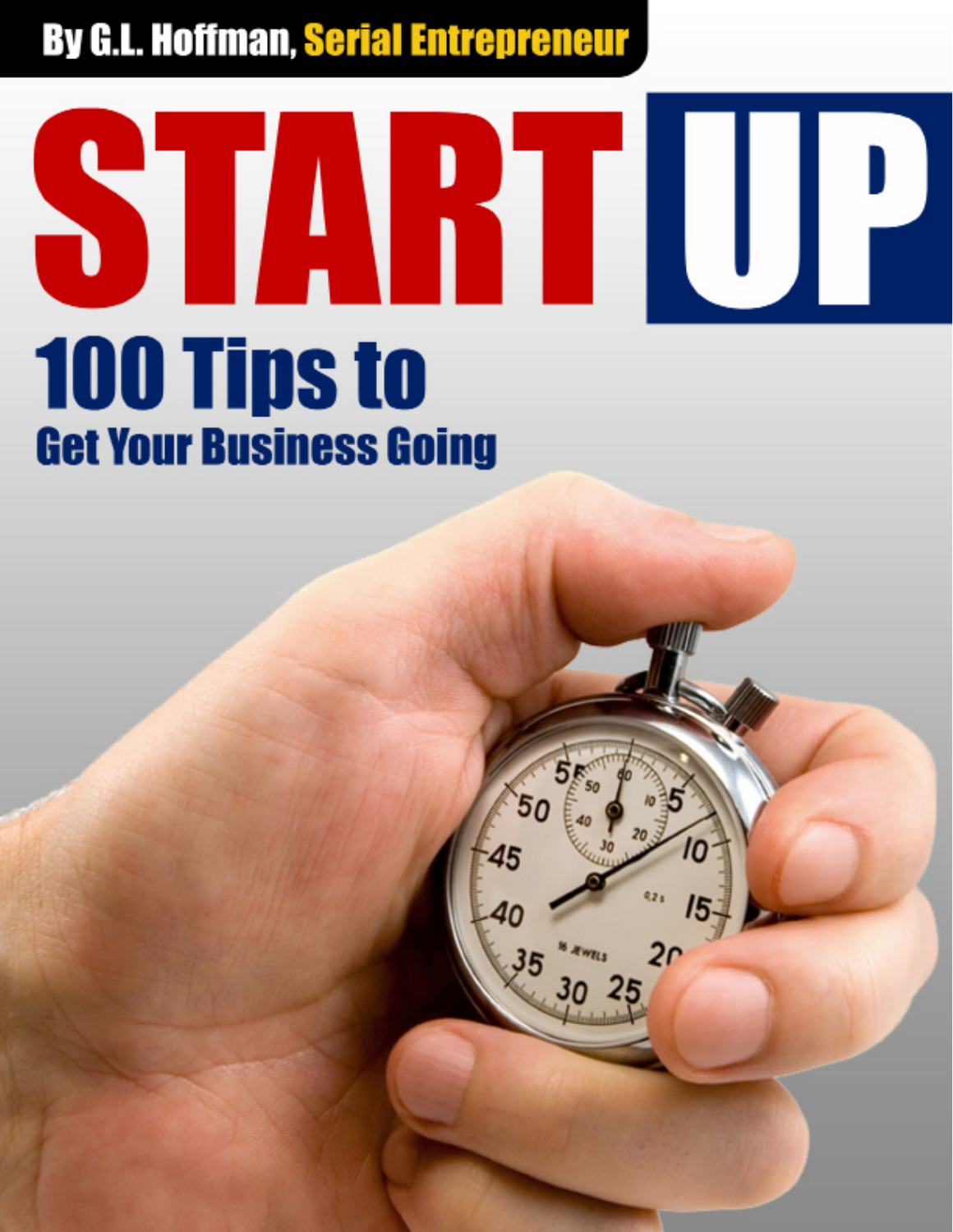# **100 Tips to Get Your Business Going**

Written by: G.L. Hoffman Design by: www.visualupgrade.com

All rights reserved. No part of this book may be reproduced in any form or by any means without written permission from the author or publisher.

Copyright © 2010 by G.L. Hoffman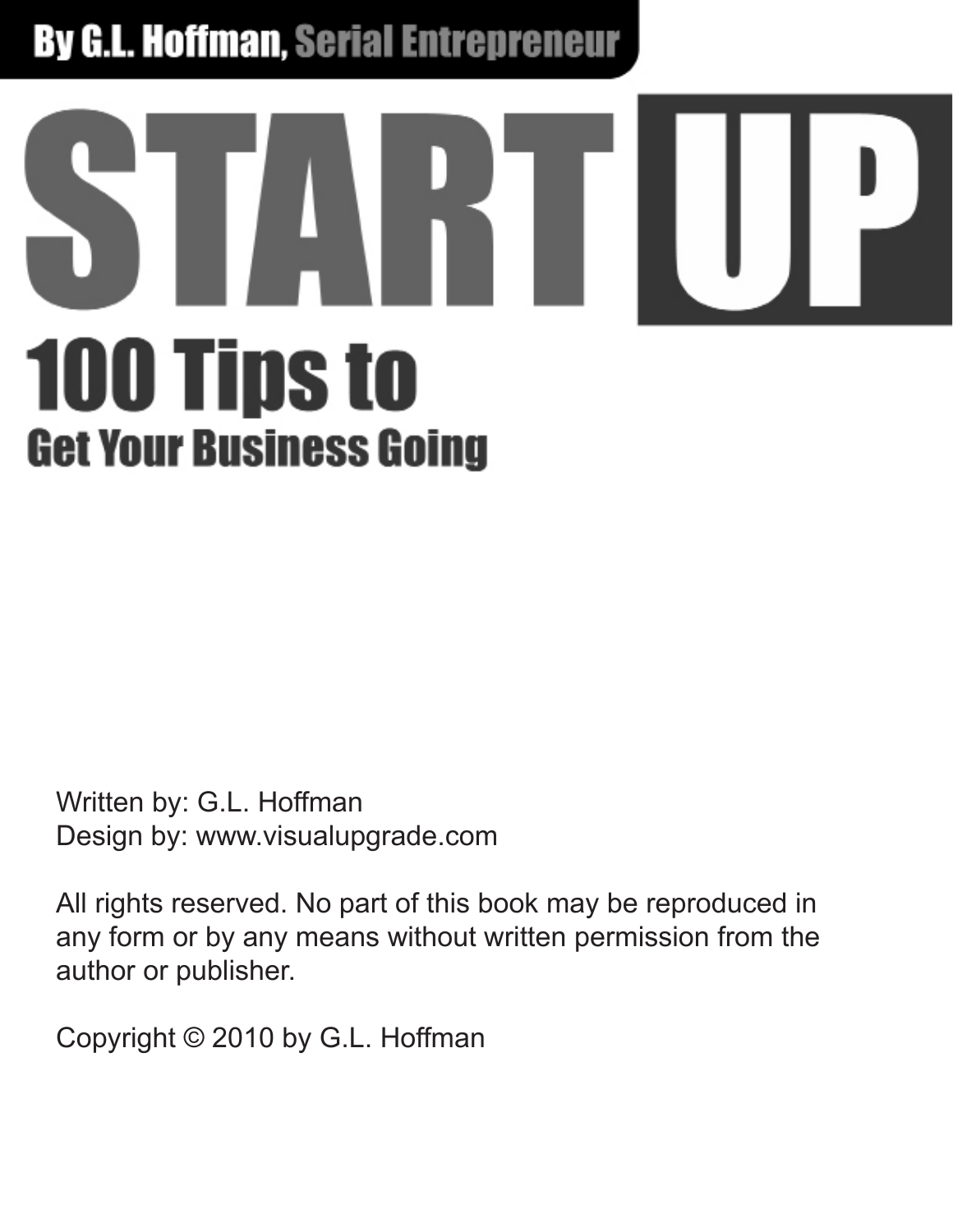#### **Introduction**

Like you, I read a lot of business books. Even though I enjoy them, I find that I take away only a few ideas from each one. And the more impatient I get (I was going to say "older"), I find I have less time to sort out the meaningful from meaningless. I tried to do that with StartUp.

At talks, I am typically asked for the "Top 3 or 5 Things You Have Learned After Doing StartUps?" The question has always made me smile because there are things I have learned every single day, far

more than 3 or 5. Some were expensive lessons in that they cost either time or money because I didn't know the right answer at the right time. Others were obvious lessons that I had forgotten.

Still others were so counter-intuitive that only by experiencing a startup first hand can one learn it.

I thought you might be able to profit by reading these 100 ideas or tips or lessons that I have learned as an entrepreneur. A quick word about the format:

It is a collection of brief, to-the-point blurbs. Read one or many, and in any order.

– G.L. Hoffman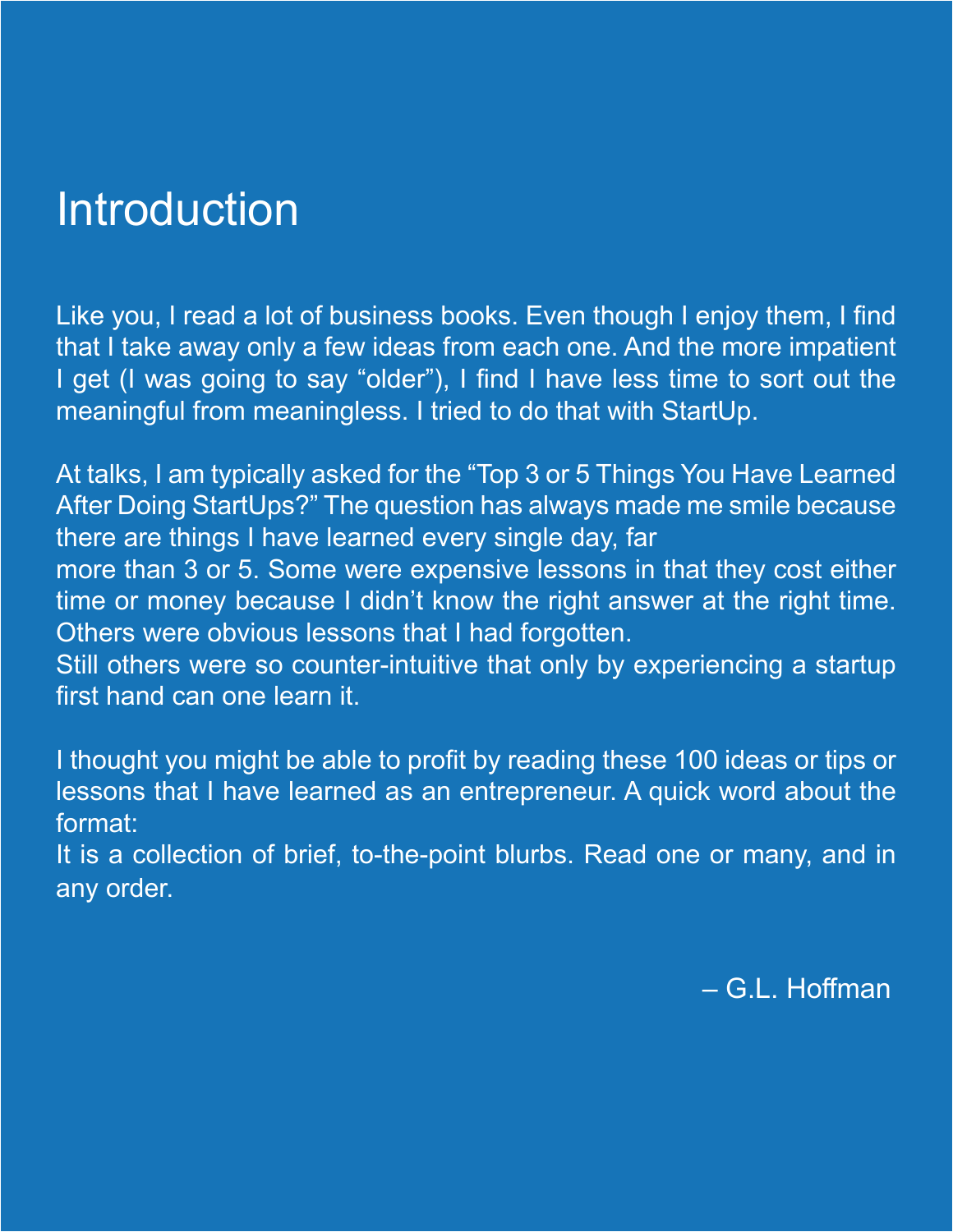#### **START UP 100 Tips to Get Your Business Going**

### **Know what you<br>are good at.**

*1*

Chances are you are very good at one thing. You will be successful if you can get yourself in position to use your one thing more often.

It is not a problem if you are not good in every facet of your business. It is more important that you realize that others can do what you cannot.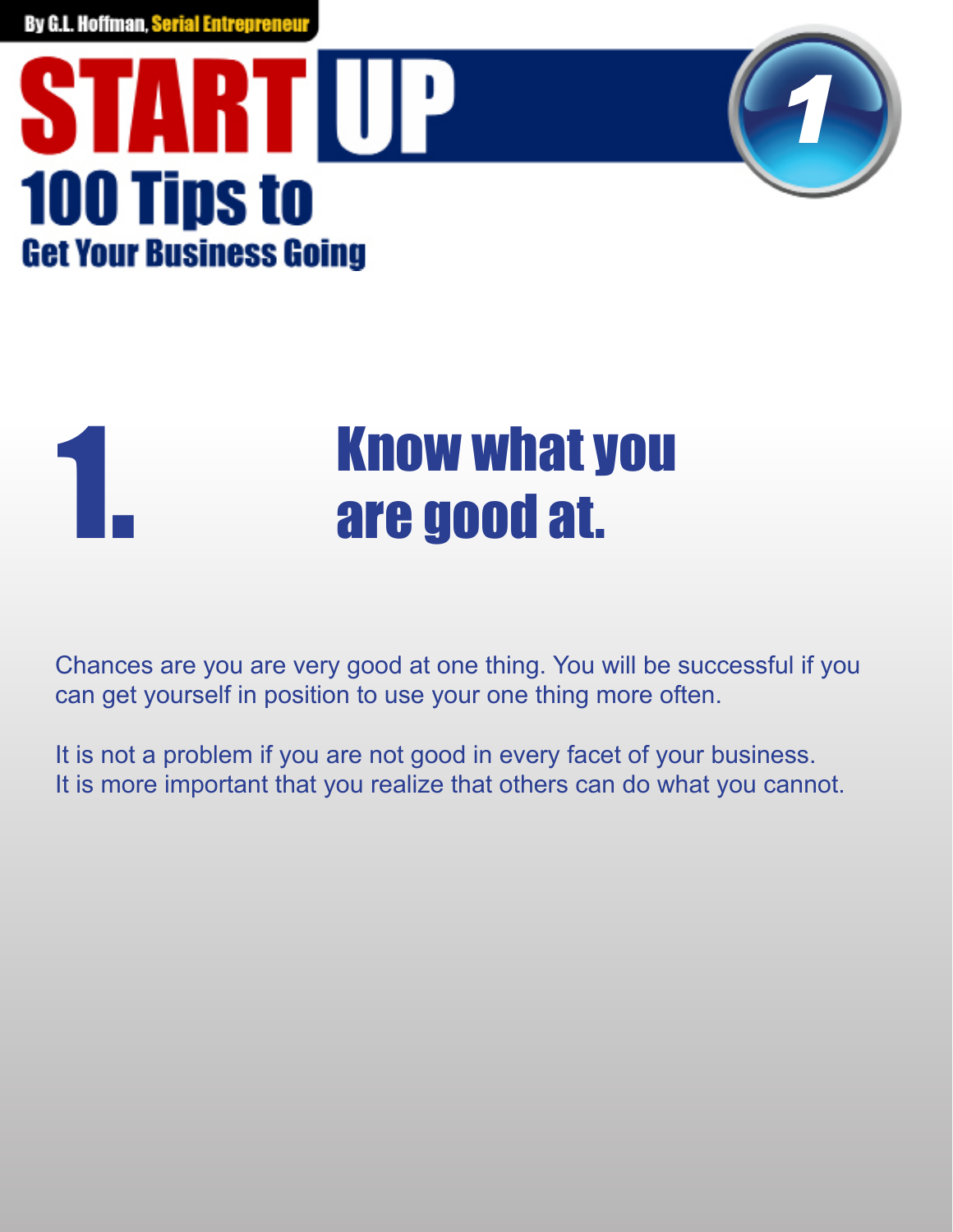### **START UP 100 Tips to Get Your Business Going**



### **2.** Storytellers<br> **2.** needed.

Ever since Eve told Adam the story about the apple and the serpent, we have paid attention to storytellers. We listen better and learn more when we hear stories. Develop this skill and win. There are certain skills in great storytelling. Learn them.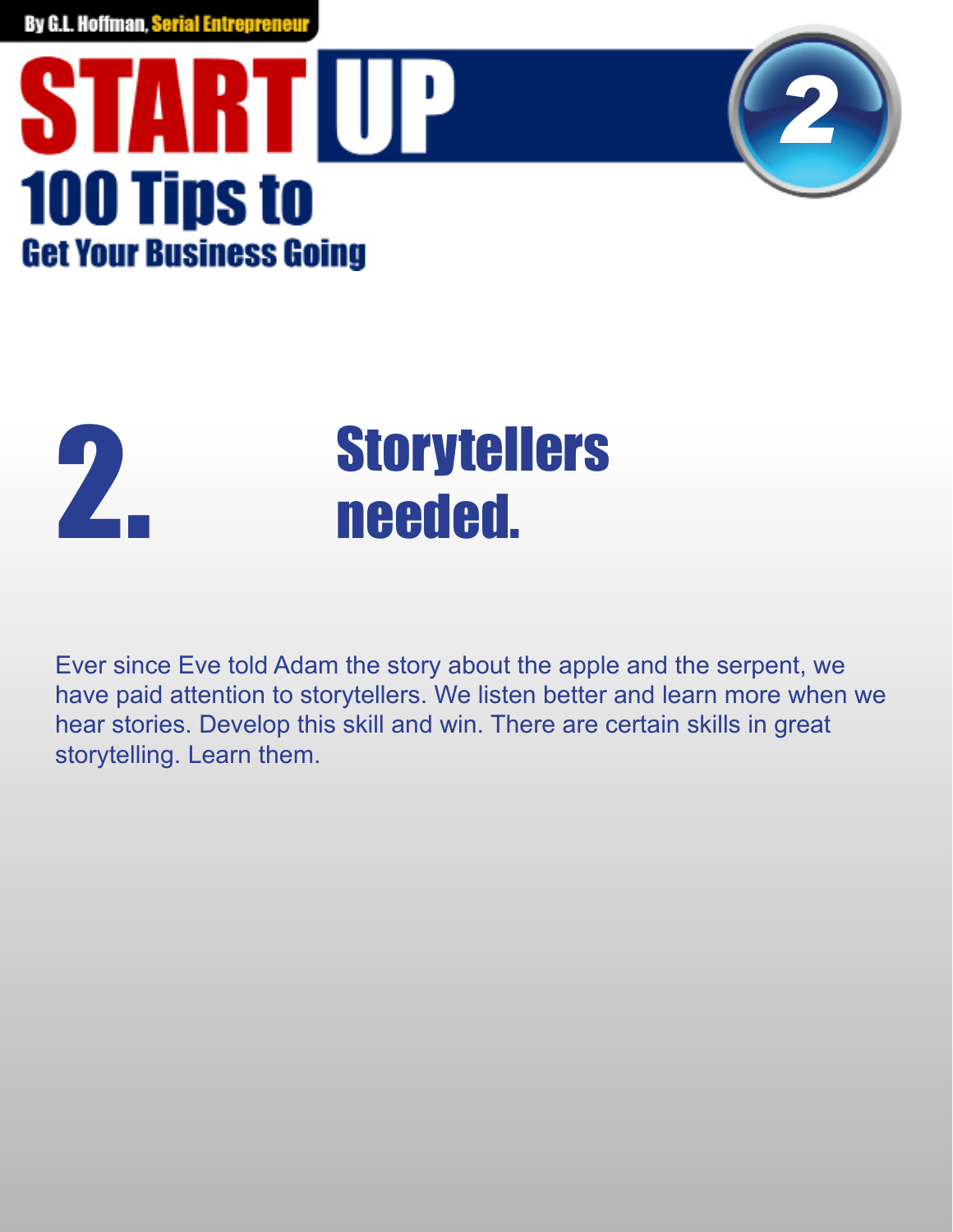#### STARTIUP **100 Tips to Get Your Business Going**



## **Can you sell dog food<br>3. to your own dogs?**

This is one of those things that most startup people know and do instinctively. They know, and so should you, that the first group you need to sell on your idea, are the people inside the company. Too often, we tend to forget that every employee needs to believe. You can never miss an opportunity to re-sell them.

I am not sure how this metaphor originated but it is an especially graphic one, basically meaning that you would not think that one would have to "sell" dog food to hungry dogs... but, for a fact, you must.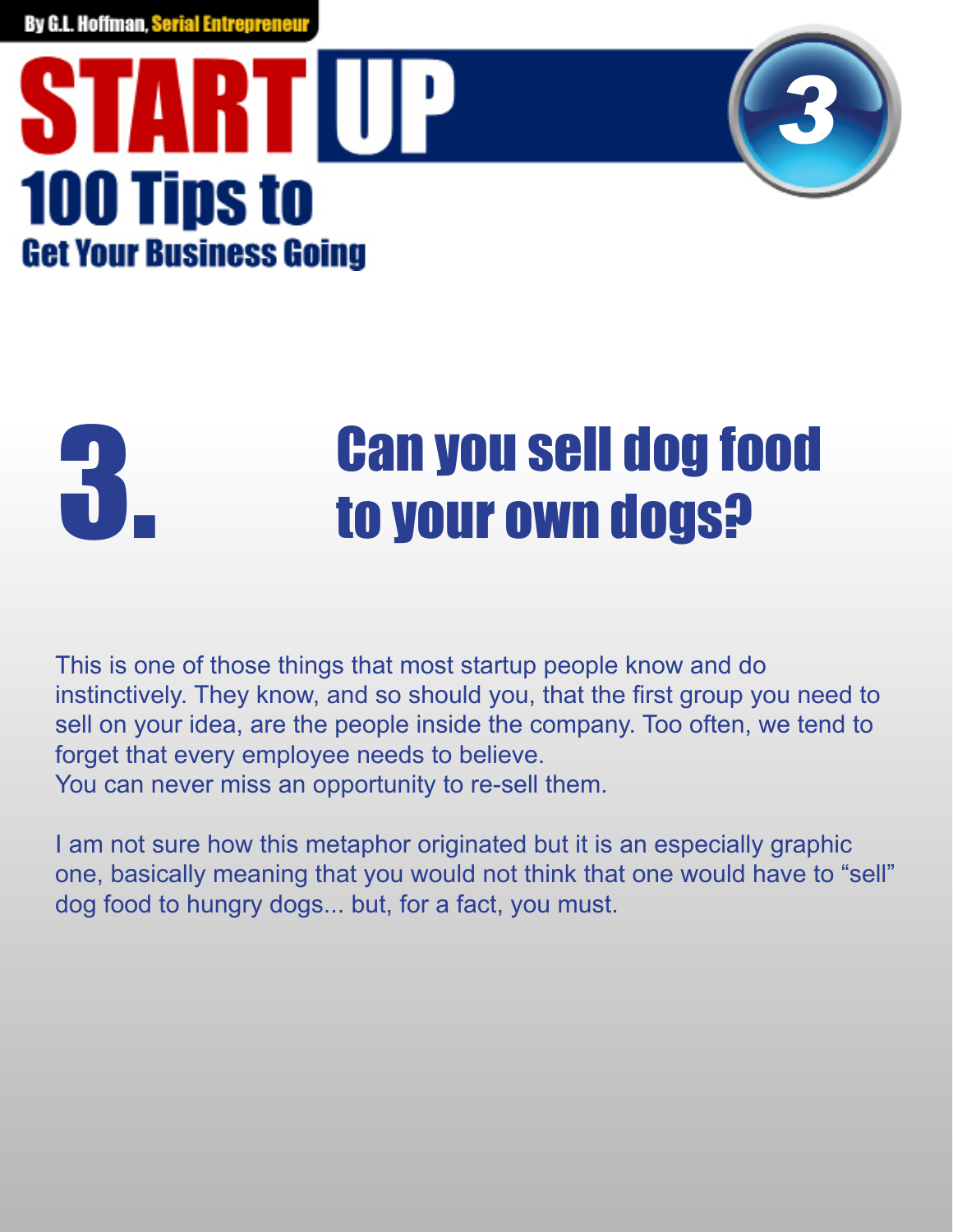



### **Trust instincts, but<br>drop bad ideas fast.**

If I don't believe in my own ideas strongly, how will we actually find the RIGHT one? I don't care if I am a universe of one, I trust myself more than some unengaged focus group. And so should you.

And, I never guaranteed that I would have only good ideas anyway.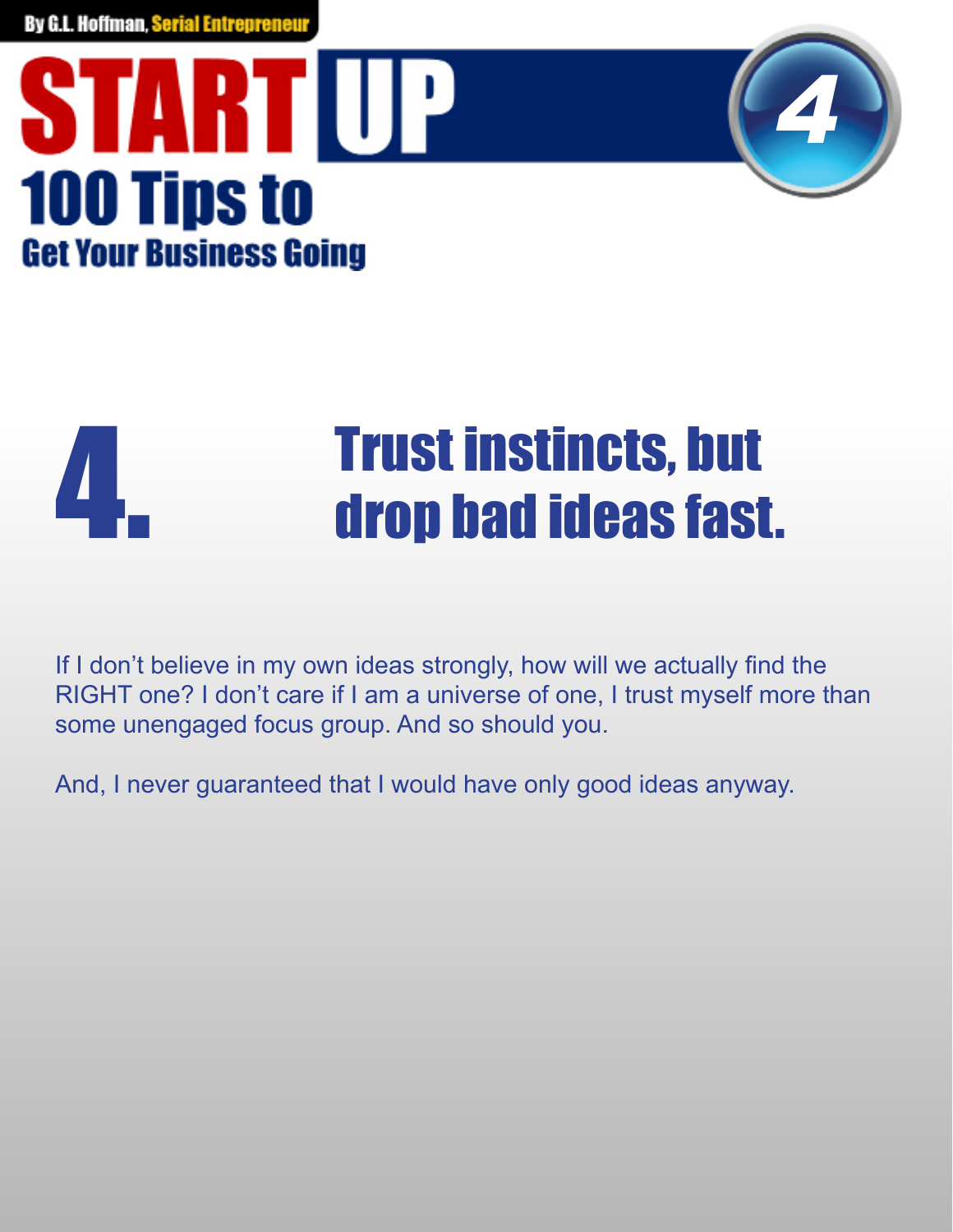#### STARTIUP **100 Tips to Get Your Business Going**



## **Talk to your competitors,<br>Theory of the set of them.**

This may be a bit counter-intuitive and it might not work well in your industry, granted. Talk to them at trade shows, conferences, even on the phone…don't talk strategy or tactics, talk about the industry in general. You can learn a lot by talking to someone who is confronting the same issues. One never knows what you might learn.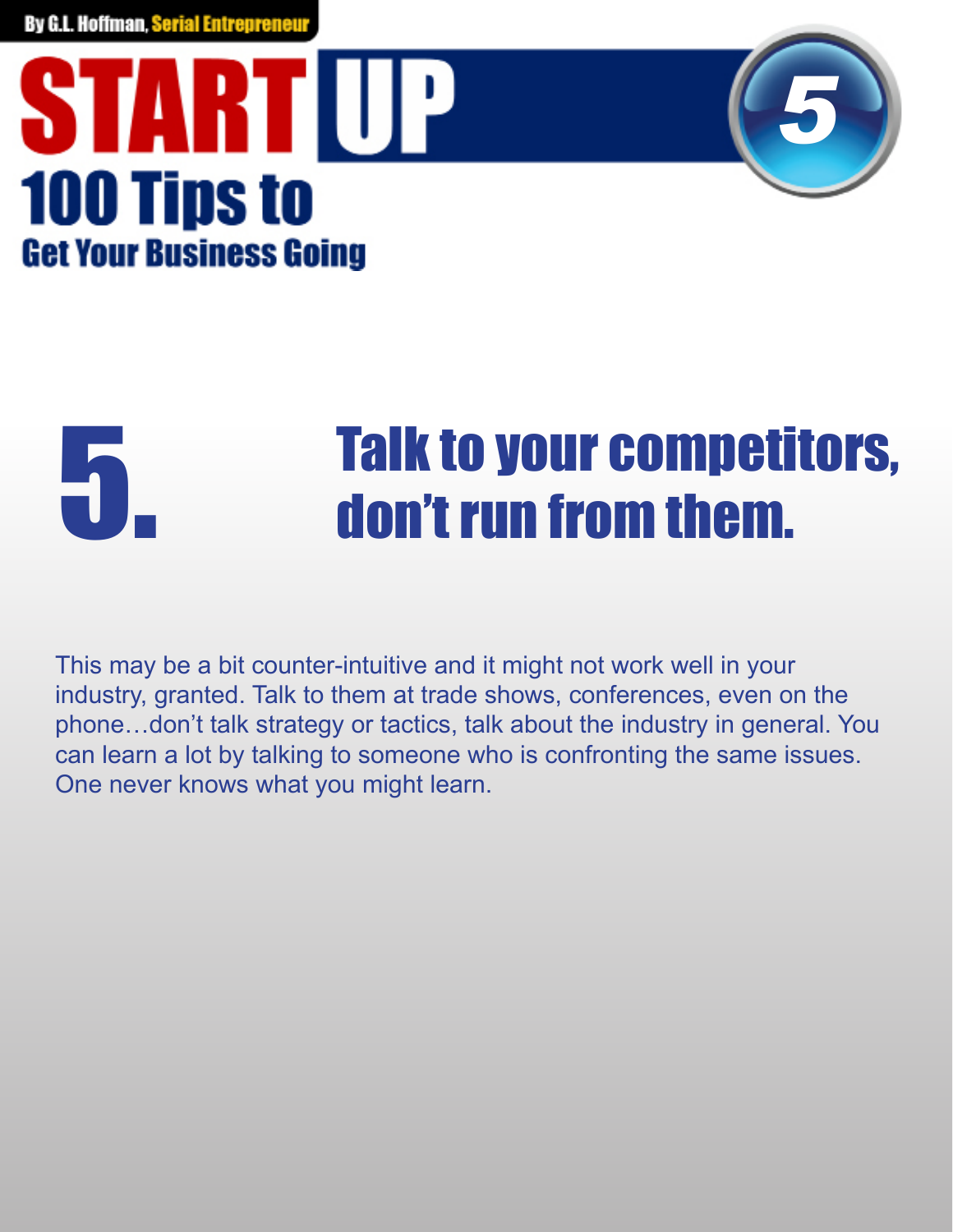



Do you laugh a lot at work? Or, are you serious?

After all, this is a serious, not a comical endeavor. Part of the unspoken reason to starting up your own company is NOT to be your own boss. Truth be known, it is really so you can have more fun. If you can't picture yourself having fun, don't bother.

*6*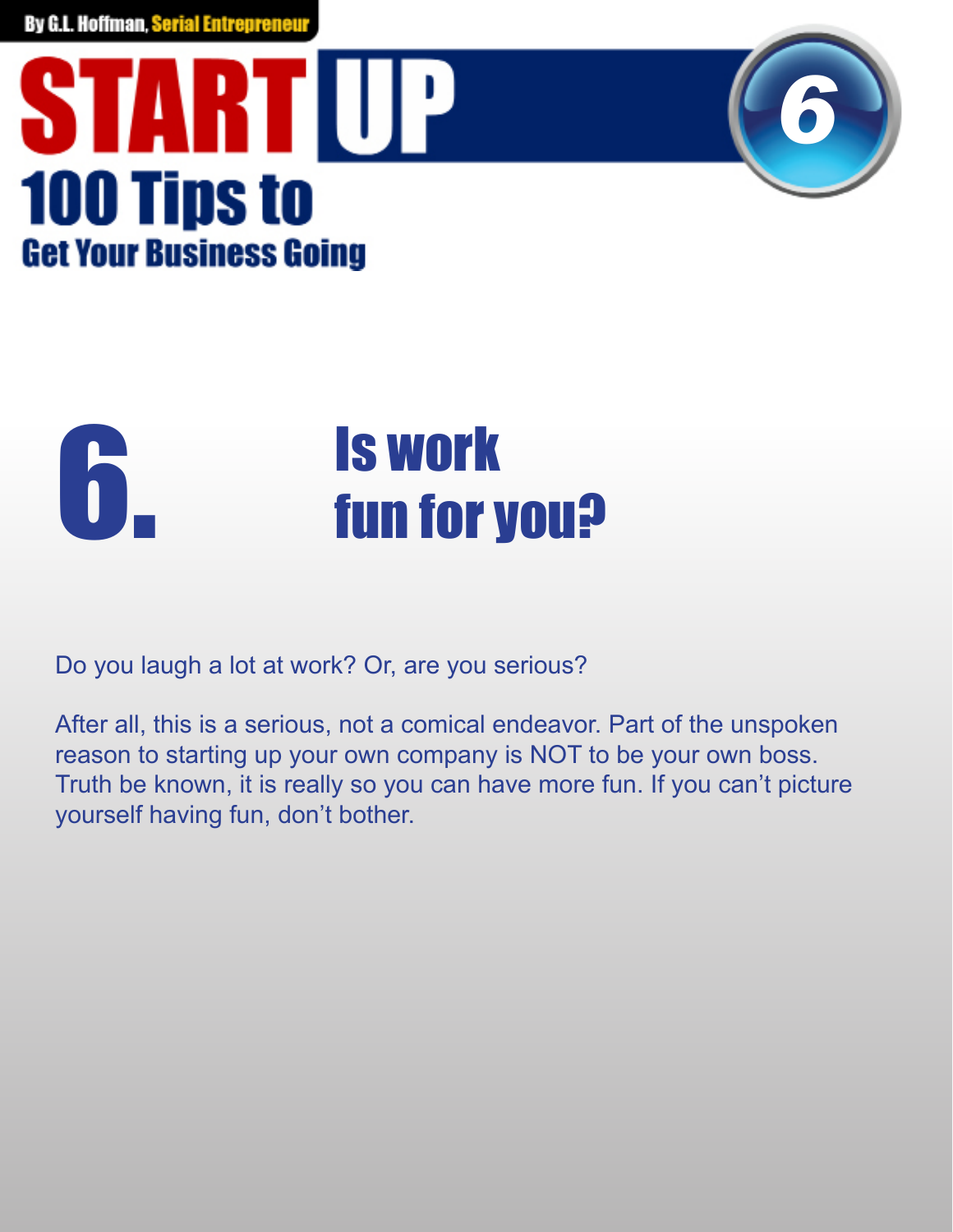### STARTUP **100 Tips to Get Your Business Going**

## **The South Science 7.**<br>The *blame* others.

Remember when mom told you about pointing at others, that three fingers were actually pointing back at YOU? What this meant to me, was that if something went wrong in a department or company, chances are it was my fault, my error. Knowing this has made me less likely to blame others, my challenge has been to do what I can to eliminate my own mistakes. Firing people is especially difficult because we know it was not their fault, typically.

*7*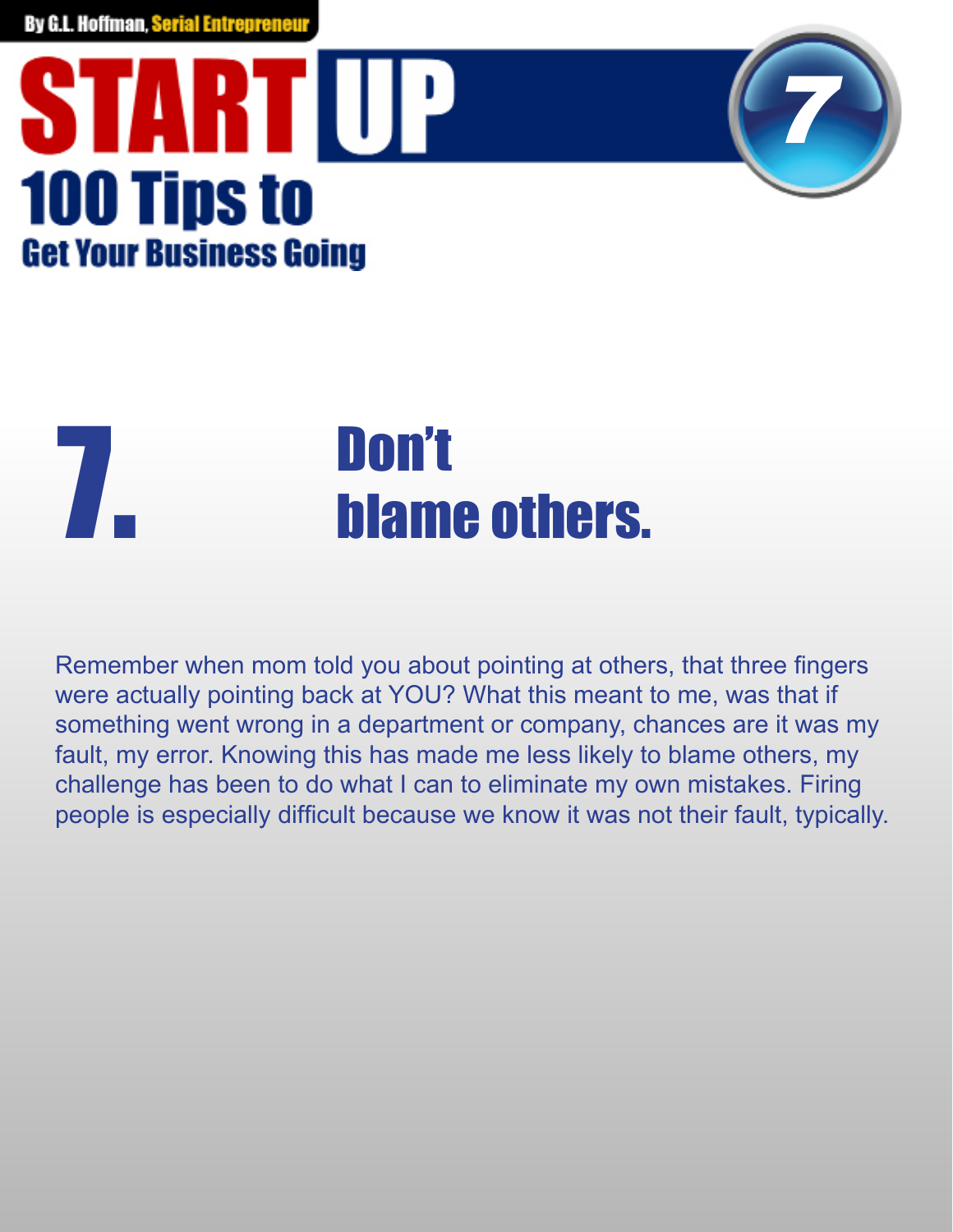#### STARTIUP **100 Tips to Get Your Business Going**



#### If you feel inadequate in a certain discipline, hire it. 8.

None of us can be good in every single area of a business. If you are not especially good at accounting, hire someone that is very solid and strong in that area. No one will fault you if you are not the best in that area, they will fault you if you try to BS your way through these issues. Your job is all about buil-ding a team to execute a well defined plan. After raising startup money…that is it.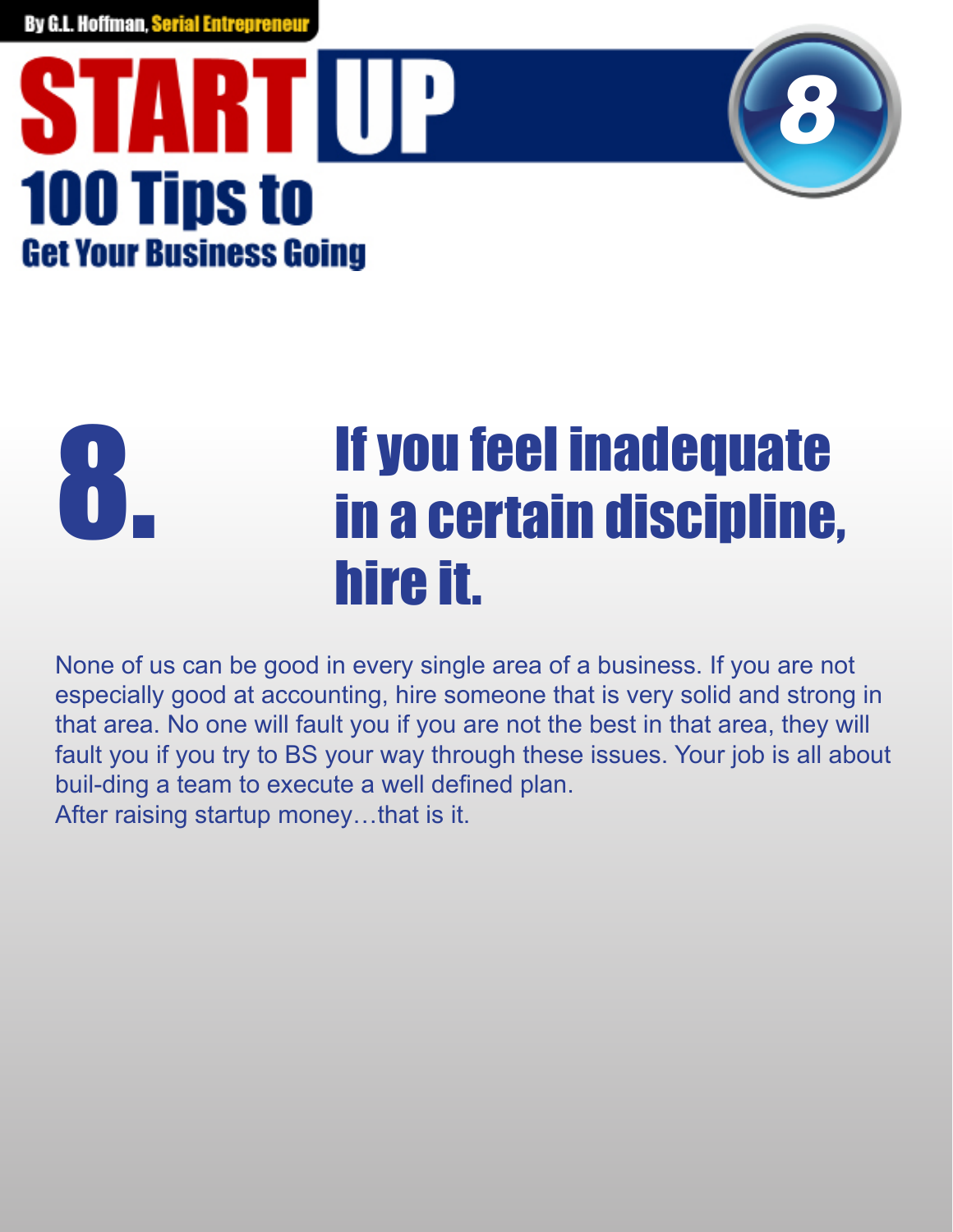#### **START UP 100 Tips to Get Your Business Going**



## **Be friendly<br>but not so much.**

This is touchy advice and actually hard to pull off, especially with employees who are more skilled and older than you. I believe it is one thing to be nice, friendly even, and quite another to hang with them, and drink beer all day on Saturday. Your call.

Your perceived friendliness will be an issue with someone not in the group. You want to be over-the top fair with everyone.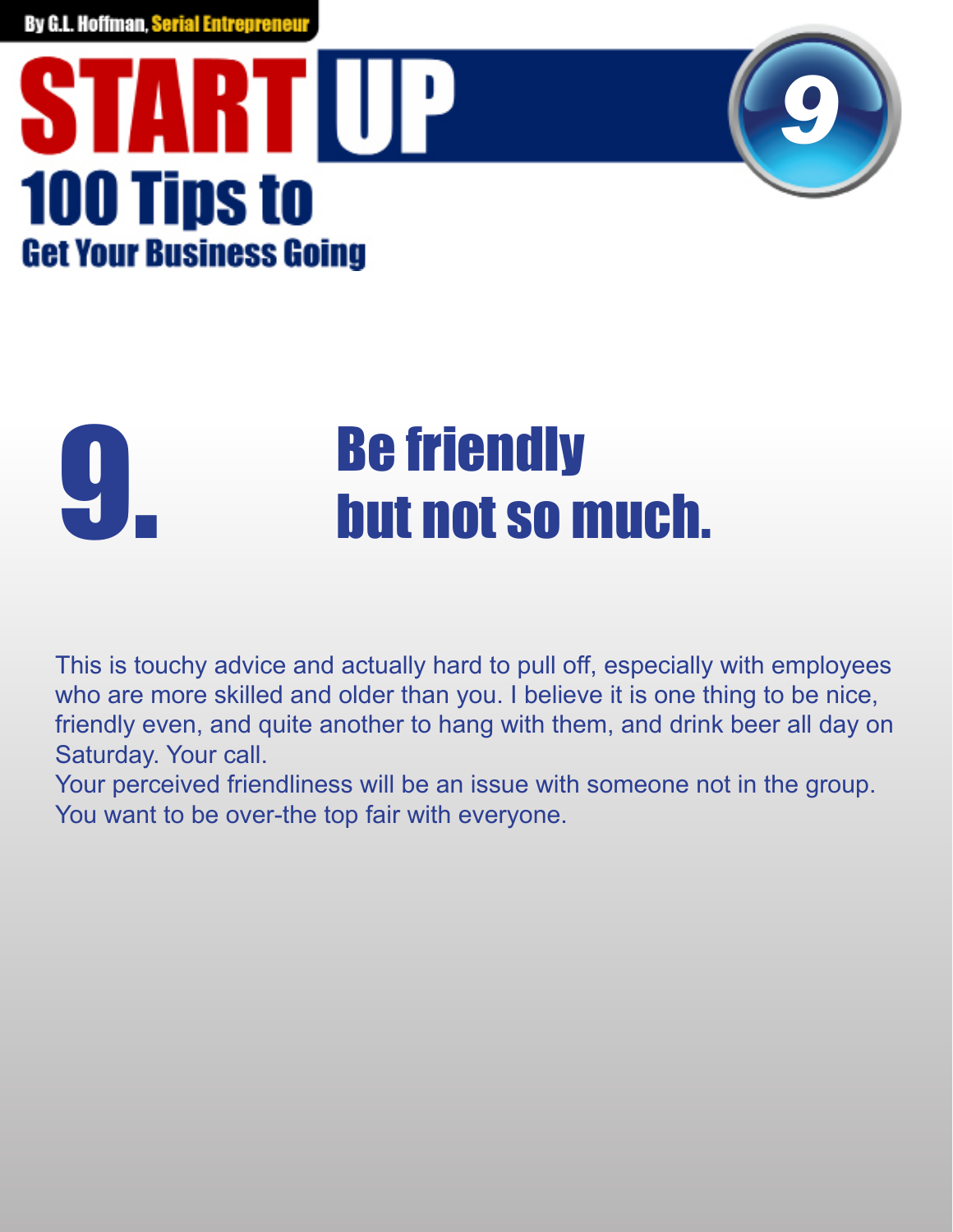### STARTUP **100 Tips to Get Your Business Going**

### **10.** Is there<br>an enemy?

I would much rather have a company to compete against, a competitive enemy, than not. It makes your life so much simpler – all you have to do is make yours better, faster, cheaper. Everyone knows when you have reached success.

*10*

When we started Varitronics, our basic mission was to put Kroy out of business. In a few years, we forced them from their monopolist perch to near bankruptcy. In short, we won. We started to flounder after that mission was accomplished because we needed another one.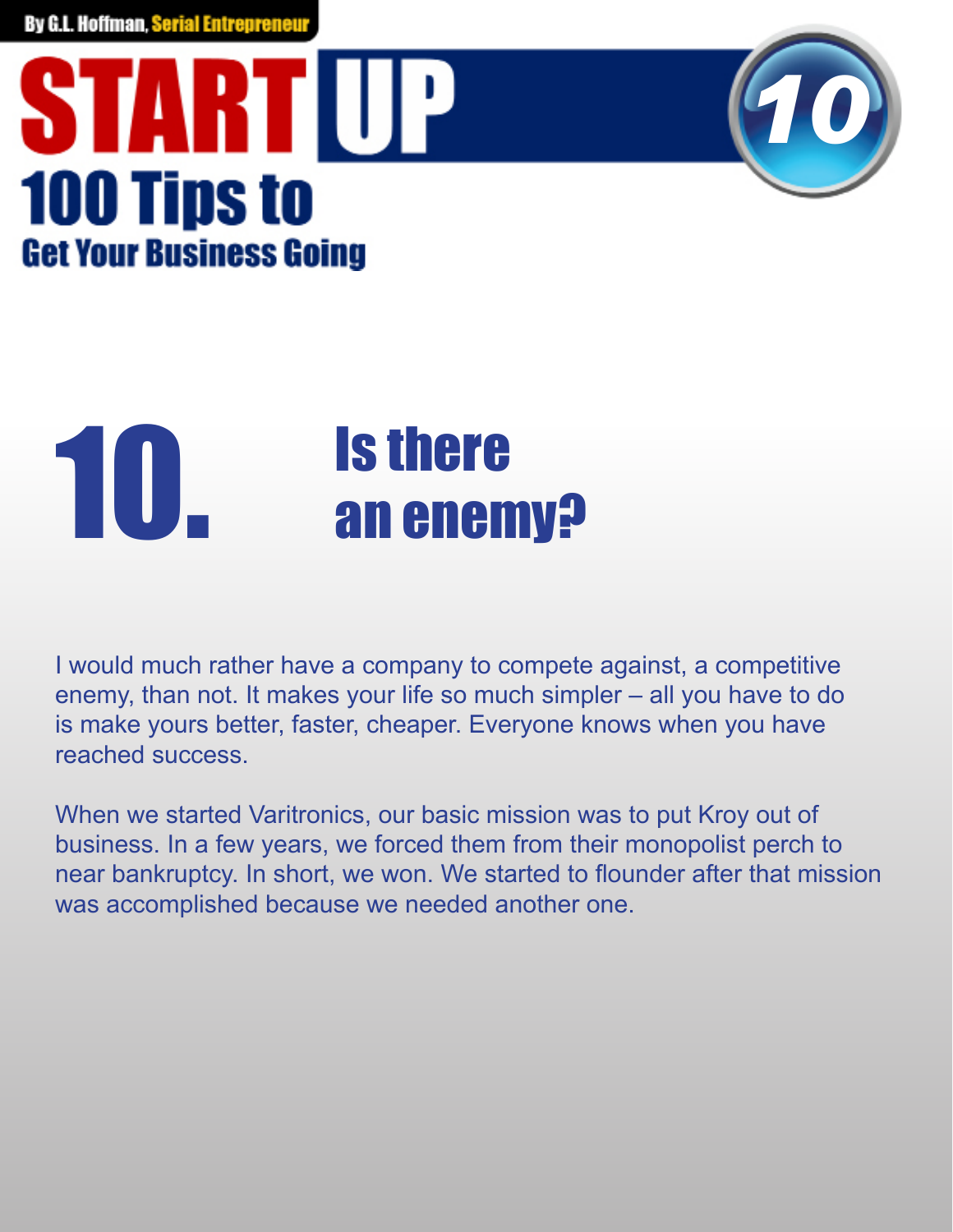#### **START UP 100 Tips to Get Your Business Going**



### **11. Get excited<br>about the little things.**

A lot of the incremental improvements in a new company are fairly small and seemingly insignificant. The entrepreneur needs to be able to get satisfaction out of these daily little achievements. They intuitively know that little things done well add up to a successful bigger event, a launch of a new software release, for example.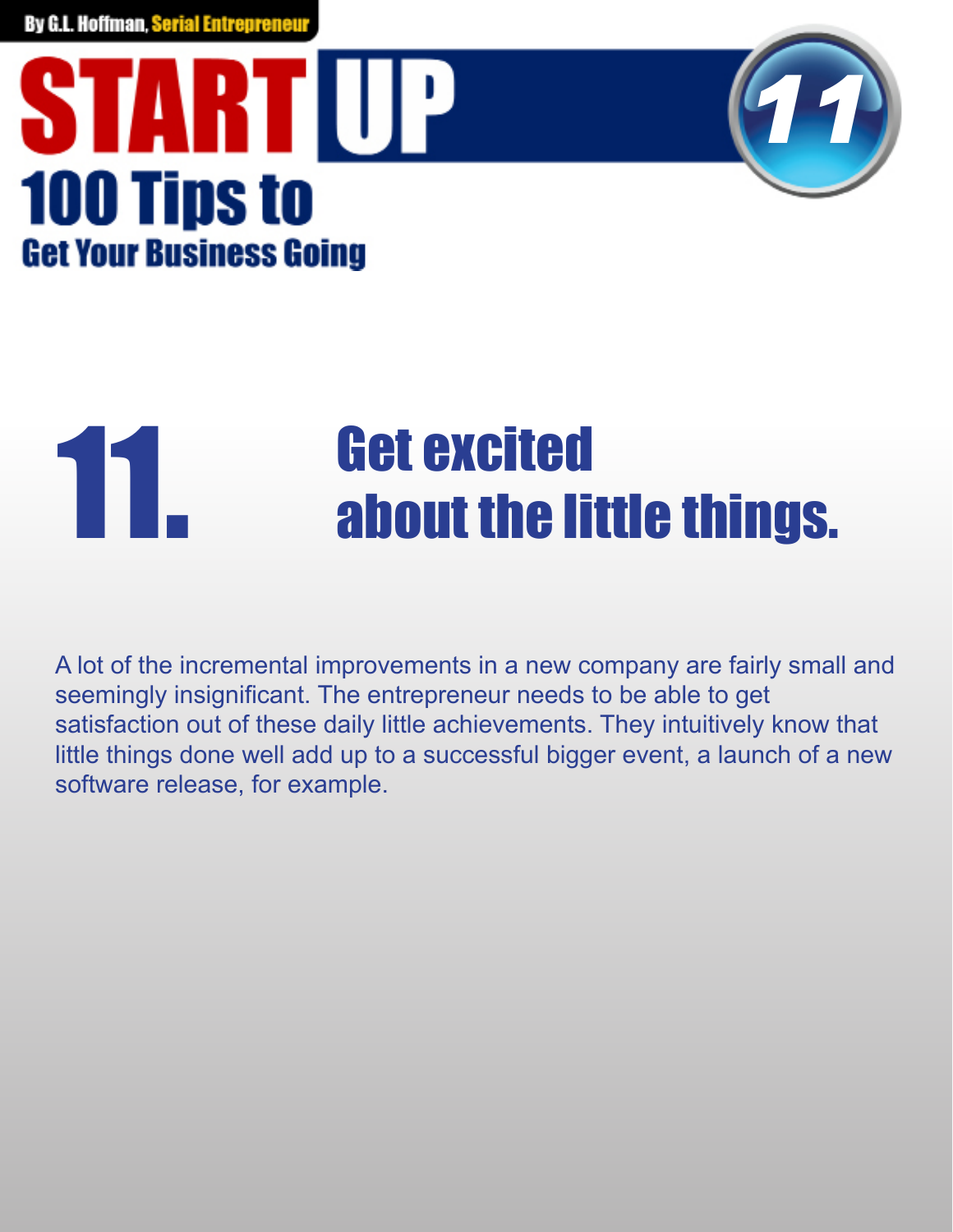#### STARTUP **100 Tips to Get Your Business Going**



### **12.** Speed reading<br>will save you.

These days one needs to be able to read reports, white papers, newspapers, magazines, business literature and even blogs. If you are a reader that still sub-vocalizes each word, you just won't be able to keep up. I think the will to read and the ability to read fast is paramount to your success.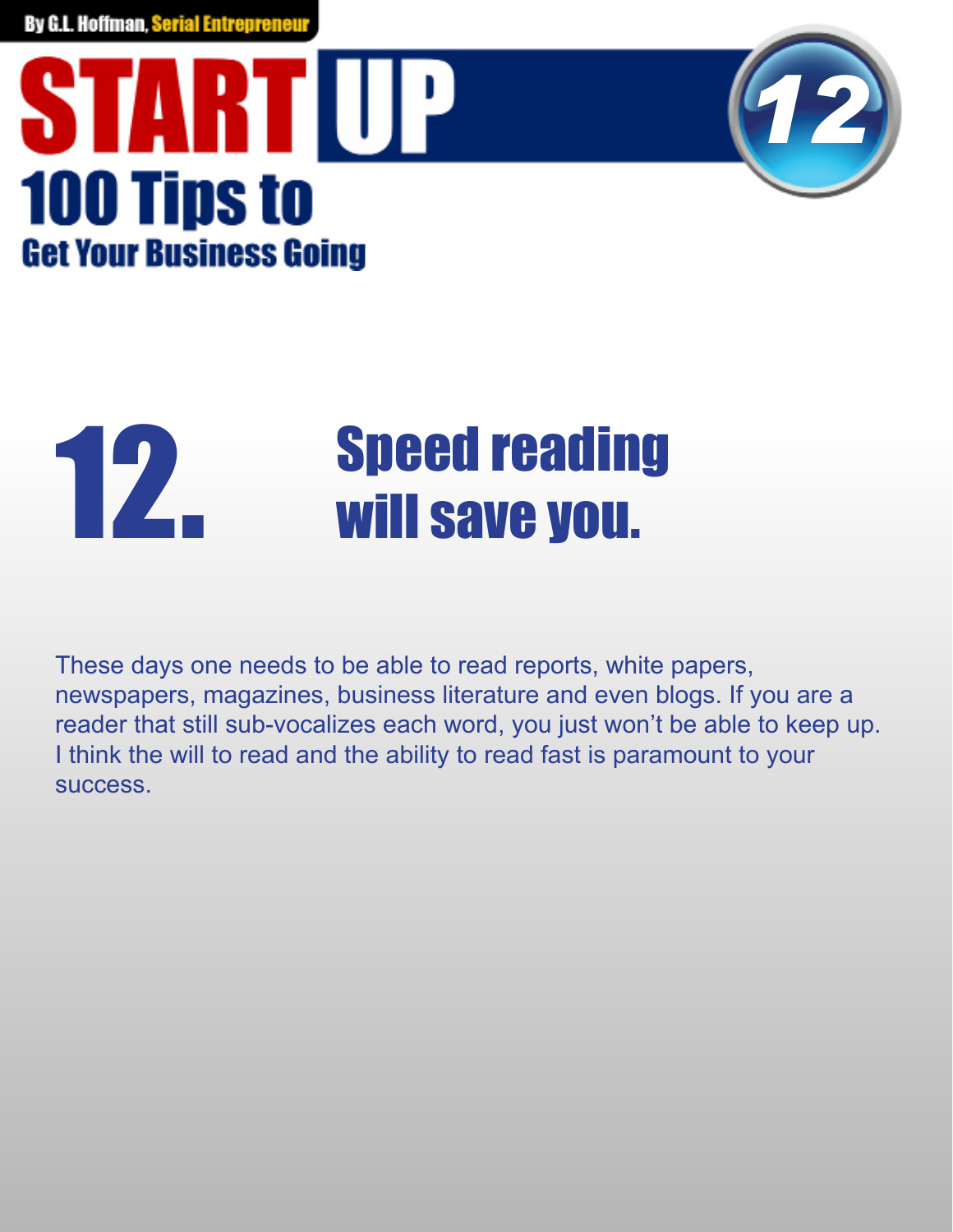### STARTIUP **100 Tips to Get Your Business Going**



#### A must-read entrepreneur reading list for you. 13.

No list can start without Atlas Shrugged, by Ayn Rand. Next to the Bible, this was the book that most business leaders of the last fifty years have said influenced them the most. Reading this book will add to the fire in your belly. Next, Solution Selling. Out of the 2,328 books on selling, this book is by far the best. It breaks apart each step of the sales process so almost anyone can understand how to make more sales, the absolute KEY in any start up.

The second best sales book? Conceptual Selling. The third book is Emotional IQ by Daniel Goleman. I think creating a startup environment is as much to do with the culture and getting people to do things than anything else. Goleman helps the reader understand how critical managing your emotions can be in this process.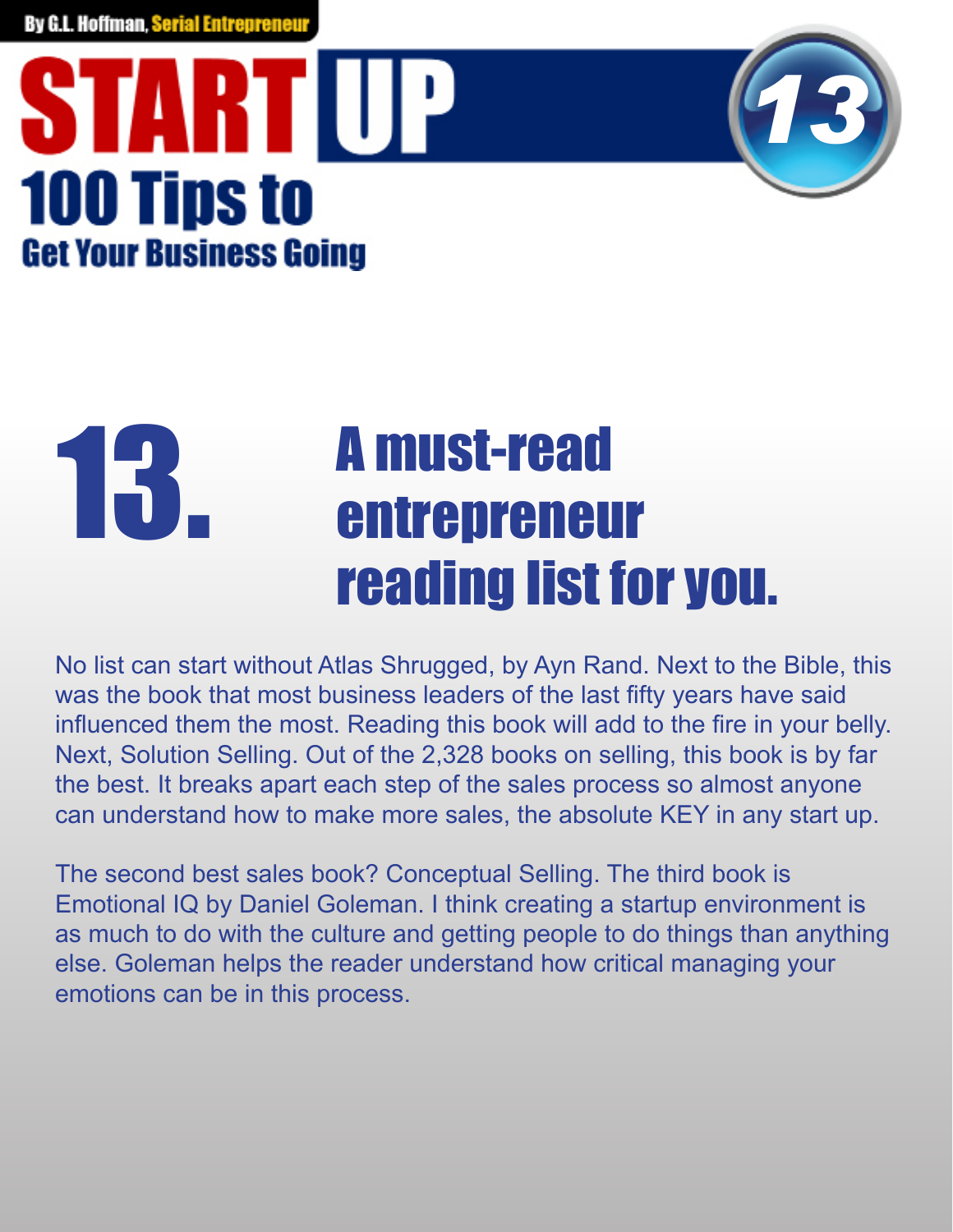#### **START UP 100 Tips to Get Your Business Going**



### **14. For advice and help.**<br>**14. for advice and help.**

Although there are plenty of people who have created successful businesses on their own, most need help. They bring the basic skills and passion, but learning from others is absolutely paramount.

If you are someone who knows everything, good luck. Seriously, good luck. There are many, many friendly resources that are willing to help you get up and going. You just need to find them, and ask for their help and advice. These folks LOVE and WANT to help you. Some are, most likely, already inside your company.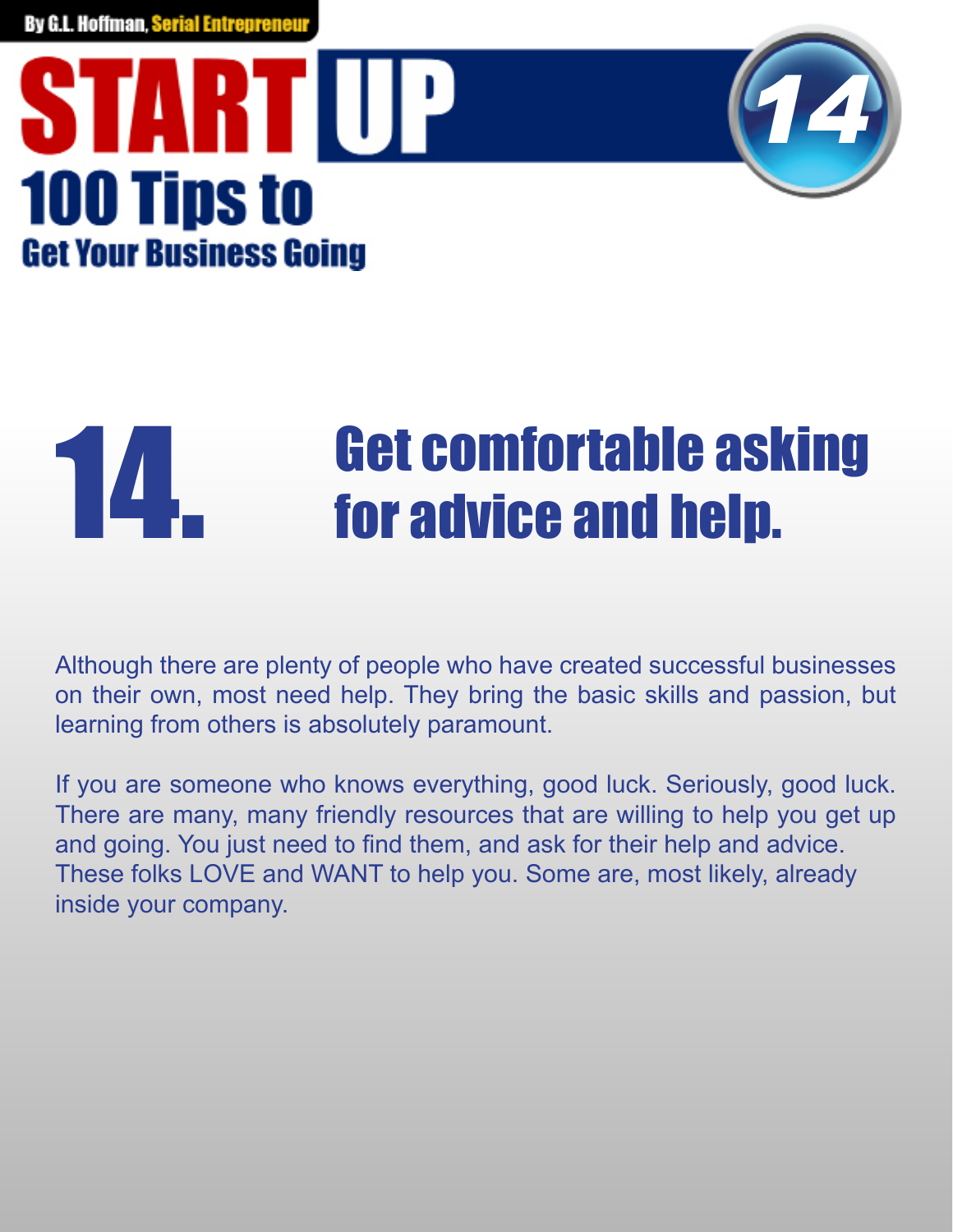#### STARTIUP **100 Tips to Get Your Business Going**



#### Present your startup or biz development idea to anyone who will listen. 15.

And even to those who won't. Startups do not reward security and safety. If you are hesitant about exposing your idea to others, you won't be able to expose it to prospects, customers and investors.

Don't expect constant support either. Most people will say something like, "Yeah, that sounds good. You should do it." What you are looking for are those few who ask good questions or who challenge your thinking process and research.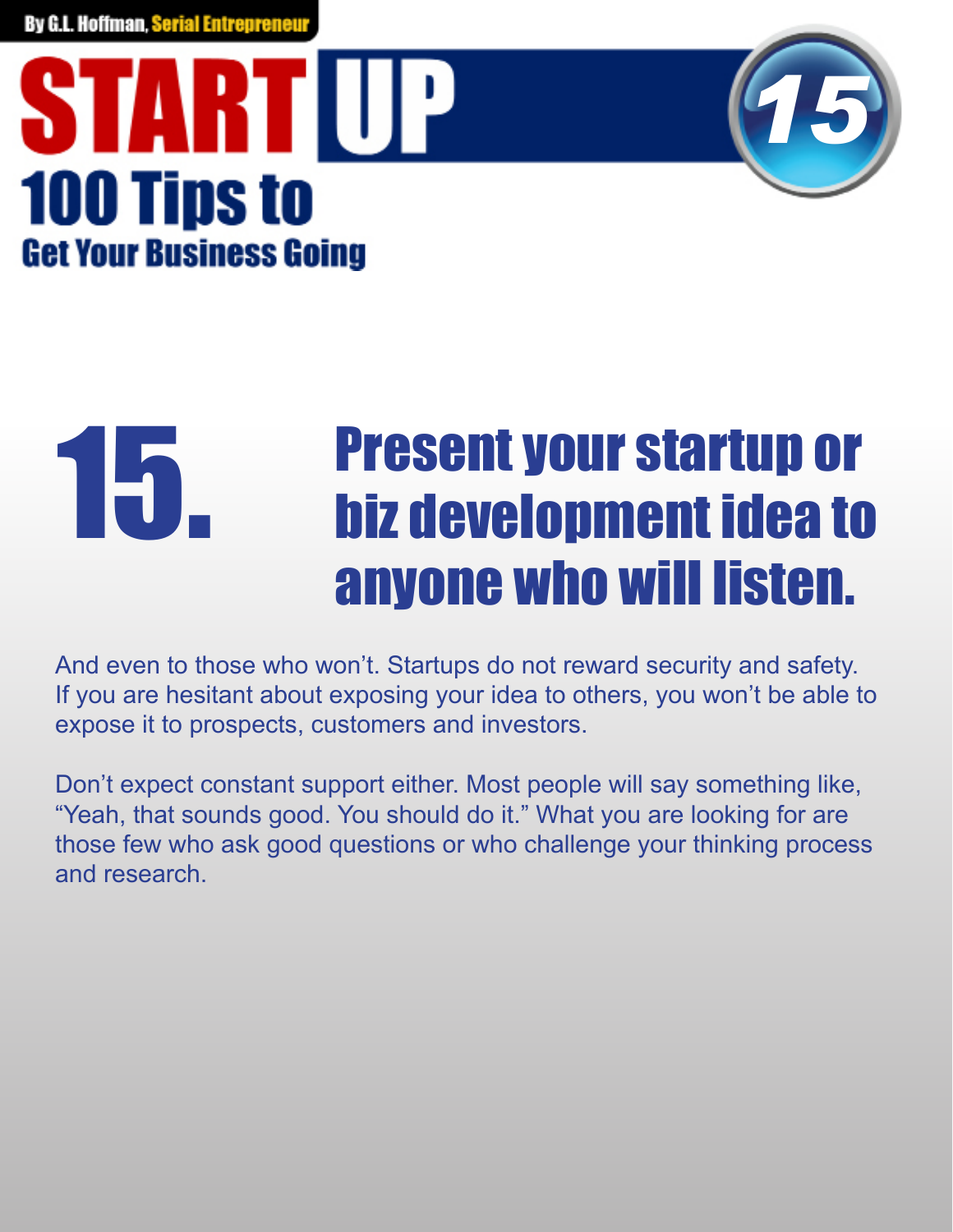#### STARTIUP **100 Tips to Get Your Business Going**



#### Get really, really good at concisely stating your business idea. 16.

A lot of entrepreneurs fail in this area. It is important because you will need to communicate this to prospects, investors and new employees.

What I have kept in my mind is one internal question as I have started expounding on some idea: What will he say to Hilda at home later about my idea? Or, as a great friend used to say over and over again, "If it is fuzzy in the pulpit, it is really fuzzy in the pews."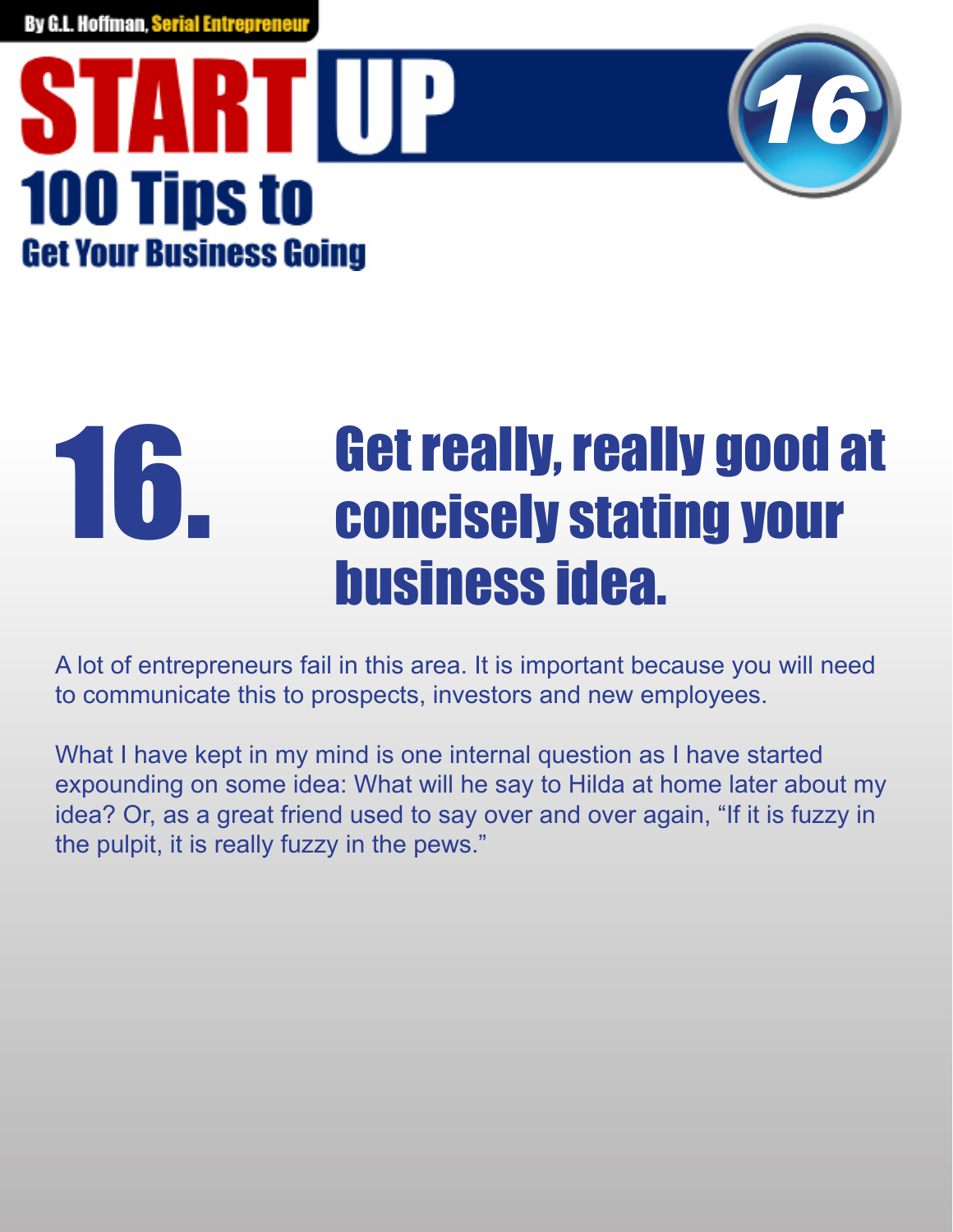



#### Find a metaphor that works for your business idea. 17.

It will just help you identify your business to others. Are you the FEDEX of dog products? The Amazon of doll clothes? The Heath brothers have written a very clever little book called Make It Stick, which develops this theme more completely.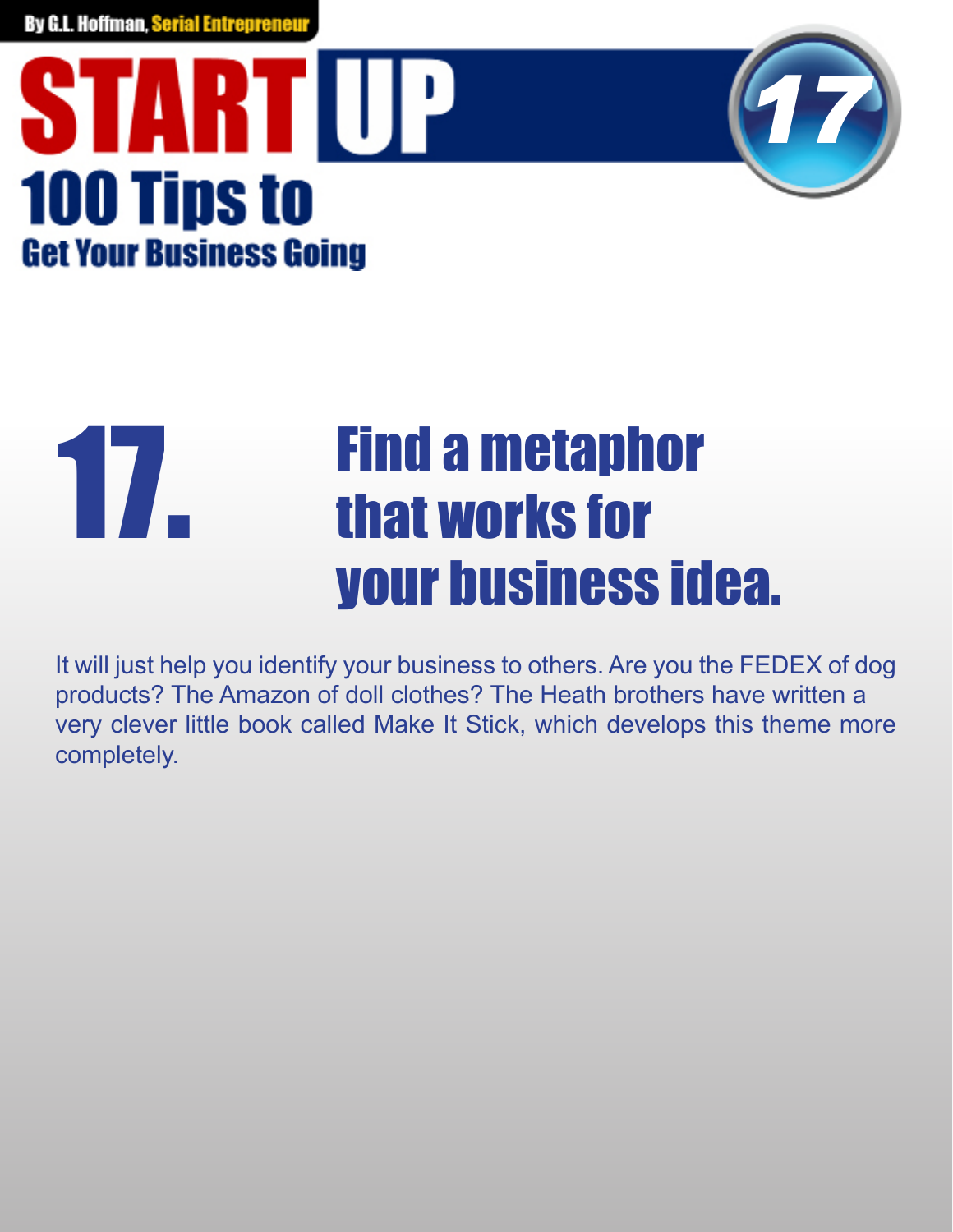### STARTIUP **100 Tips to Get Your Business Going**



## **18. It is about leadership,<br>Not management.**

If you have not led people yet in your career, even though it is not a prerequisite for success, you should work to get this experience. Basically, it is all about getting people to line up behind your ideas, embracing your vision as if it were their own and getting people to do things. That might sound manipulative… getting people to do things for you. It is just the opposite of being manipulative, it is more about giving up things, than controlling them. I believe there is ONE consistent trait of good leaders, which I will discuss later in this list. You can learn from the masters. This is where your ability to read will make all the difference. What is OUT THERE, are books from historical leaders that tell you exactly how to be a better leader. One thing you can do now, is to become a leader. Whether at home with your kids, by coaching or by volunteering. I think some of our best leaders got started by coaching kids' teams. Getting the kid whose idea of a baseball game is a pile of dirt and a stick know when to tag up on third base is true leadership. Or, watch the best leadership movie ever, "Twelve O'Clock High."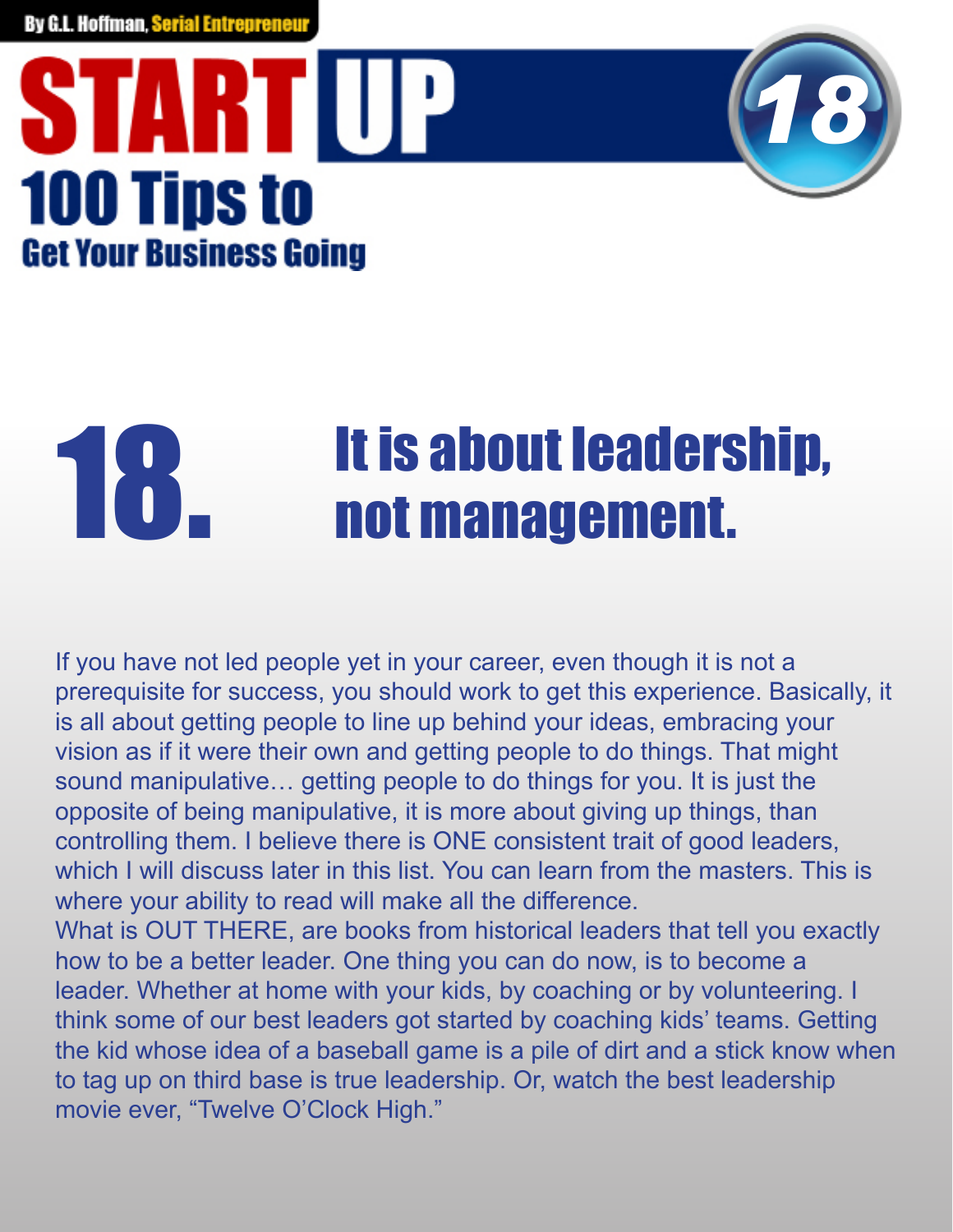### STARTIUP **100 Tips to Get Your Business Going**



This is different and more specific than the axiom of "Be Passionate." This was really brought home to me several years ago, when I attended a new company investor presentation. After the very professional presentation, the co-founder was asked in a small, friendly group of people, if he had always believed in this approach. (The company was in the self-help space.) He said, "No, I don't believe in it, but it looks like a wide open market." If you are approaching the business from a purely economic standpoint, you might be able to make it work. All I am saying is it makes it all more fun and believable if you love the prospects and customers.

*19*

Warren Buffet owns Dairy Queen and I'd bet you a marshmallow Blizzard that Warren loves DQ ice cream. One thing he would not say is, "Americans should not eat ice cream."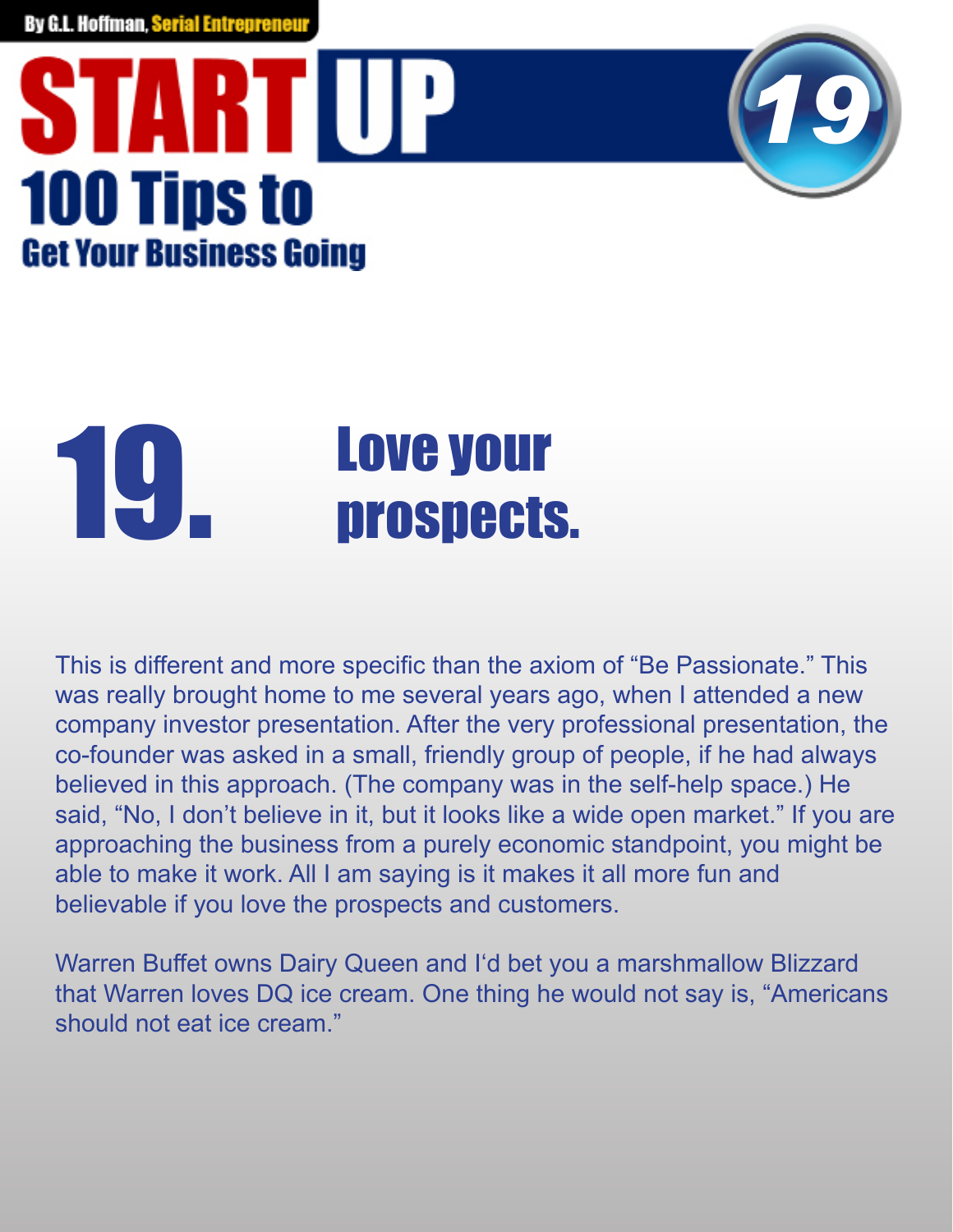### STARTIUP **100 Tips to Get Your Business Going**



## 20. Build

Everyone knows building a team is critical. Here are some little things you might not know. Hiring a bigcompany-experienced-only person because of their industry skill is very, very risky. It seems to me that every big-company person wants to be in a smaller company. Frankly, it is condescending. What they don't want is exposure to a one-deep work environment.

Just make sure they have worked for another company AFTER IBM or General Mills. Next, try to meet the spouse. I am not a big proponent of going out to play bridge or socializing if you don't want to, but I do think it is critical to assess whether the spouse is going to be tough and supportive enough.

Next, if they can describe how doing their job will impact the customer, that is a great sign. Further don't hire any assholes. I want loyalty to the "cause" no matter what. These few sentences do not do this topic justice, but you get the idea.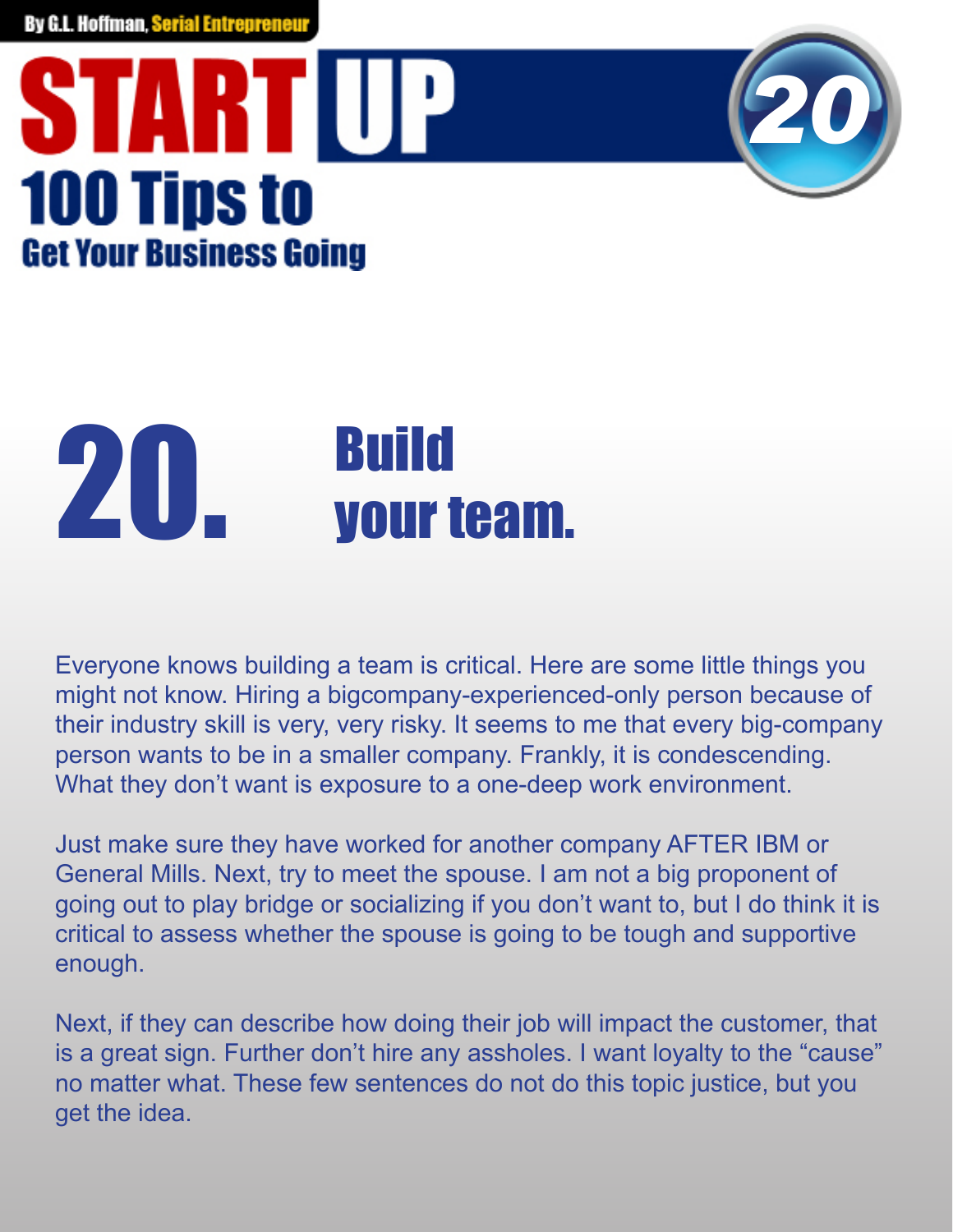#### STARTIUP **100 Tips to Get Your Business Going**



### **21. What pain<br>are you fi xing?**

Every new business must fix something for someone. It might be an inefficiency or a lack of a necessary feature. In my first company, Scott Drill and I fixed only one problem and it wasn't even associated with the better product that we had developed. The problem we fixed, or the opportunity that we took advantage of, was that the dealer network was being ignored by the acknowledged monopolist, Kroy.

These dealers were upset, worried about their futures and angry about Kroy's new distribution method which was in direct conflict with them. When we presented our product to this angry sales network and pledged our constant focus, it was exactly what they needed and wanted to hear. Our product was better, but if we had not solved this real problem for the dealers, they would not have supported us or sold our product. Every new company needs a pain to fix. Varitronics, now part of WH Brady, was built on this concept.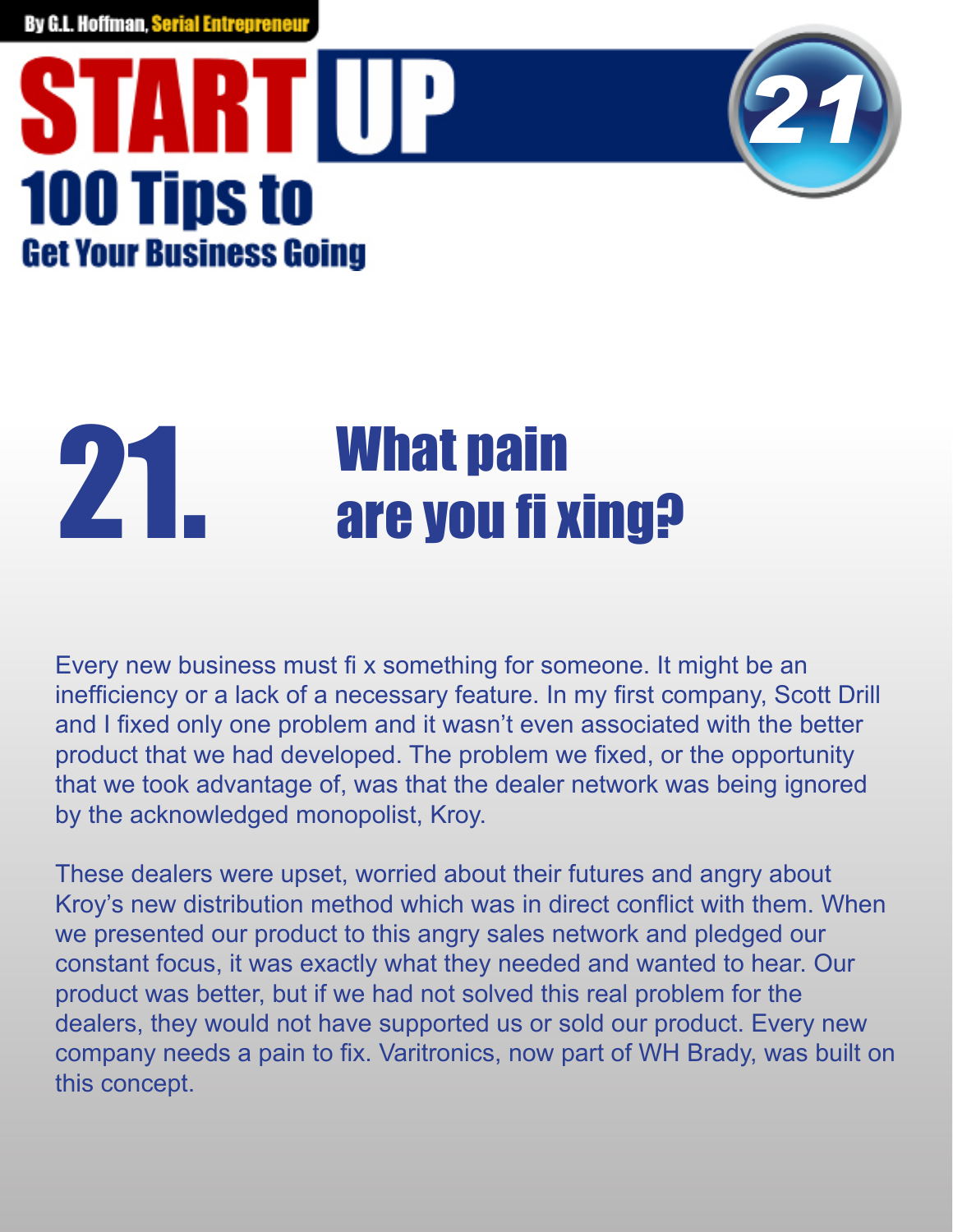### STARTUP **100 Tips to Get Your Business Going**



## **22. Can you<br>Alle pressure?**

One thing you can depend upon is the amount of pressure you will be under. Some pressure might be self-imposed, most will be from external sources. Sales people will want something easier to sell, investors want faster progress, others want more or less of this and that, and constantly. How you handle these pressures will go a long way to determine your success. Someone told me a long time ago, that my only job was "to make the comfortable, uncomfortable, and the uncomfortable, comfortable." I think that pretty much sums up the new company leader's most critical assignment.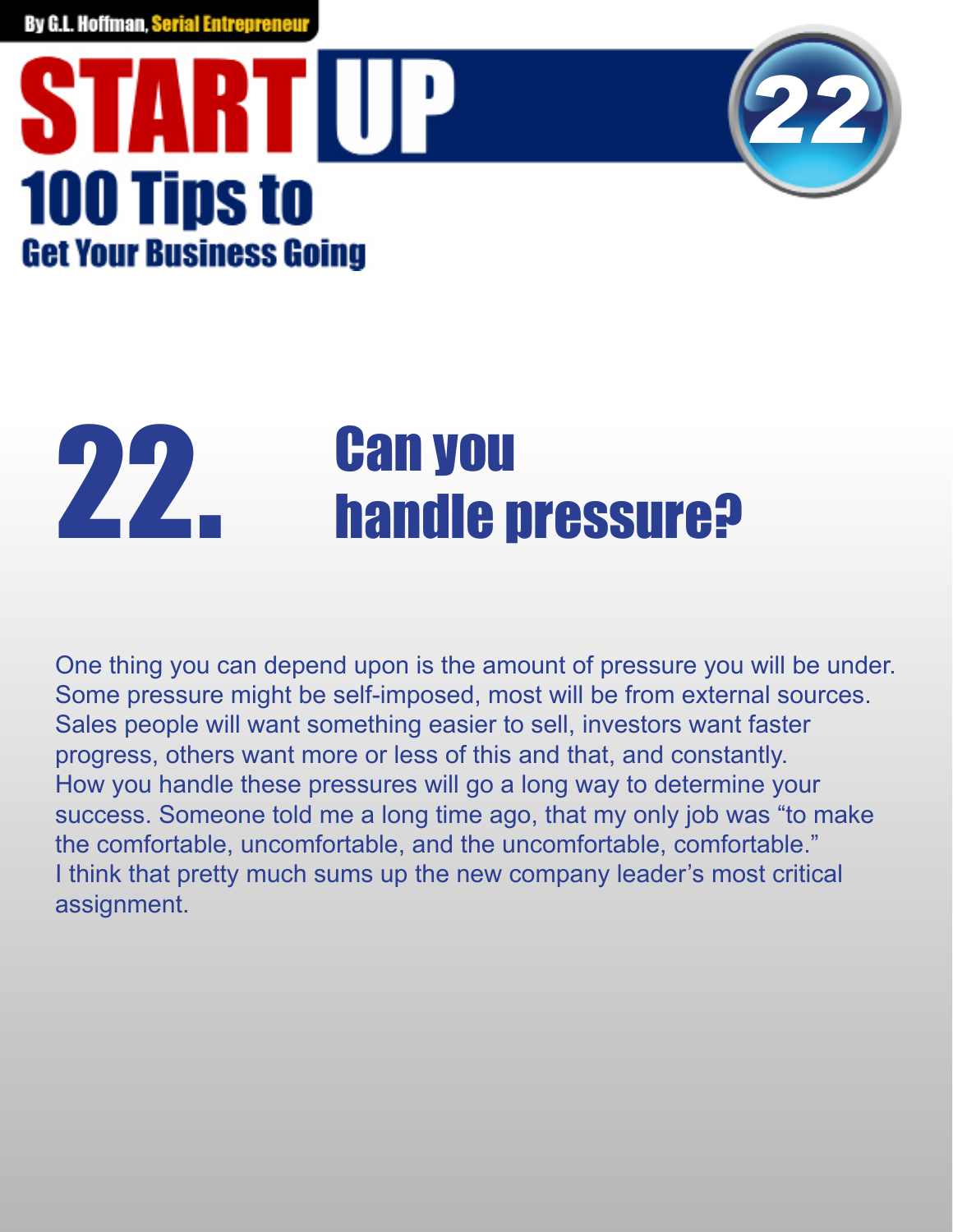### STARTIUP **100 Tips to Get Your Business Going**



## **23. Get good at and all controller and all contracts** and all all contracts.

During tough times, can you do it? It is easy to motivate yourself when all is well; much harder, when it is fourth down and time is running out. Be self aware enough to understand this ability or capability in yourself. Find something that seems to work constantly, a self-talking mechanism that allowsyou to keep on keeping on. I can remember someone coming into my office one day, and asking "if something was wrong, if we were in trouble?" When I answered no, and wondered why he had asked, he said, "Well, we have noticed how serious you have been and not smiling, so we assumed something was wrong." Even the appearance of a motivated leader is crucial. So, what specific tips can I give to help with this self motivation? I think there are many different techniques from reading quotes and motivational stories to keeping it all in perspective.

You are different than me in this regard. I have a unique ability to be just dumb enough to think that "this too will pass," and act accordingly. Notice that I said ACT. You should develop your own triggers.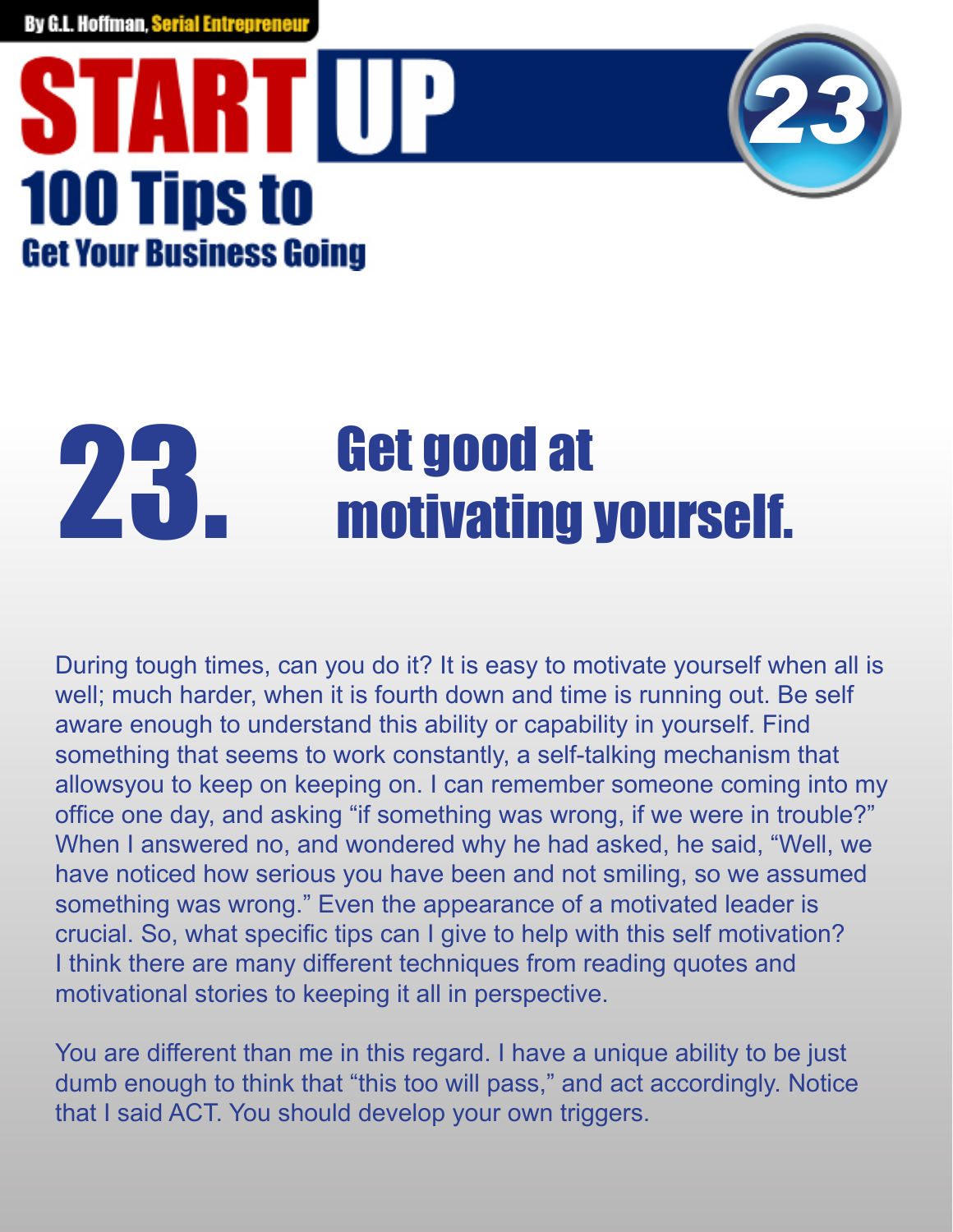### STARTIUP **100 Tips to Get Your Business Going**



## Detail 24. vs. general.

Successful entrepreneurs know how to move from one skill or attitude to the other. The trick, it seems to me, is an ability to wander back and forth, and to pick your spots. If you tend to be detail oriented to the extreme, be prepared to make every decision in this detailed area. I know someone who has to approve literally every transaction for pricing consistency. His team knows this and the unspoken message is that no one else can be trusted with knowing how important pricing can be in their business. Alternatively, I know someone who is so removed from the day to day operations, that he doesn't even attend company events, like Christmas parties, whatever. Both are successful. Both know the traits they have and have built organizations that have adapted to this reality. What they are, is consitent. In my own case, I don't like meetings. I am pretty sure this is fairly well known about me. If, all of the sudden, I were to start calling meetings right and left, people would wonder what happened to me. Or worse…they would ask themselves the most dreaded thing that can be said of an entrepreneur: "I wonder what book he just read to make him change his behavior so much."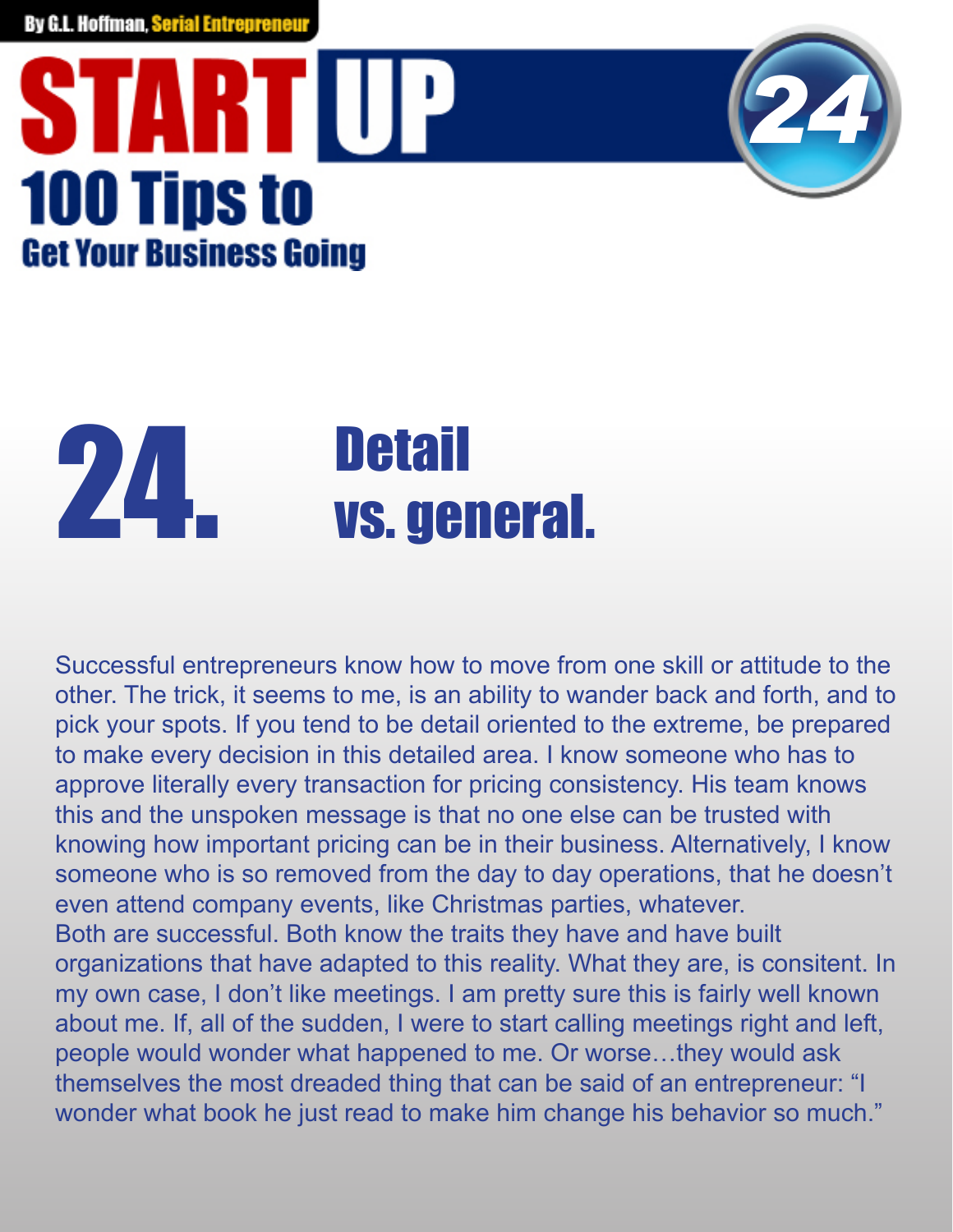### **START UP 100 Tips to Get Your Business Going**



### 25. Be an active<br>25. good listener.

OK, so you are in charge. Soon you will begin to hear only those things that your people want you to hear. People are awfully smart about what the boss needs or wants to hear. Your job is to develop a bullshit meter, a sort of internal device that will keep you steady and assured. From time to time, it is alright to let others know that your BS detection ability is operating. If you don't, the BS just keeps getting deeper and deeper. I had a boss once who, when he felt the BS was fl owing fast and furiously, would simply raise his arm and say, "Everyone, save your watches…it's getting deep in here." We all laughed but we knew that he knew.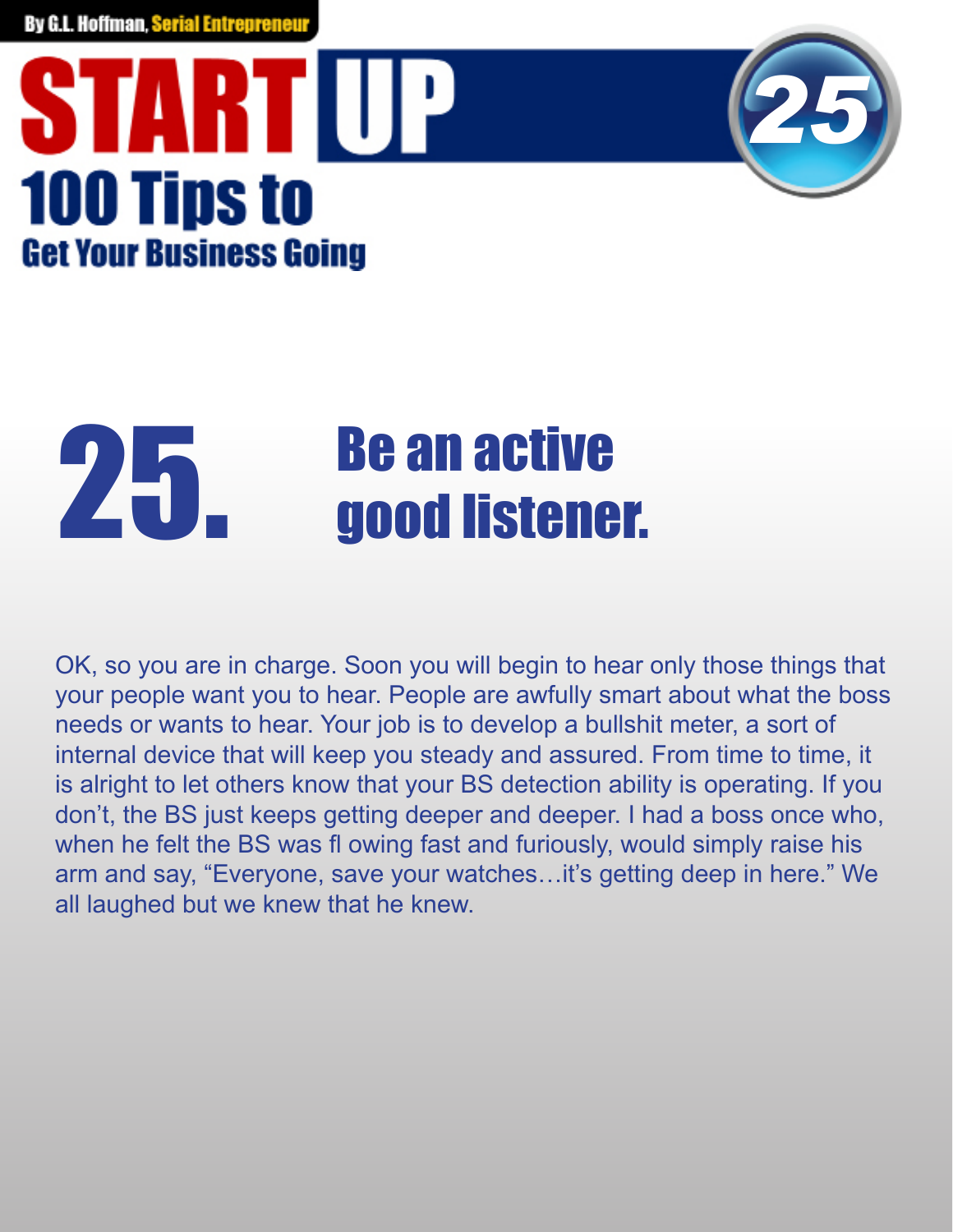### STARTIUP **100 Tips to Get Your Business Going**



## **26. big-headed.**

One of the character traits of most entrepreneurs is a well-developed selfassuredness. Never let this cockiness develop into a situation where you begin to believe your own press releases. I have seen this happen all too often. It has happened to me. In my own case, I have noticed that when I have had a positive story written about one of my companies. I generally get too much of the credit and it makes me change somehow. My head gets a little bigger, I am not quite as hungry. My solution now is not to be involved in such PR efforts. In my own case, there is a direct connection to my picture being in an article and my own bigheadedness. Now, some people love this and have milked this attention to the betterment of their business. I understand that.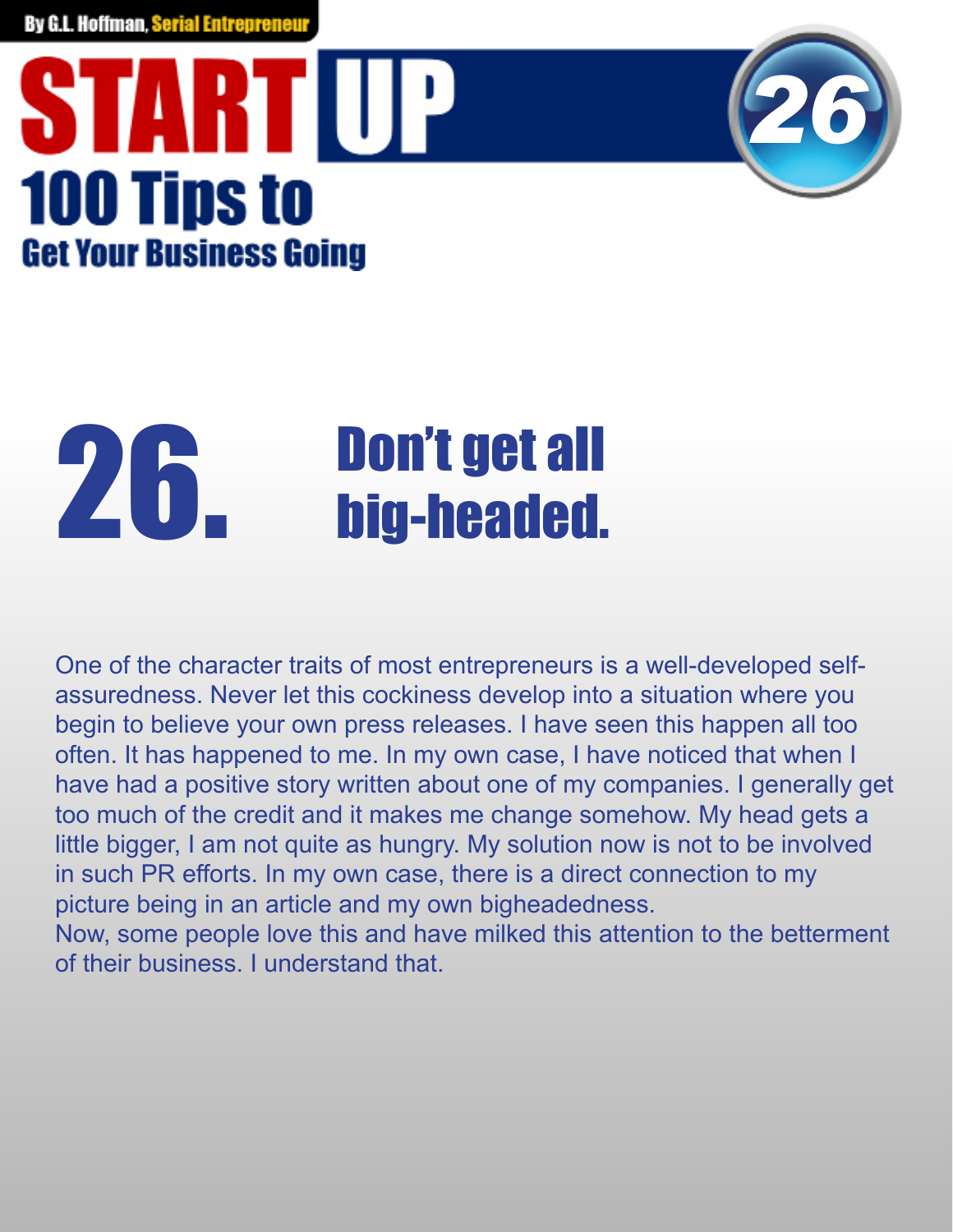#### STARTIUP **100 Tips to Get Your Business Going**



### **27. Pioneers get the 27. Arrows in their back.**

I think it is far better to be second with a differentiated product than having to educate and build a market. Sure, both are possible. An early business hero of mine, Mike Vance, told me (and 300 others) that you can create something special by thinking up a new idea OR by re-arranging old things in new ways. Steve Jobs didn't invent MP-3 players, he made old ones better. There is success in looking at old offerings and improving them.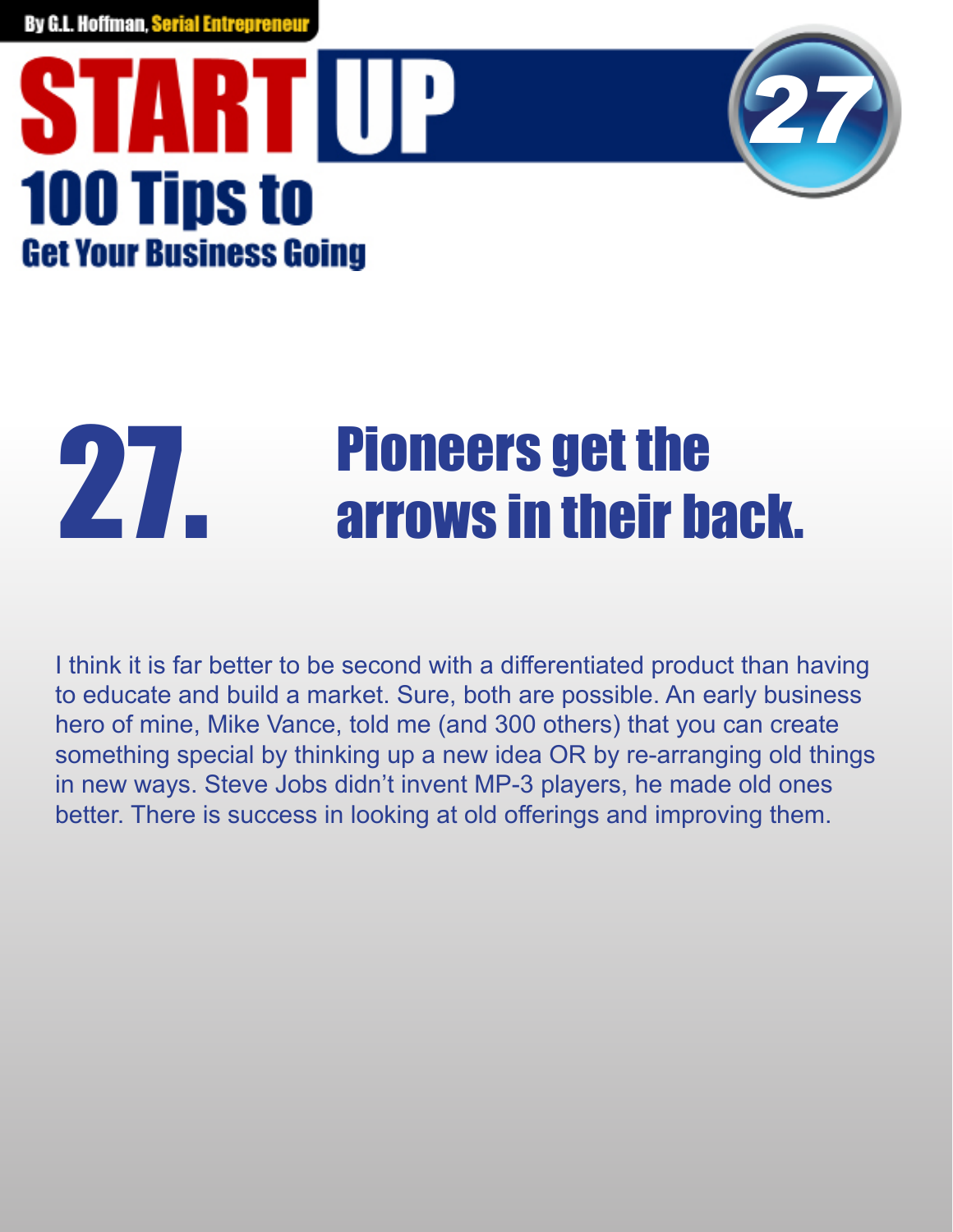### **START UP 100 Tips to Get Your Business Going**





As well we all know, TiVo is that device, the first DVR television attachment, that allows us to record and fast forward through television programs.

It helps us avoid commercials. You should have asimilar ability to focus on the future…even to see what it might bring you. You will be required to help others TiVo their own work, so they can see how their work will eventually contribute to the overall success.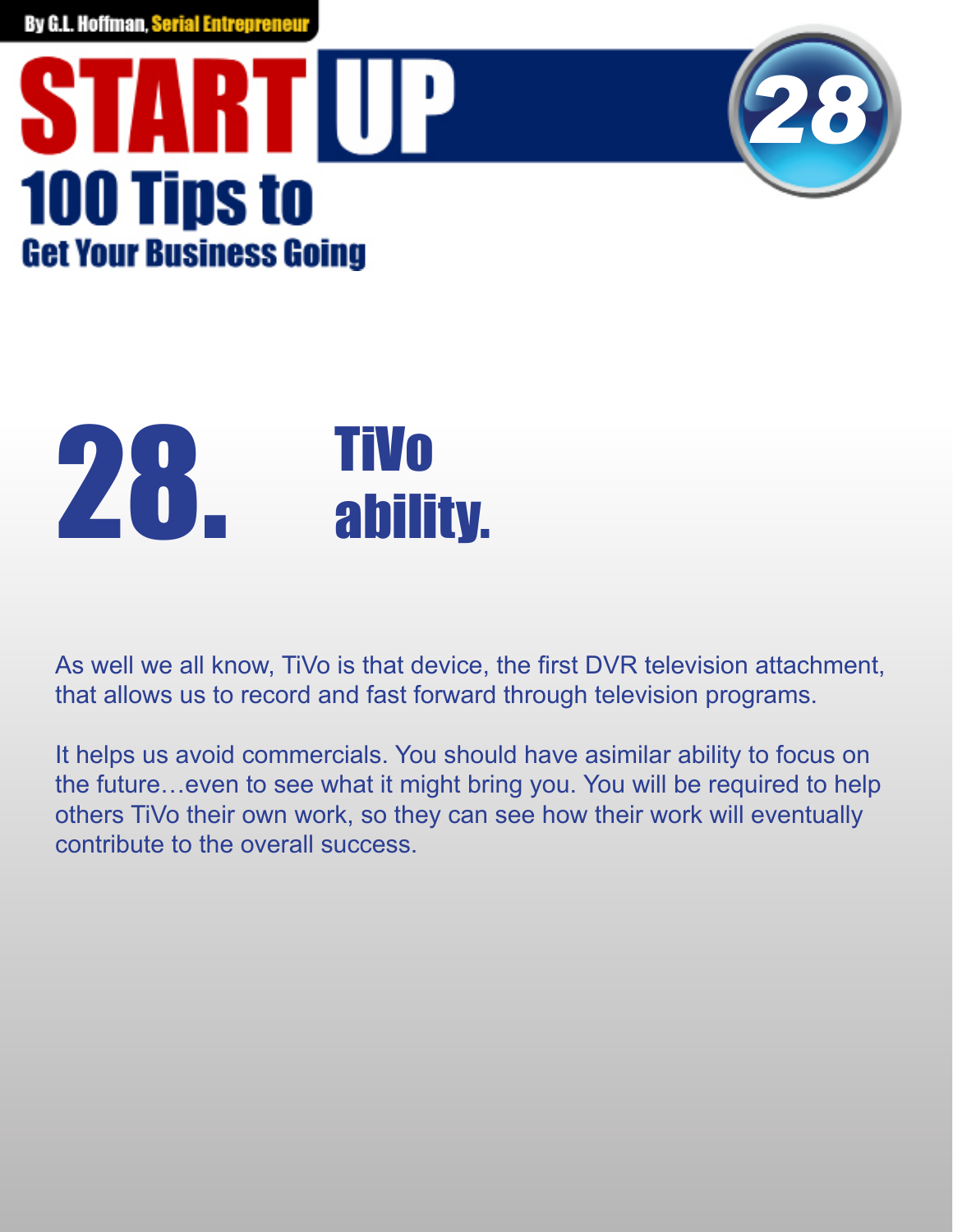



### **29. Delayed gratification**<br>is necessary.

Stretch your arms out and hold a fi gurative rope.

One hand is pulling on it and the other hand is holding the bell. Some people need the bell to ring at the same time as the rope is being pulled. Others don't. Often, there is a signifi cant time delay between pulling the rope and hearing the bell ring in a new company. This is true whether you are investing in sales training or a new product. It is surely true when you are thinking up your own exit from the business. Things take time.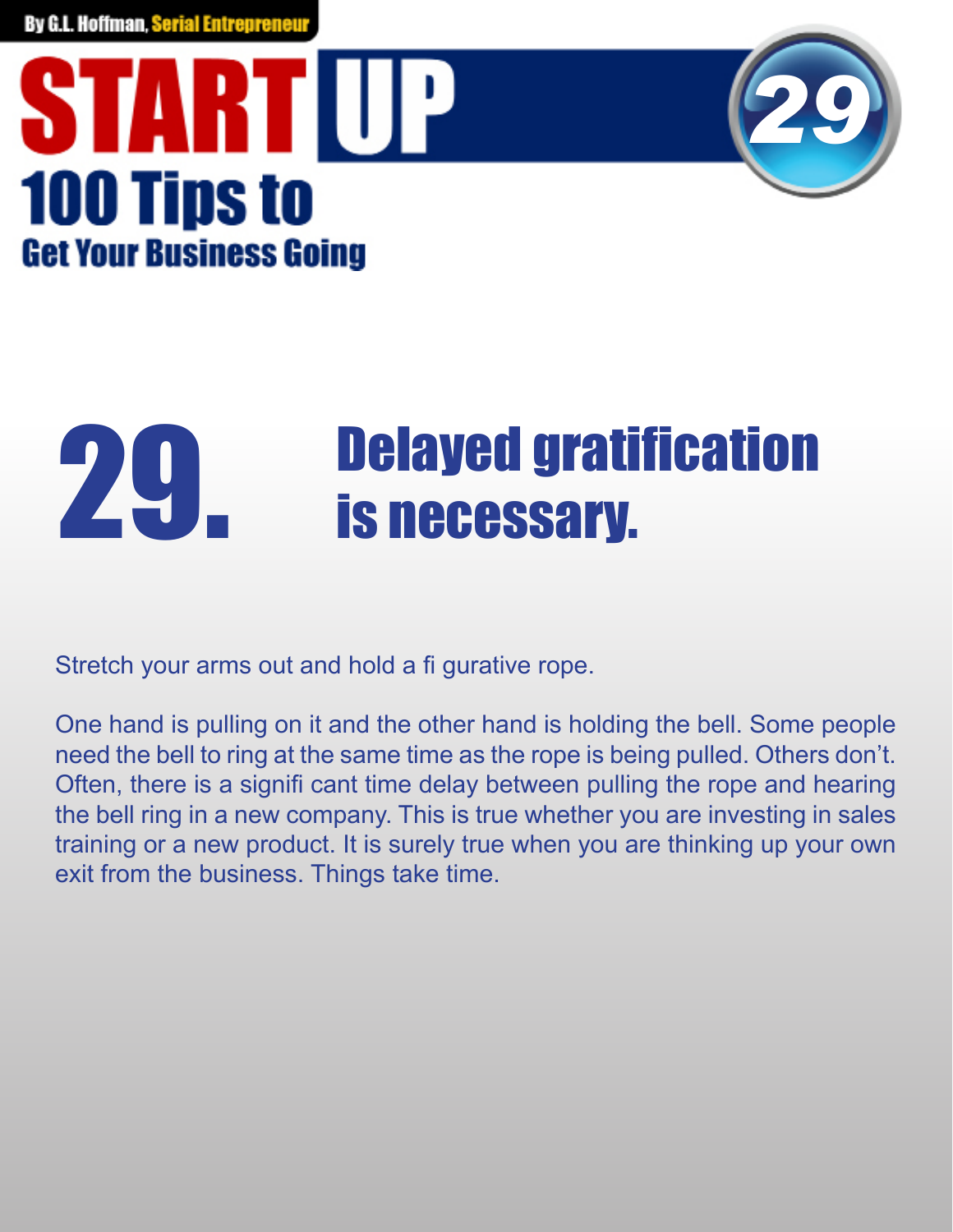#### STARTIUP **100 Tips to Get Your Business Going**



#### Sales are number one, two and three on the priority list. 30.

You should plan on spending most of your time worrying and working on your sales efforts. Nothing else matters much. A sale happens when someone pays you for your service or product. Don't get too excited if the marketing focus group says everyone will buy one. Get excited when someone pays for it.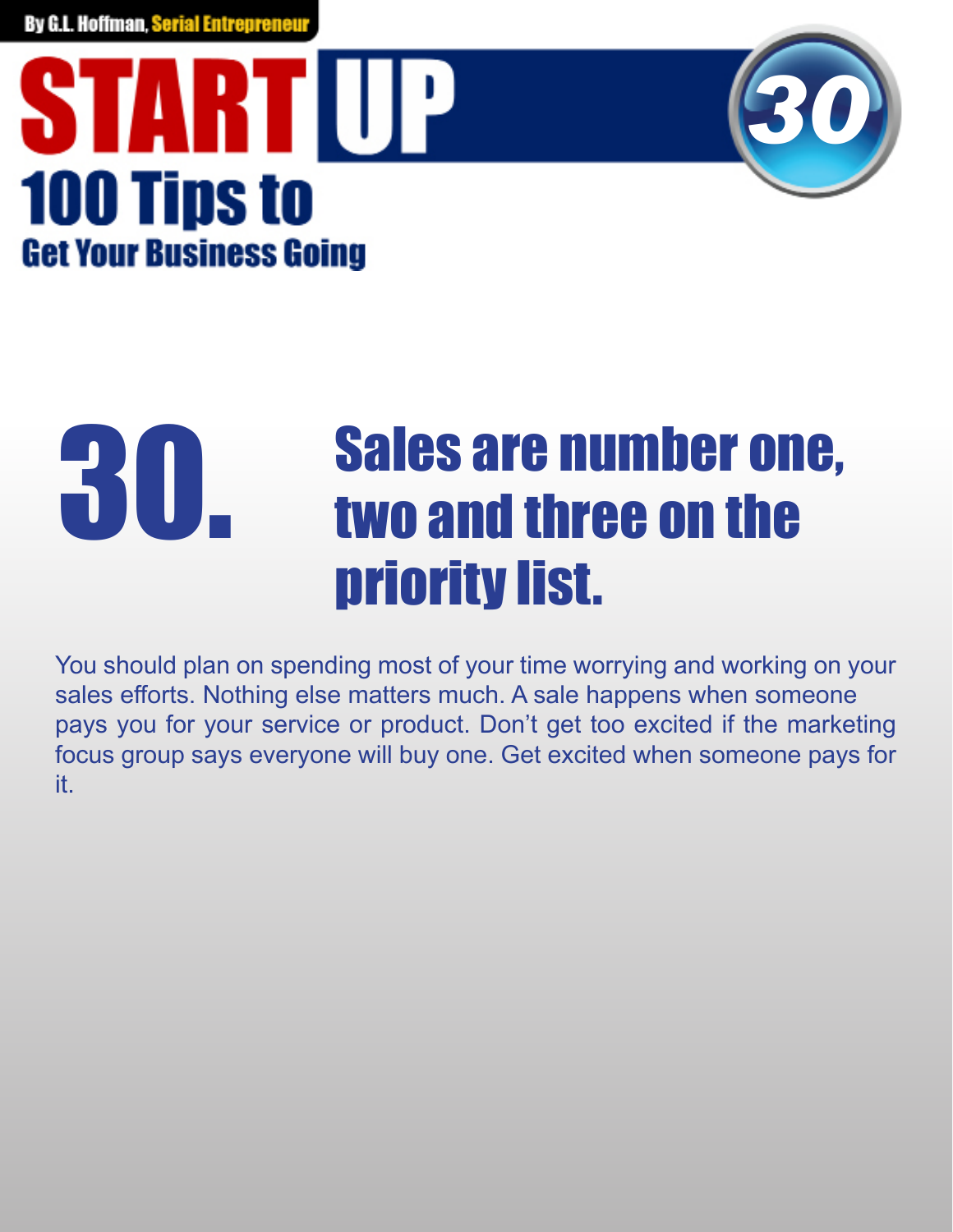



### **31. Sell one.**

To build your company, you have to sell multiples.

You can't just sell one. Anyone can sell ONE. The trick is to sell a lot, right? Sure. But before you can sell many, you have to sell that one single customer so that he is excited and pleased to have your product or service. This is why when you talk to venture capital investors, they are obnoxiously insistent on waiting until someone buys something from your company. Everything else is classroom.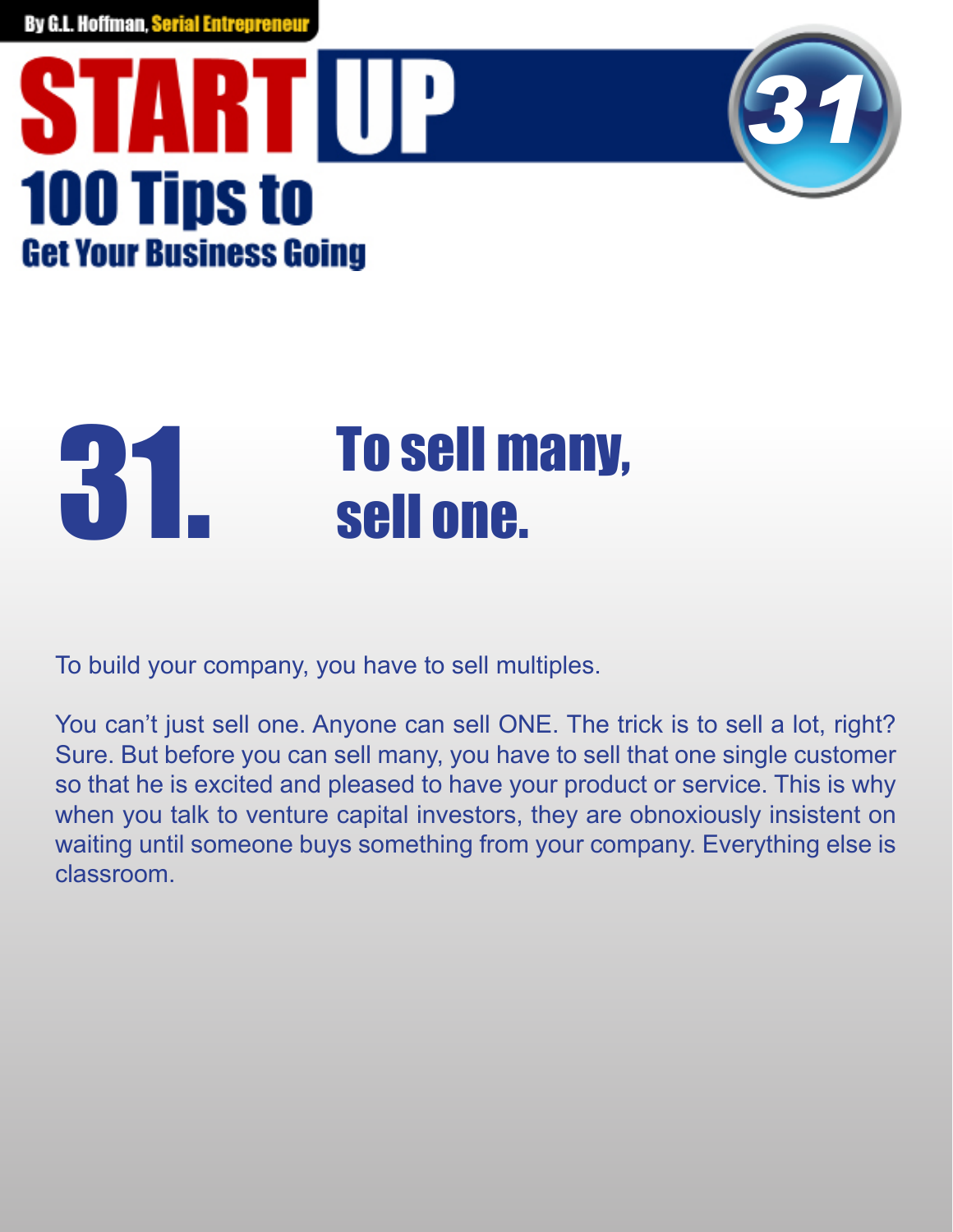#### STARTIUP **100 Tips to Get Your Business Going**



### **32.** Family support, are they vith you completely?

Some family members love the idea of being associated with a successful entrepreneur. No one questions that. But some family members will not share your dedication and persistence, not to mention focus. The last thing you would need is someone back home who questions every move, every decision, every investment. This is not to say that your family members have to be all stupidly supportive. It is especially powerful if you get good advice, support and an unwavering belief in YOU.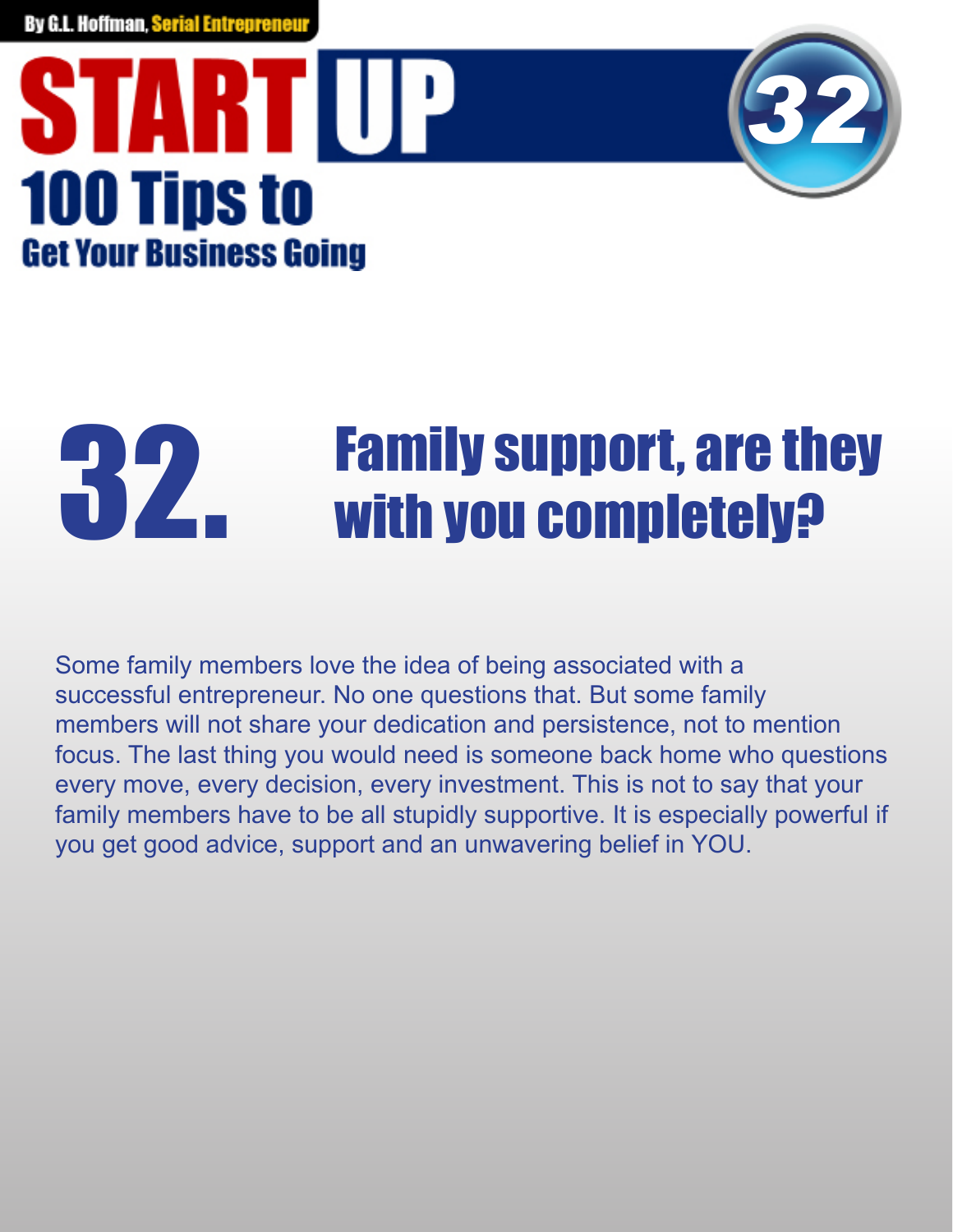#### **START UP 100 Tips to Get Your Business Going**



### **33. Do you know what scalable means?**

This is a relatively new business topic for an old business process. What this means is that you should try to develop processes in the business that can be easily duplicated and replicated. It is one thing to sell your product to one person, quite another to fi gure out how this sale was made so that you can make the next sale more efficiently. Success often hinges on your ability to continue to do the correct things faster and better that result in some tangible success.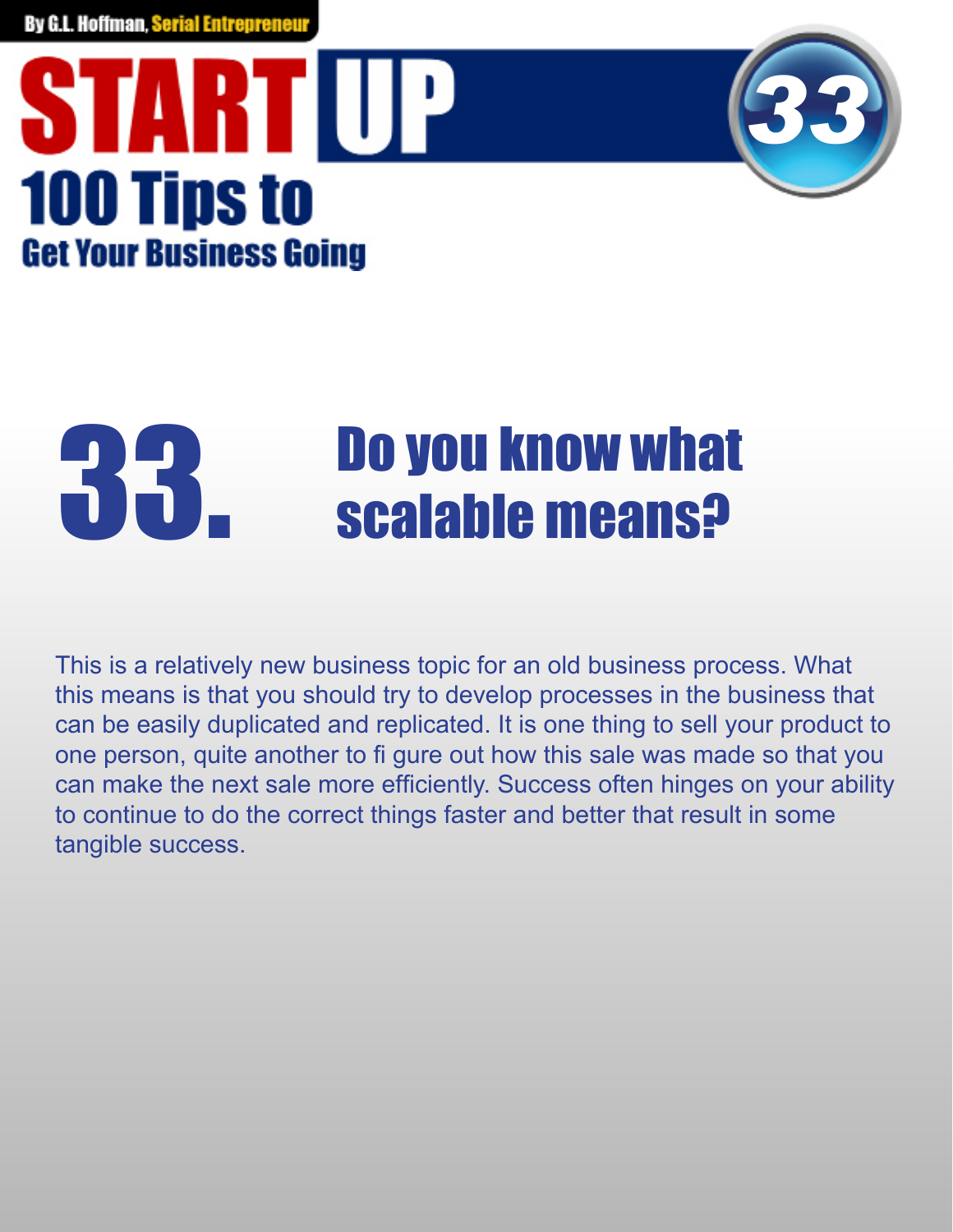### STARTIUP **100 Tips to Get Your Business Going**



## **34.** Ready,<br>aim. fire.

Back when Beowulf was in the forest, he used his trusty old slingshot to attack his enemies, kill squirrels and impress the maidens. Chances are he didn't aim all that much. What he did was just let 'er fly. If the rock fell short, he adjusted so the next time he got closer, and closer the next time.

Same thing in a new startup or business area. The situation favors action over planning. It really should be ready-fire-adjust. One of my favorite cartoons is the one with the two buzzards sitting in the tree waiting for the man to die from thirst… "Patience, hell," says one to the other, "I want to eat something."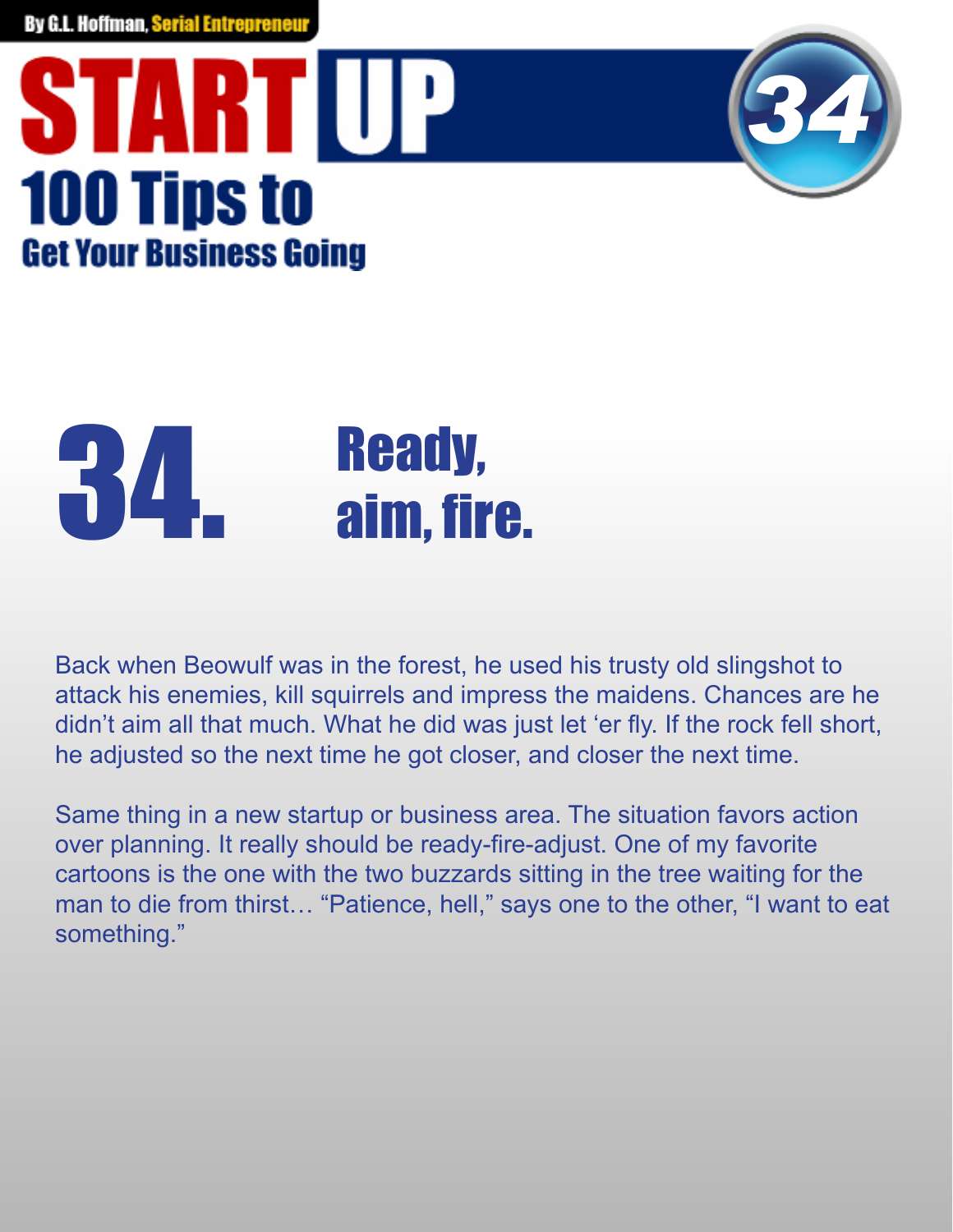



## **35. Your sales people<br>UD. don't work for you.**

The sooner you realize that all good sales people work, truly, for the customers and not for you, you will understand more about sales people than 90% of all non-sales people.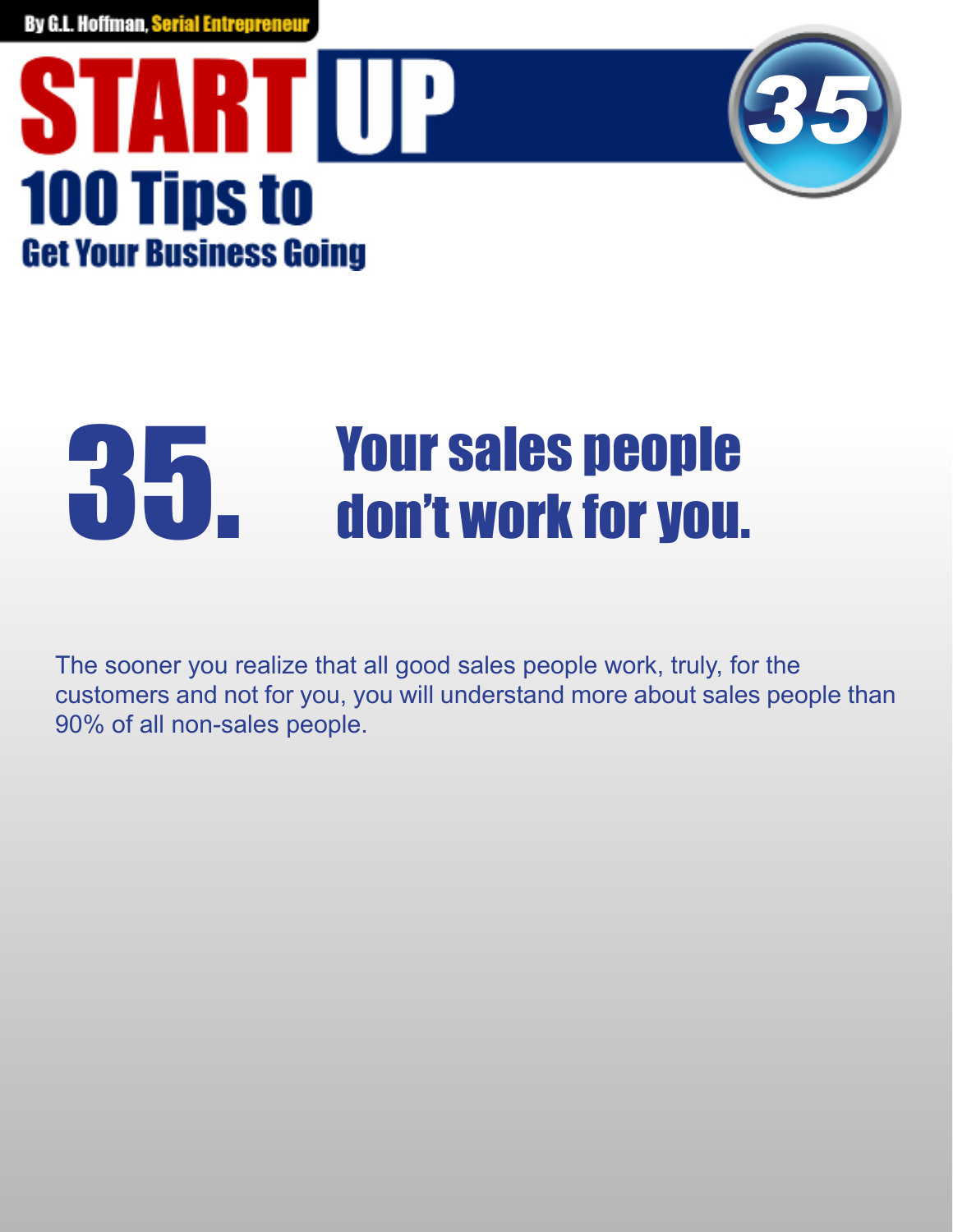



## **36. Sales<br>36. trumps all.**

Sales will mask a lot of internal problems. Or, said another way...sales mean you can live to fight another day, and buys you time to fix and solve internal problems...which are sure to come.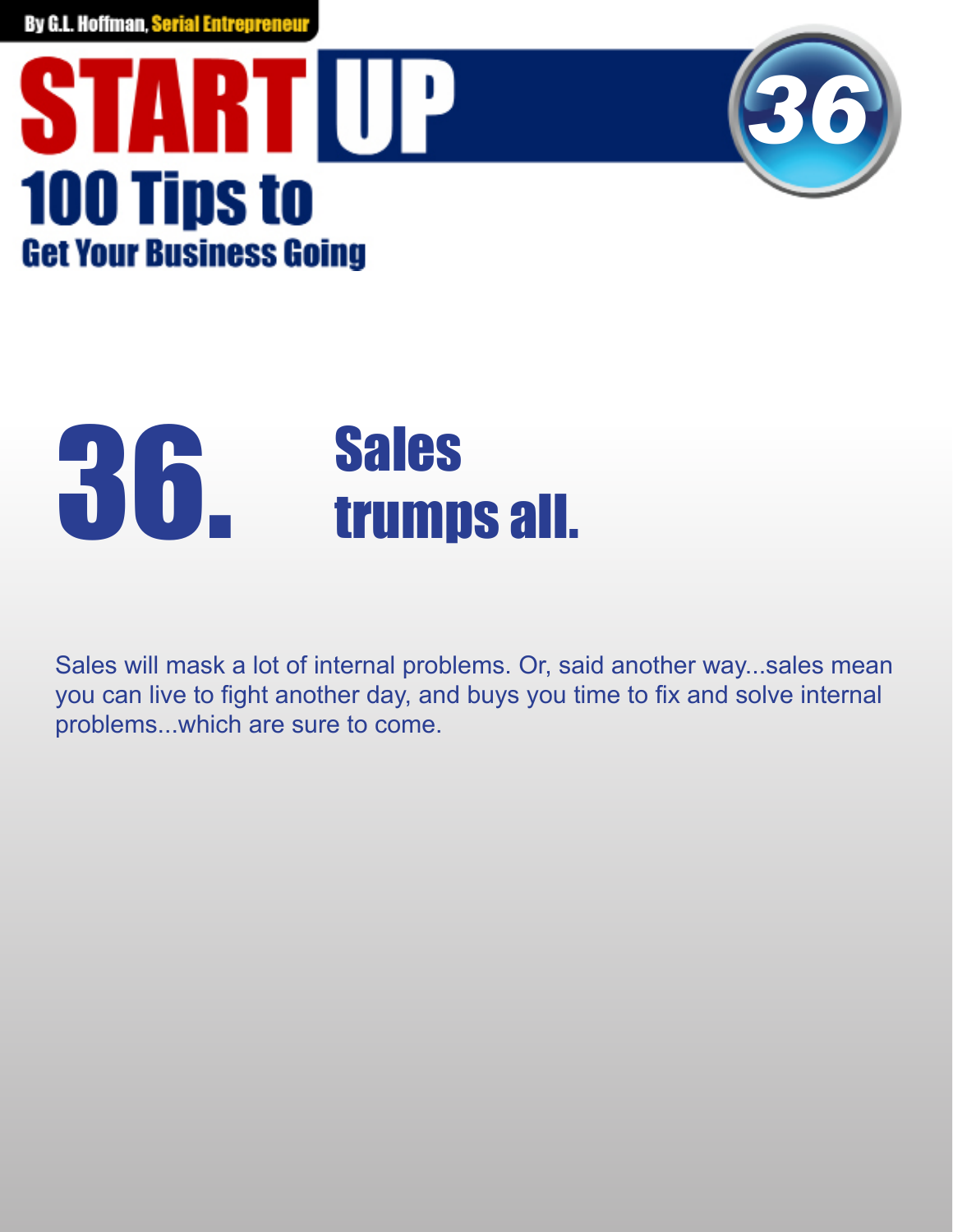### **START UP 100 Tips to Get Your Business Going**



## **Just stay<br>1977 - The Stay Stay**

Too many new companies fl ame out, just like the after-burner on some supersonic jet. The pilot kicks in the after-burner for an added jolt of power, but once it happens, that's it, no more power. If you can just continue your new business, first year to the second year, then to the third year...chances are great that you will make it. Do whatever it takes to make it to that third year. Don't flame out.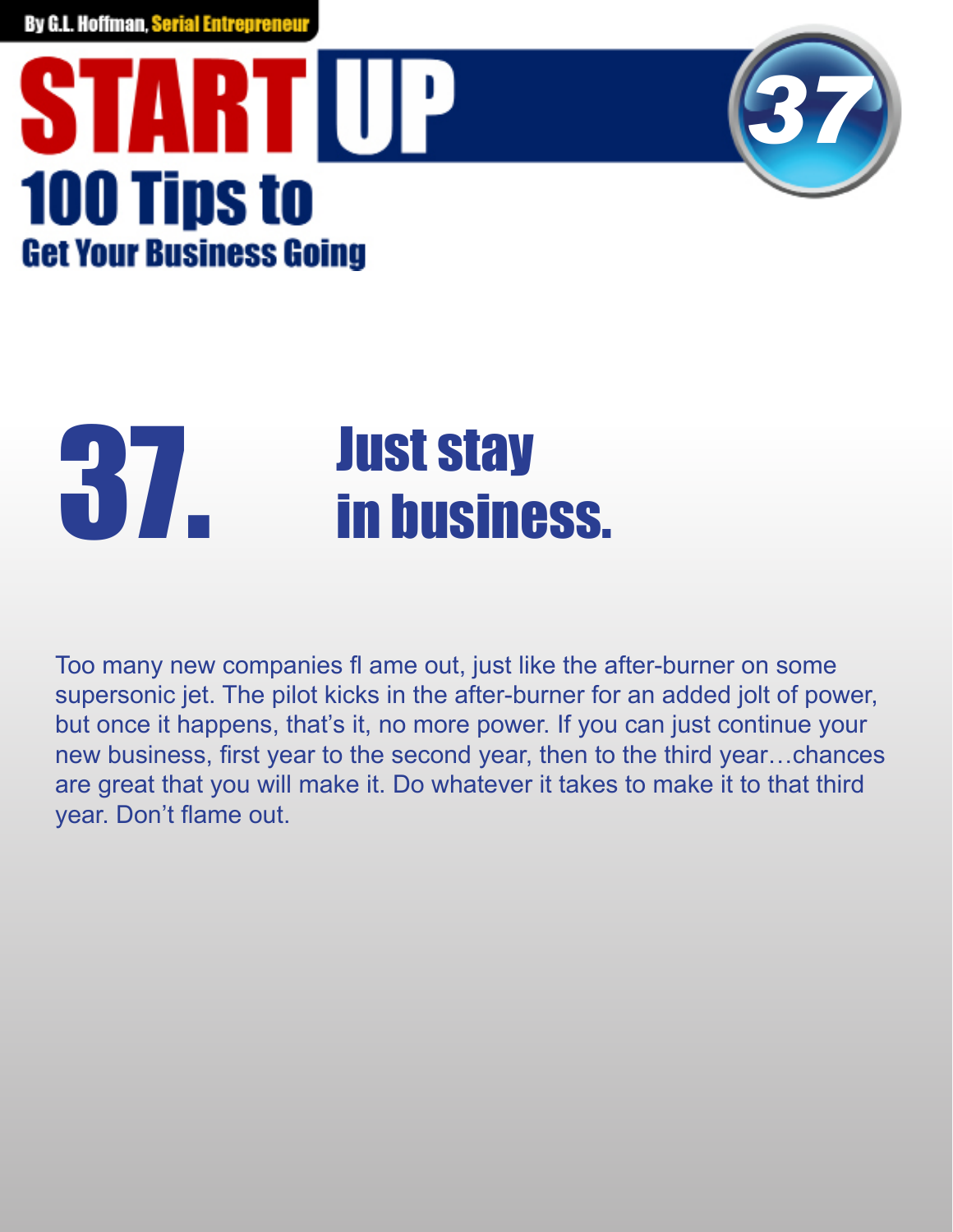### STARTIUP **100 Tips to Get Your Business Going**



#### People sign up for vision, fun and principle. 38.

Getting people to work for your new company will be difficult. You have nothing to offer. You can't offer great benefits, a brag-at-the-parties company reputation, or even middle market salaries. What you can offer is something no other company can match – vision—meaning you are out to solve some big, hairy problem that your prospects are facing each and every day. You can offer fun; mostly because every day will be something new and interesting.

Lastly, you must offer adherence to principles.

Treat everyone fairly. Be transparent and be honest.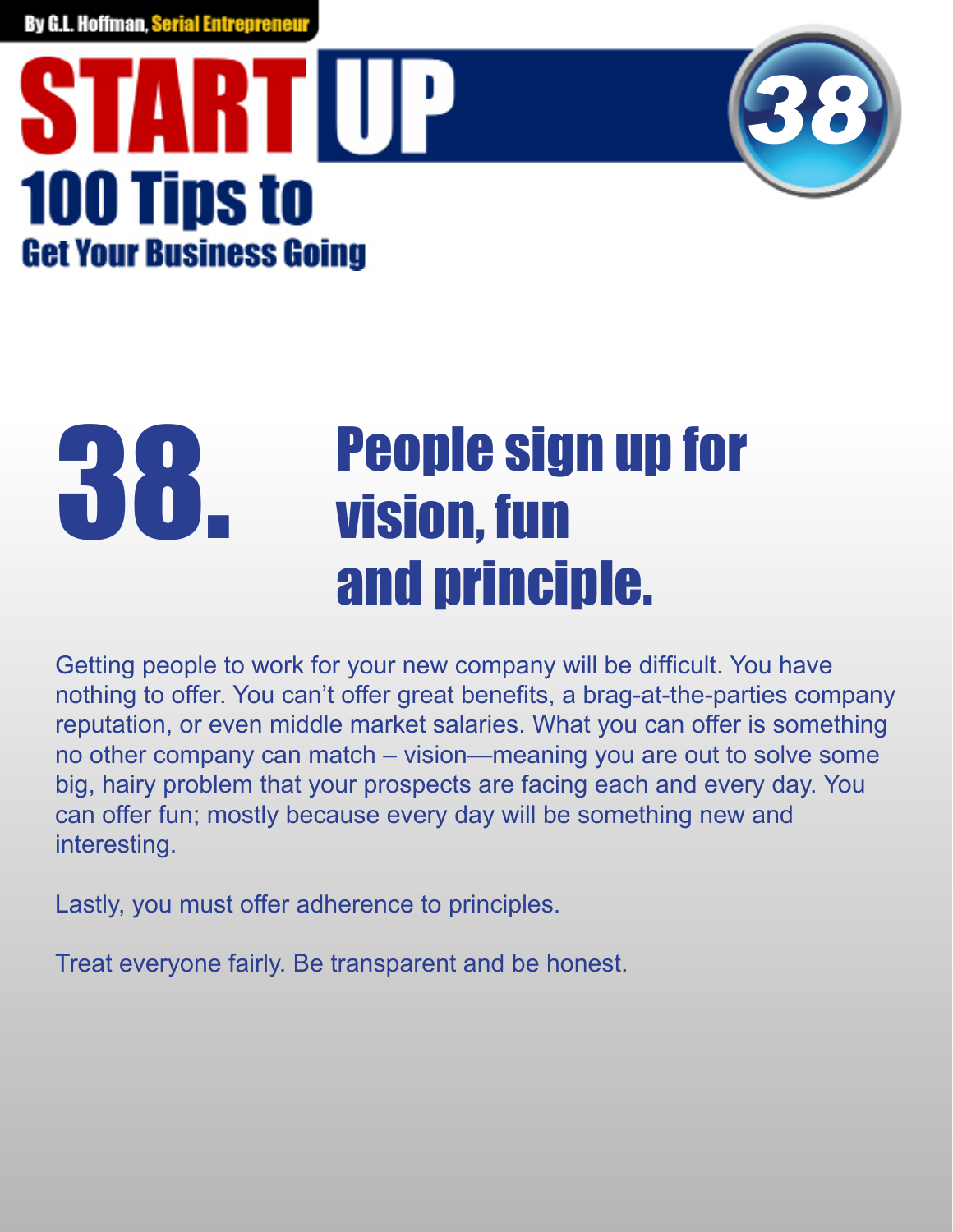



## **39. Can you ignore<br>Departure things?**

I knew we were well on our way to a good culture when one of our reps brought in his dog to work. He didn't ask.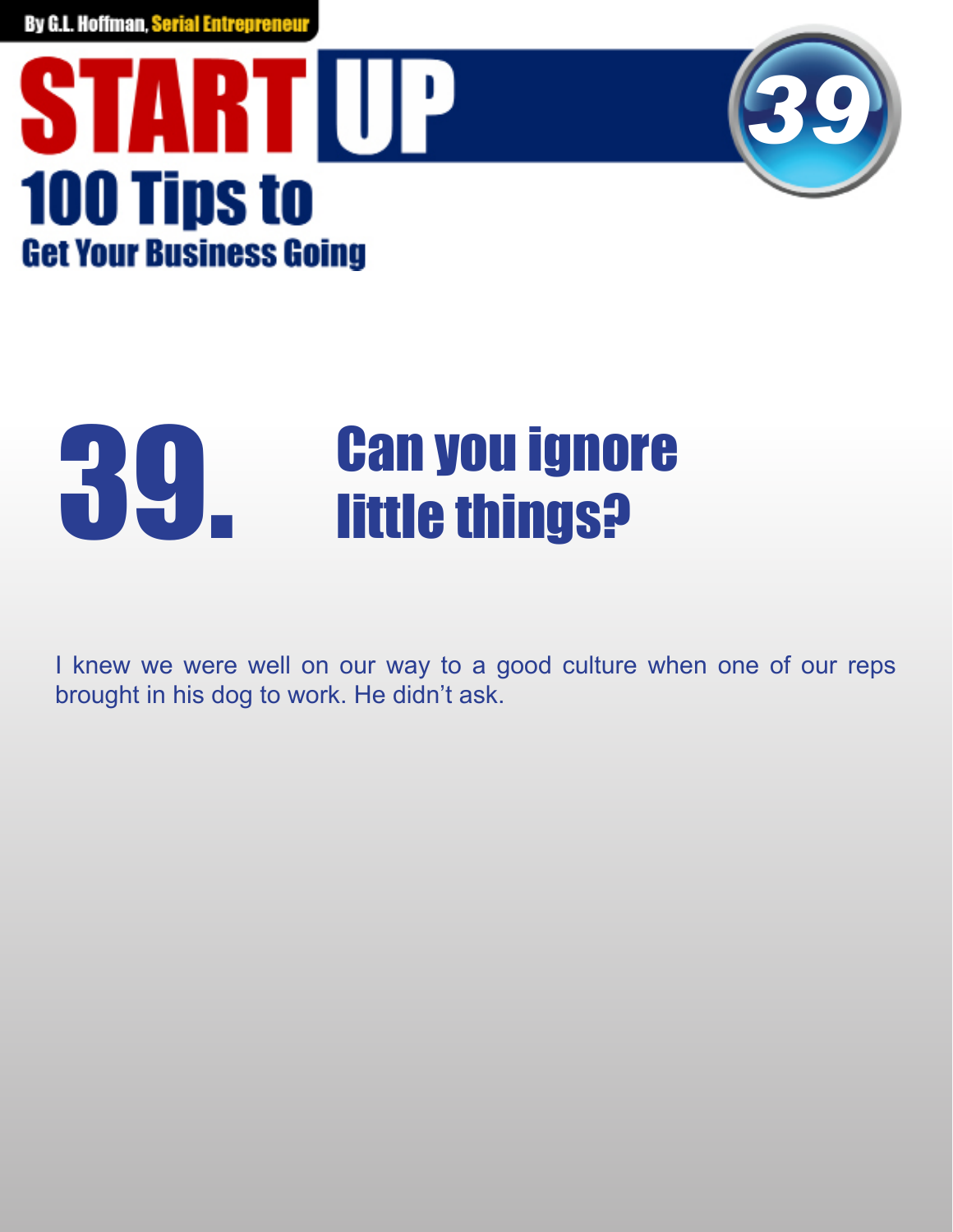



#### People sign up for vision, fun and principle. 40.

Too often we think we must improve in a dramaticfashion. All it really takes is consistent, small, incremental improvements in your new, developing business. Try to do one thing better each day.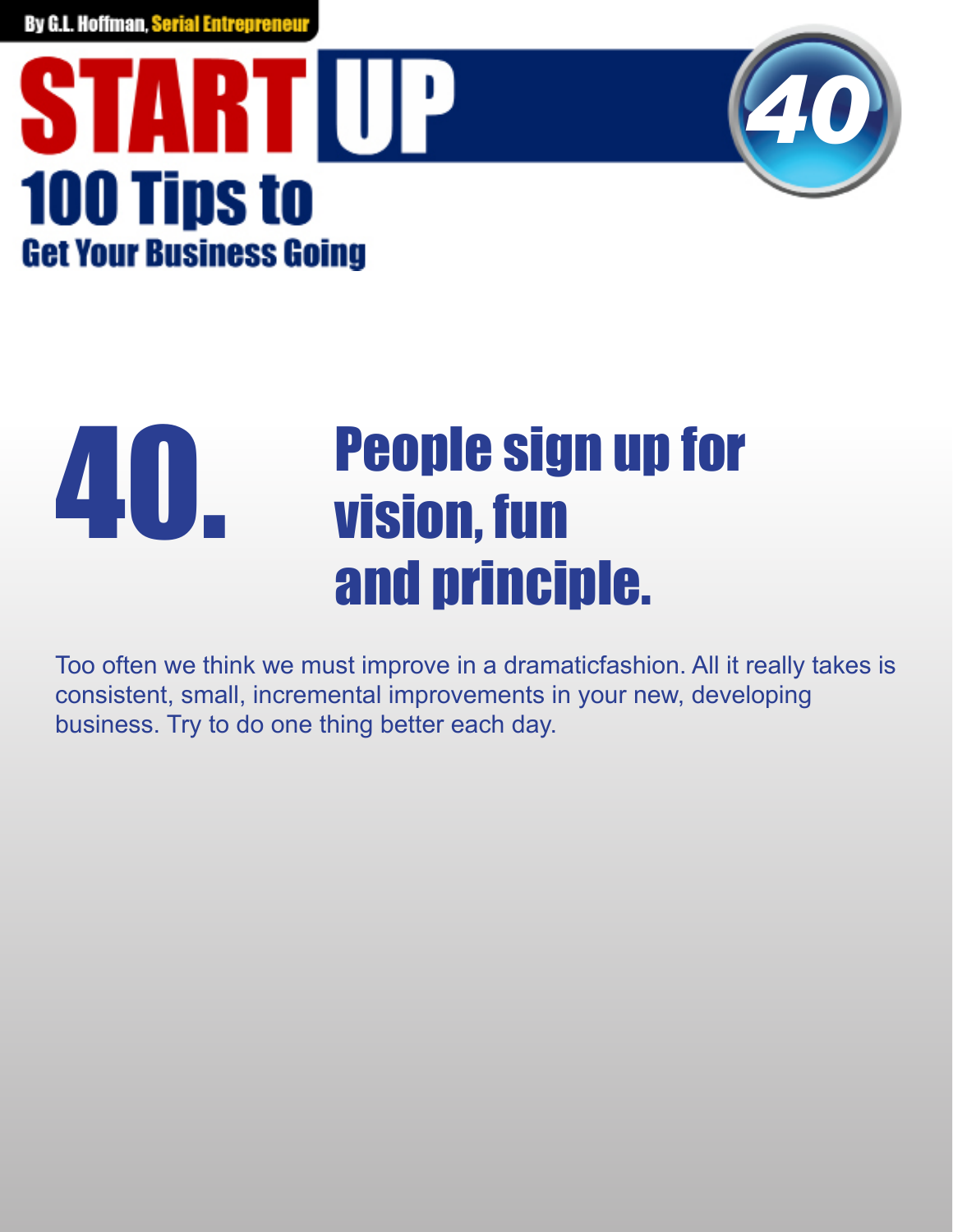### STARTIUP **100 Tips to Get Your Business Going**



## **Are you OK with<br>
and the arguments of the set of the set of the set of the set of the set of the set of the set of the set of the set of the set of the set of the set of the set of the set of the set of the set of the set**

At the end of the day, in your new developing company, you are it. It makes no difference how complete your team or even how good it is, or how well you are doing. You are in charge, everyone looks to you. You need to figure out THE key success factor in your business and get all consumed by it. In Varitronics, our key success factor early in the business was getting our dealer network signed up. I thought it was so important, that I hit the road for weeks at a time, meeting and telling our story to potential dealers. Your consuming focus might be to get financing. This top line focus is your responsibility.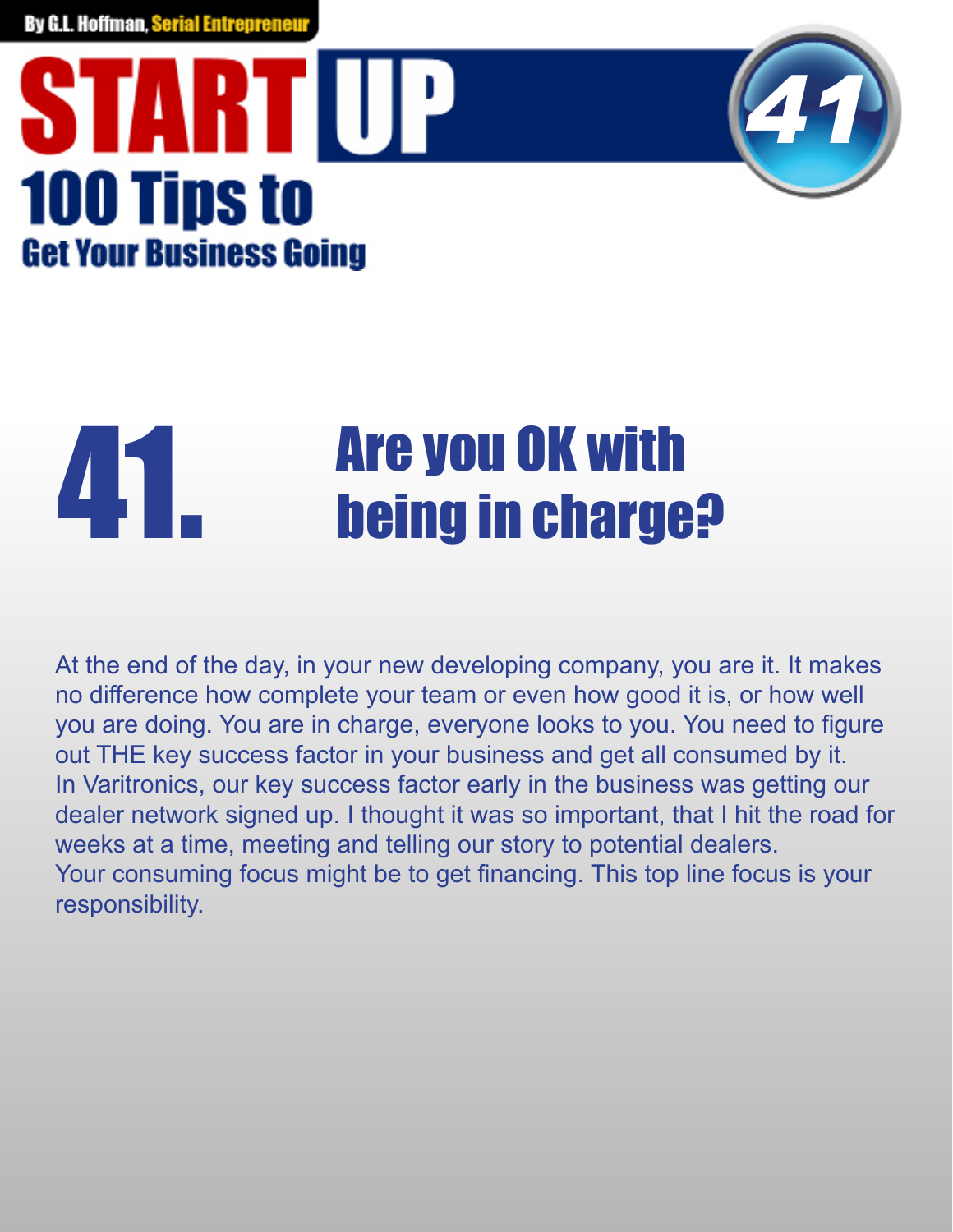### **START UP 100 Tips to Get Your Business Going**



# 42. Be ready<br>for luck.

Nothing irritates me more than someone saying how lucky we have been in our new companies, implying pure happenstance. It really isn't about being lucky, but it does involve being receptive to those moments where the stars line up to your benefit. When the Twins played in the 87 World Series, we were fortunate enough to get a bunch of tickets for our employees. I had a big sign made up, congratulating the Twins from our company. I asked some of our warehouse guys to get to the game early to get this big sign-poster up along the right field foul pole.

They did. The next day our phone rang off the hook because our dealers were thrilled our sign was on TV as the announcers went to a commercial break. I guess we were just lucky.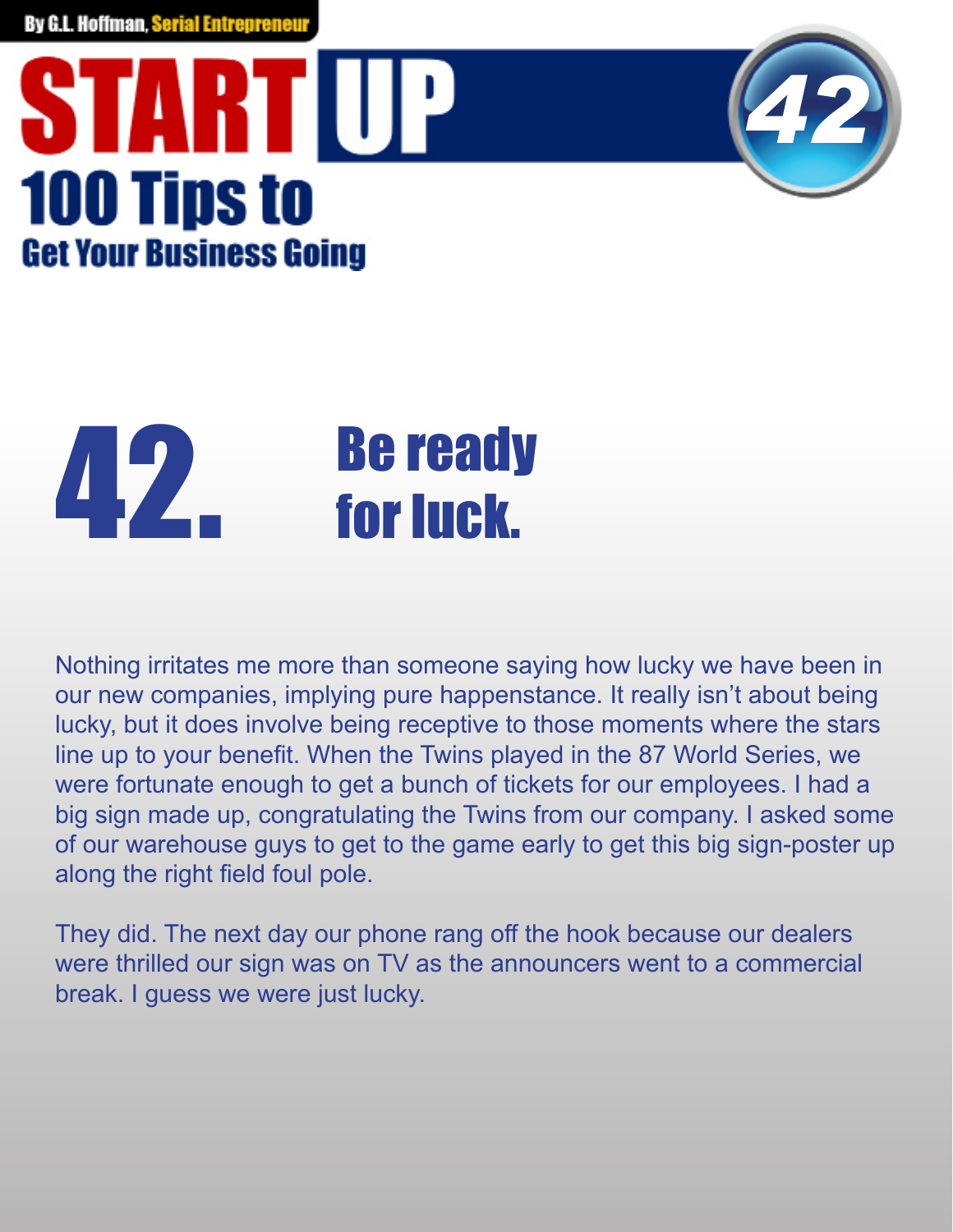



## **43. Dream globally,<br>think locally.**

Sure, it is way fun to think about serving customers in every state and foreign country. You should think about your business in regional or international terms. Just be aware that your best and earliest customers will come from your hometown.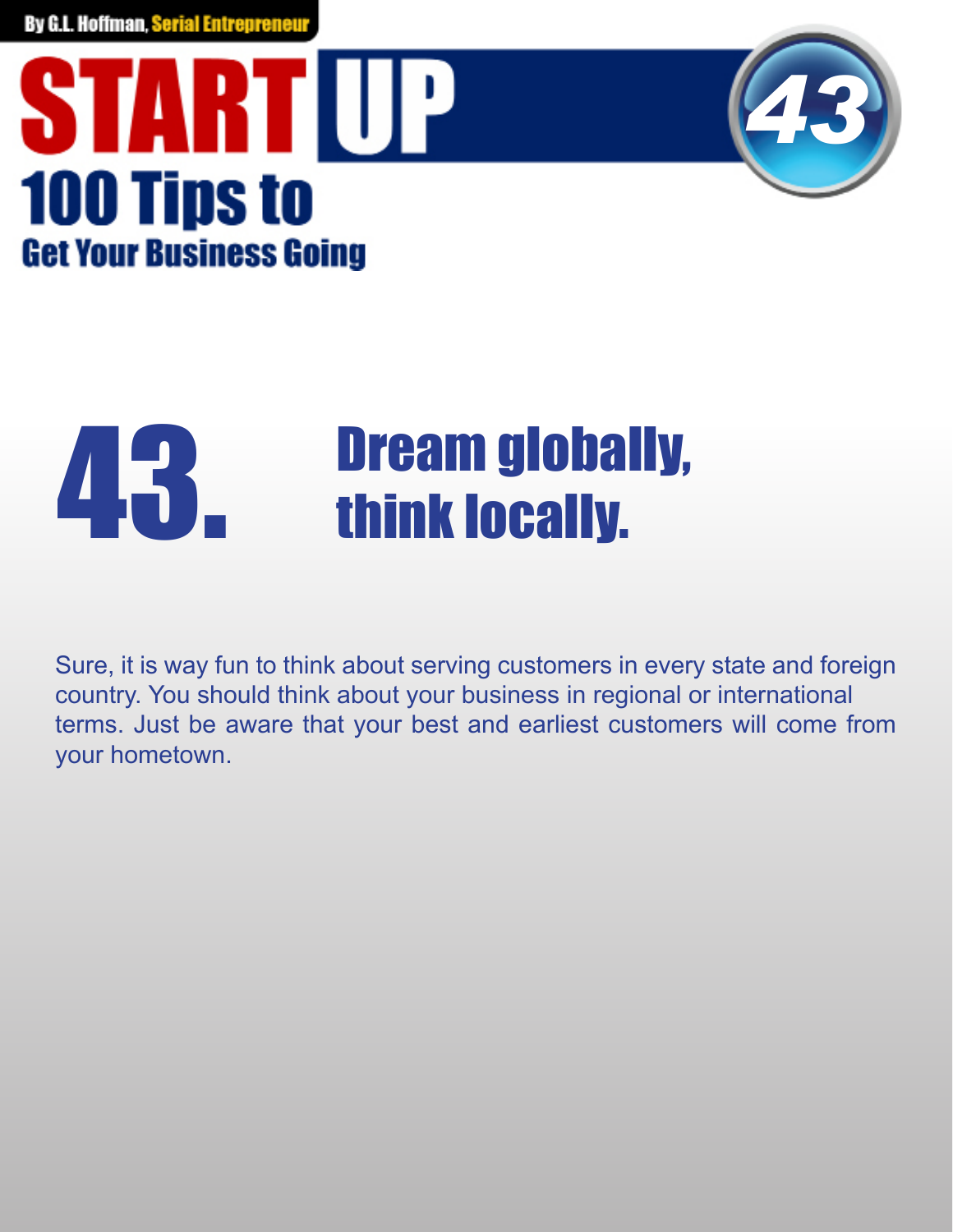### STARTIUP **100 Tips to Get Your Business Going**



#### Break your business down to a few key metrics. 44.

Far too many business plans say something like… "By only achieving 5% market share, we will be dominant in our industry." Ok, maybe that is true. Figure out a replicable, repeatable sales formula. Quick simple example: Let's say you send your customers a direct mail letter selling your small item. For every 100 you mail out, your costs including postage will be approximately \$1 each. If you assume a 2% response (you have to keep this very practical and honest), two people will buy. So, you have invested \$100 to get two customers. How much is each customer worth to you? We used to have a program we called "mail ten, call ten." Every day, our reps would mail ten new prospects and then call ten that had been mailed. It always worked. Nowadays, modern company leaders have access to a dashboard that is updated daily or even hourly. Know your metrics.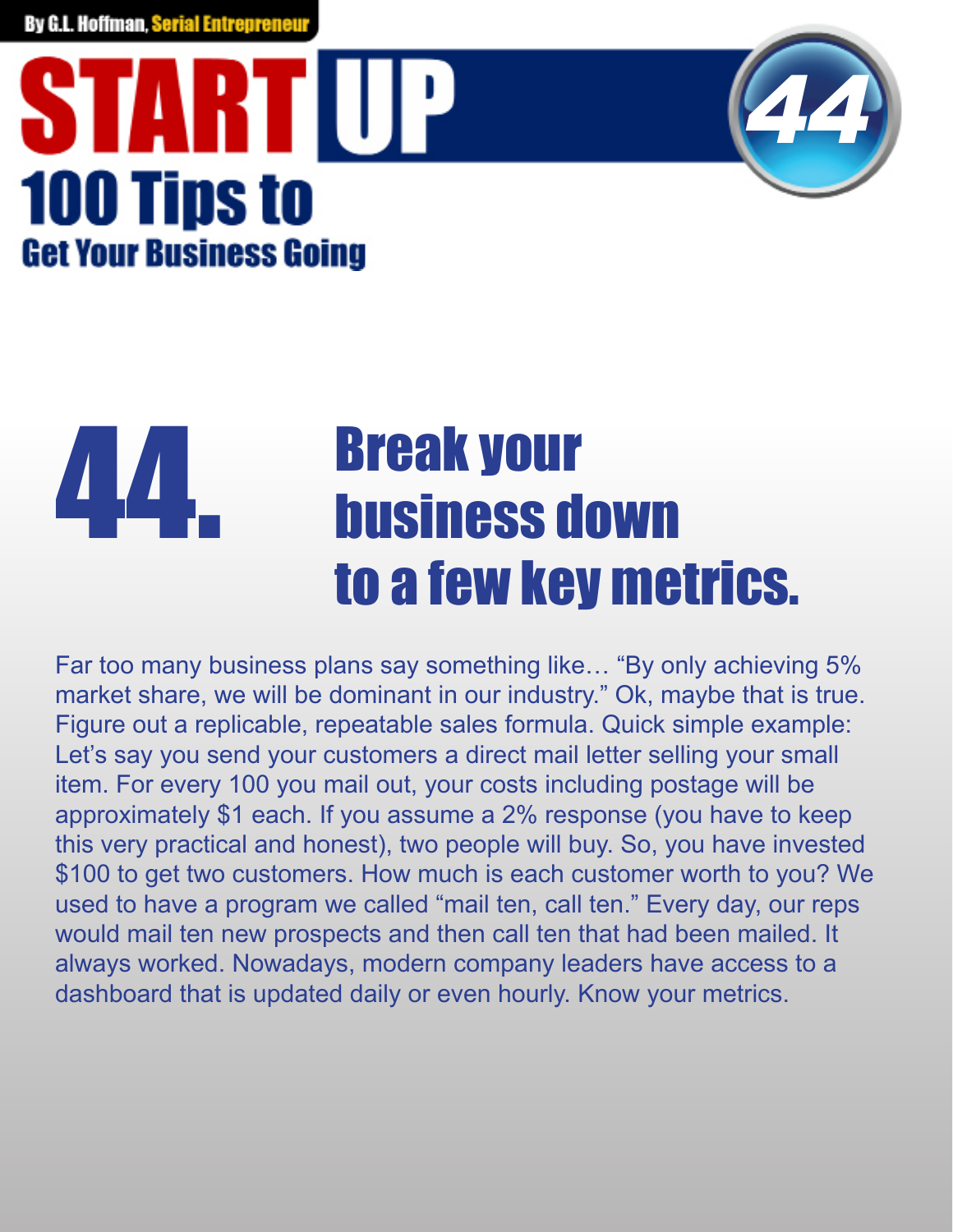### STARTIUP **100 Tips to Get Your Business Going**



## **45. Deeple are not average.**

This is a simple fact. If you were to ask for a vote and ask your people if they think they are performing below average, average or above average, most would believe they are above average.

Your job is to be able to honestly assess their performance and to positively bring them up to their own perceived level. But keep in mind, each person is unique, special and has very different skills, and talents. Use them wisely.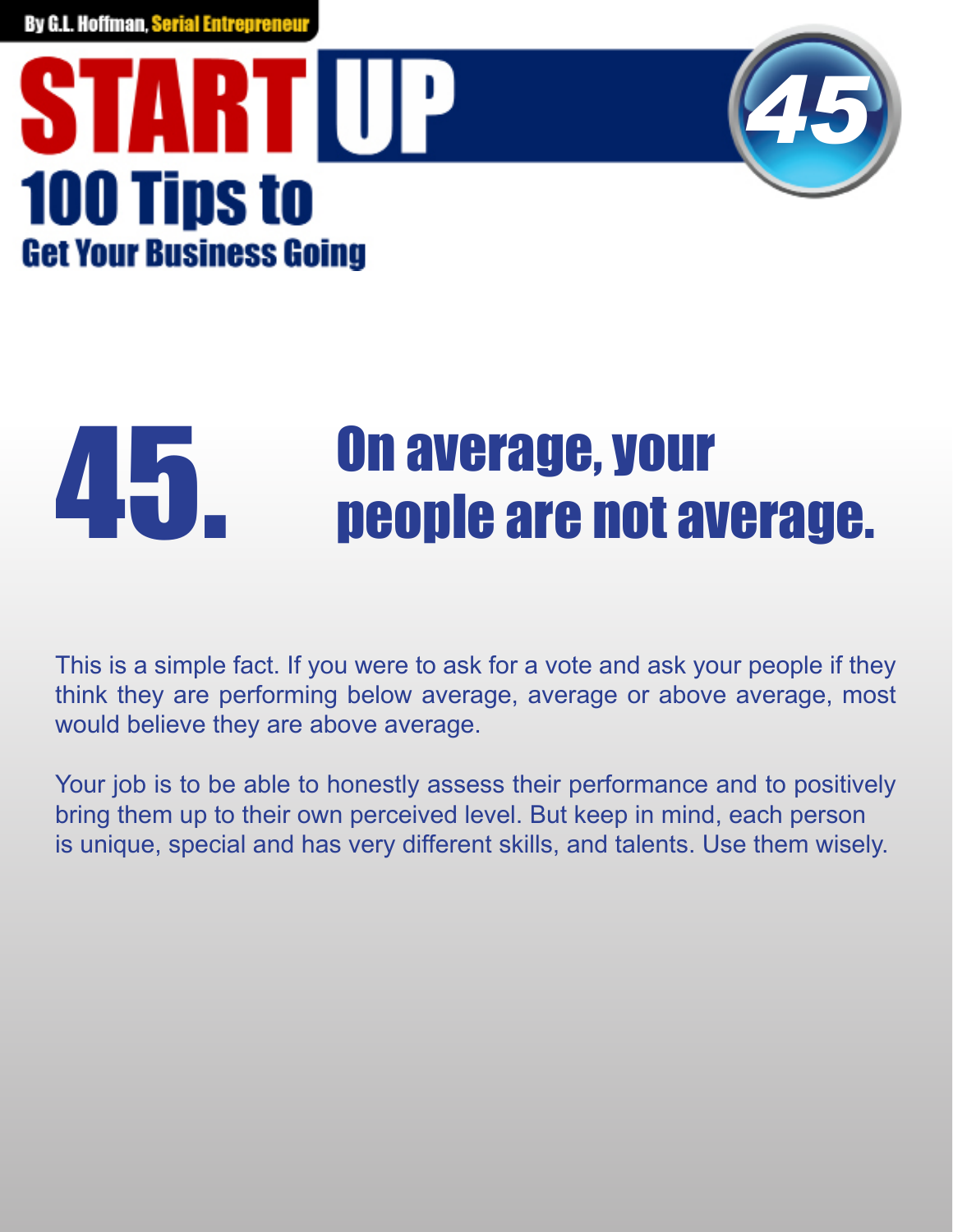#### **START UP 100 Tips to Get Your Business Going**



*46*



Even more, there are many of us who, because of upbringing or whatever, have a tendency to avoid work. You can pay a lot of people to not do the work. I think you have to be very upfront with your employees and let them know you expect them to work. If you are blessed with a natural style that allows you to do this without pissing them totally off…more power to you.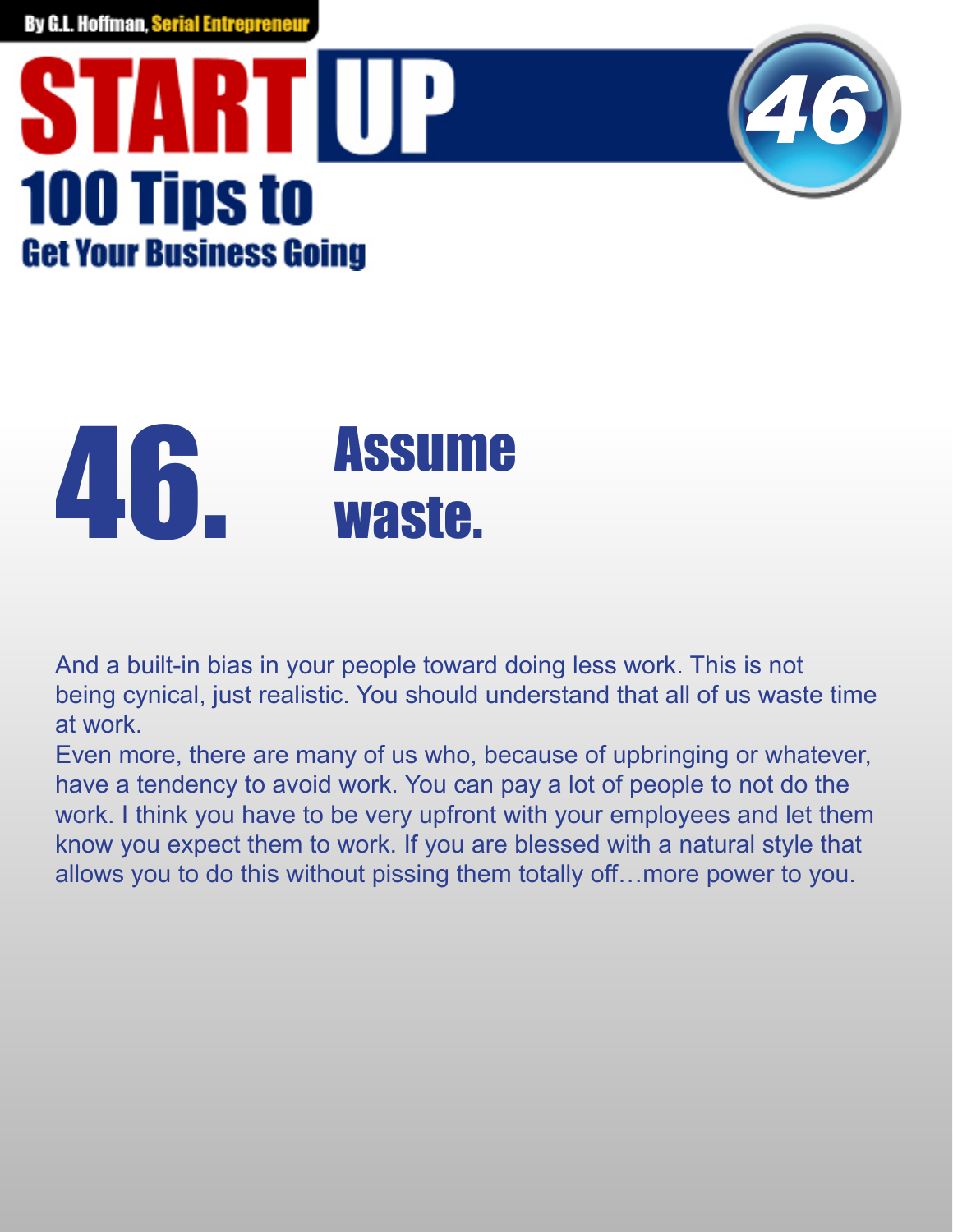#### STARTUP **100 Tips to Get Your Business Going**



### **47. Are customers<br>always right?**

No, they aren't. In fact, some are unreasonable and even not profi table for you as business. Realize this fast. I am not saying you want to mistreat customers, far from it. But if a bad customer is negatively impacting you, your top performers and the business in general...fire them.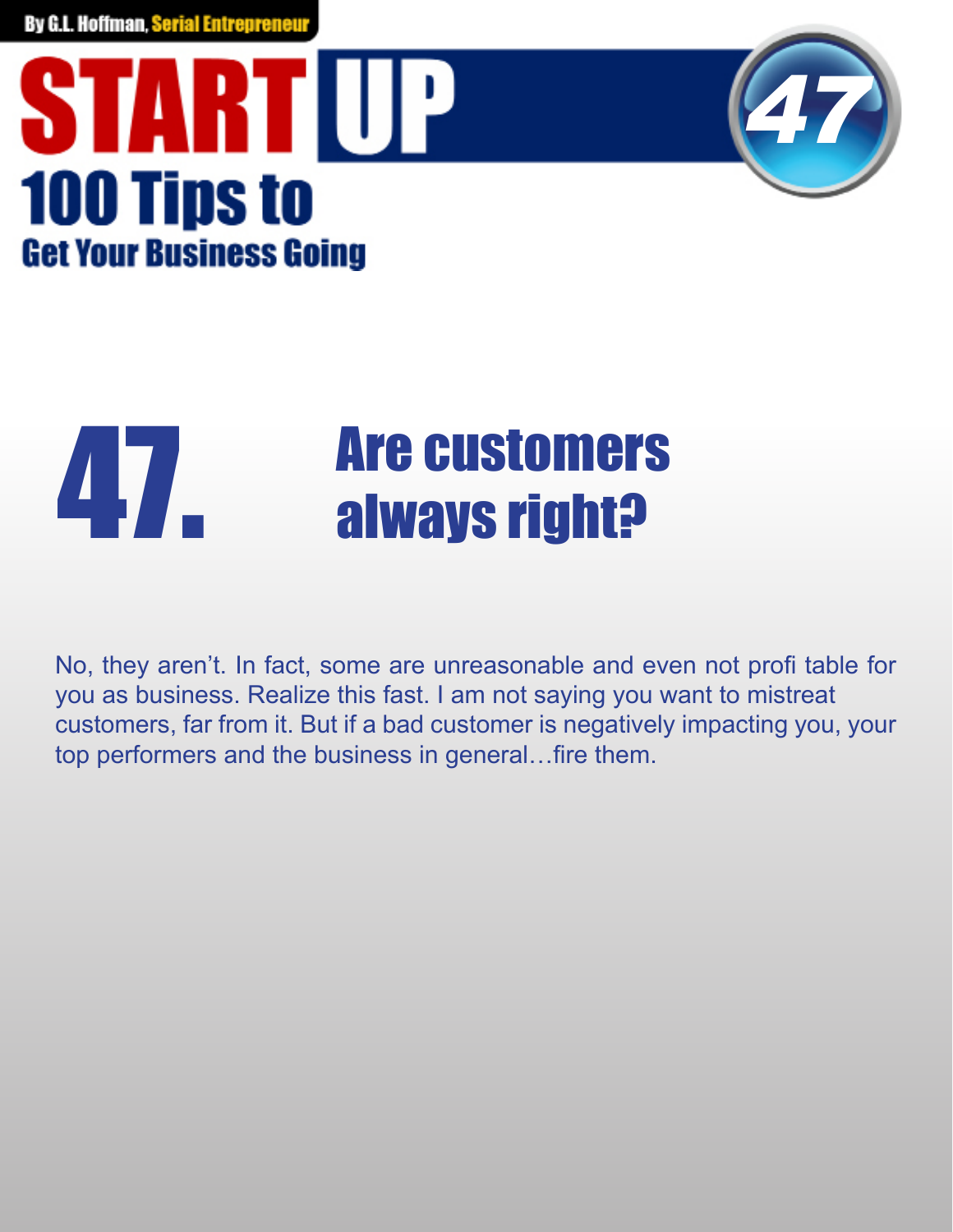### STARTIUP **100 Tips to Get Your Business Going**



#### Get more than 50% of your people totally engaged in the business. 48

If you have fewer than 50 employees your goal should be to get 50% of them…that is all you need...to be passionate and engaged in the business. By this I mean, if over half of your people think about your business after they leave work and are always thinking up new approaches, new solutions, if true, then you are winning and winning big. That is awesome because most companies have an engagement factor of closer to 20%.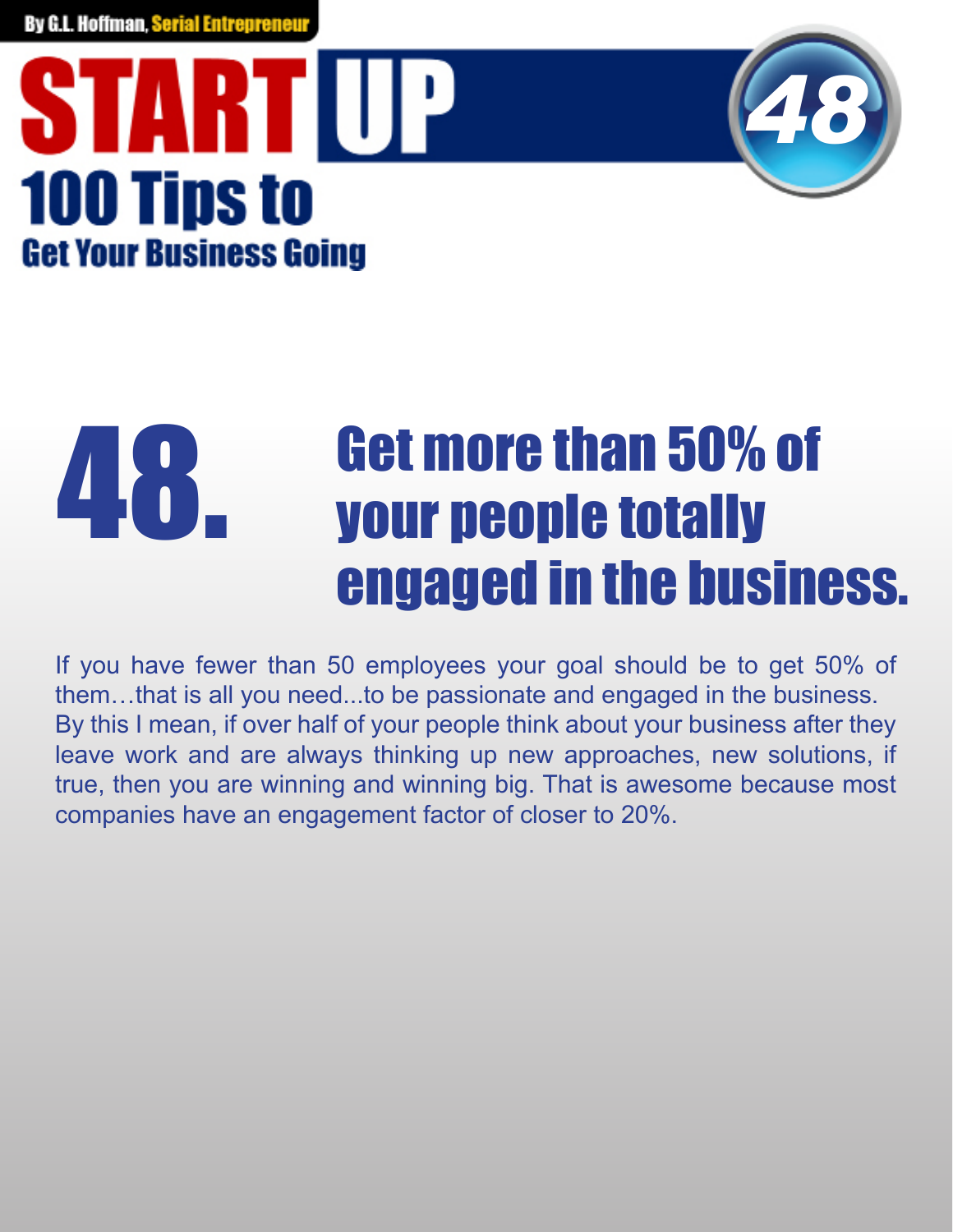### **START UP 100 Tips to Get Your Business Going**



## **Suggestion boxes<br>suck.**

I know there are a lot of management gurus who recommend having suggestions boxes spread around a business, to generate improvement ideas. If you need a box to generate such response, some other communication process needs fixing. If you ask for suggestions, you have to react to each and every one. Odds are, some won't be do-able. Now you have a negative moment in your company. You have to tell the person that no, we are not getting a trampoline for those who need an afternoon break. (An actual suggestion for me, once)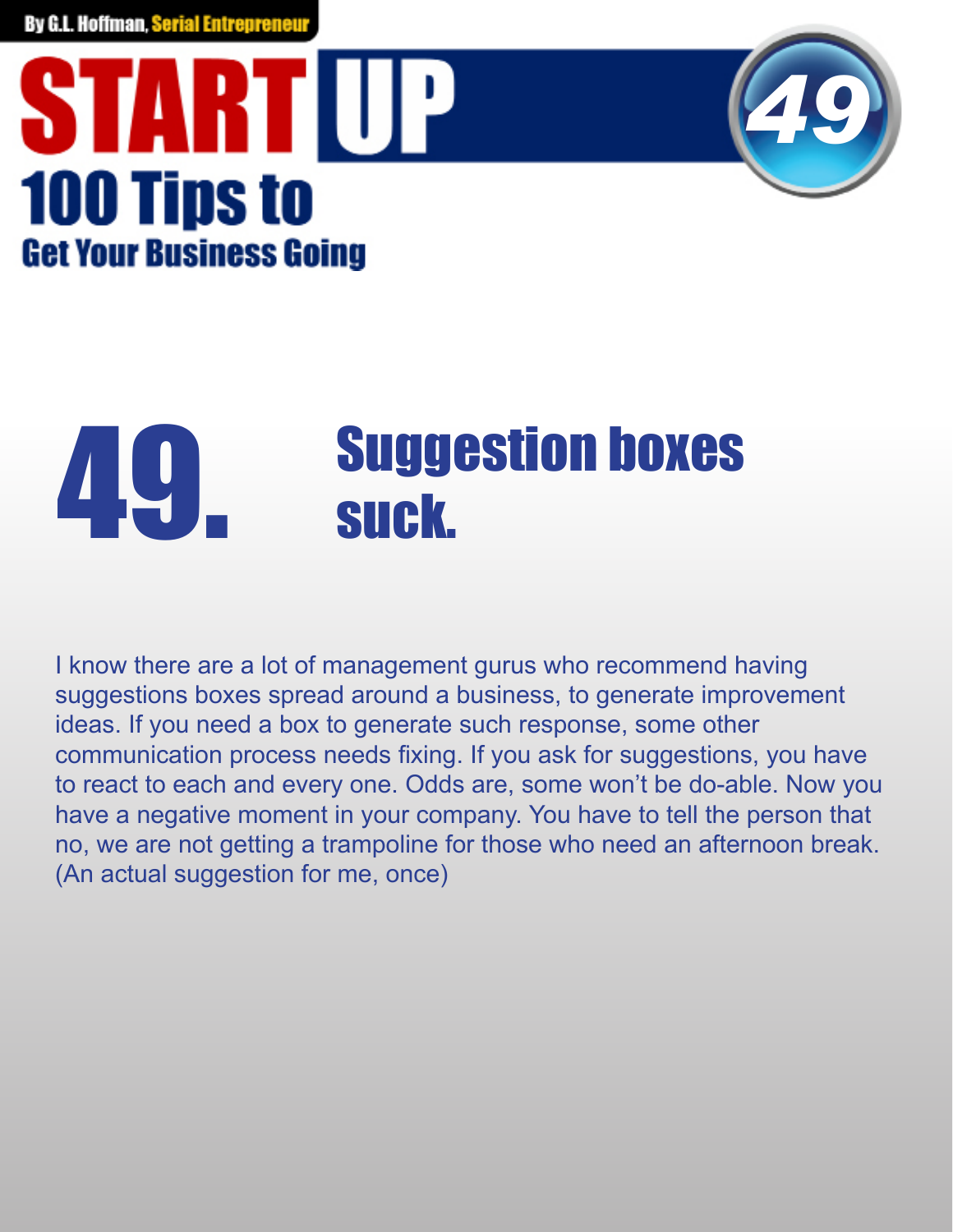### **START UP 100 Tips to Get Your Business Going**



#### Formal performance reviews are de-motivating. 50.

One of your biggest challenges in a start up environment is keeping the motivation high. Remember what it is like–no prospect knows your company (yet), the pay isn't all that great, you are working your people hard—all requires the utmost in motivational ability on your part. I was in the Air Force and like all military and large organizations, the AF had a very well thought out and detailed performance review system. They had teams of people being trained on it, how to give effective performance reviews and so on. It was documented ten ways to Sunday. It still sucked and it was basically a fast way to un-motivate people. I know HR people will have all this justifi cation for formal reviews. Maybe they are needed once you get several hundred people. Insist your managers discuss performance on a daily or weekly basis with their people. They have the right to know how they are doing. Why make them wait for some artificial performance review deadline.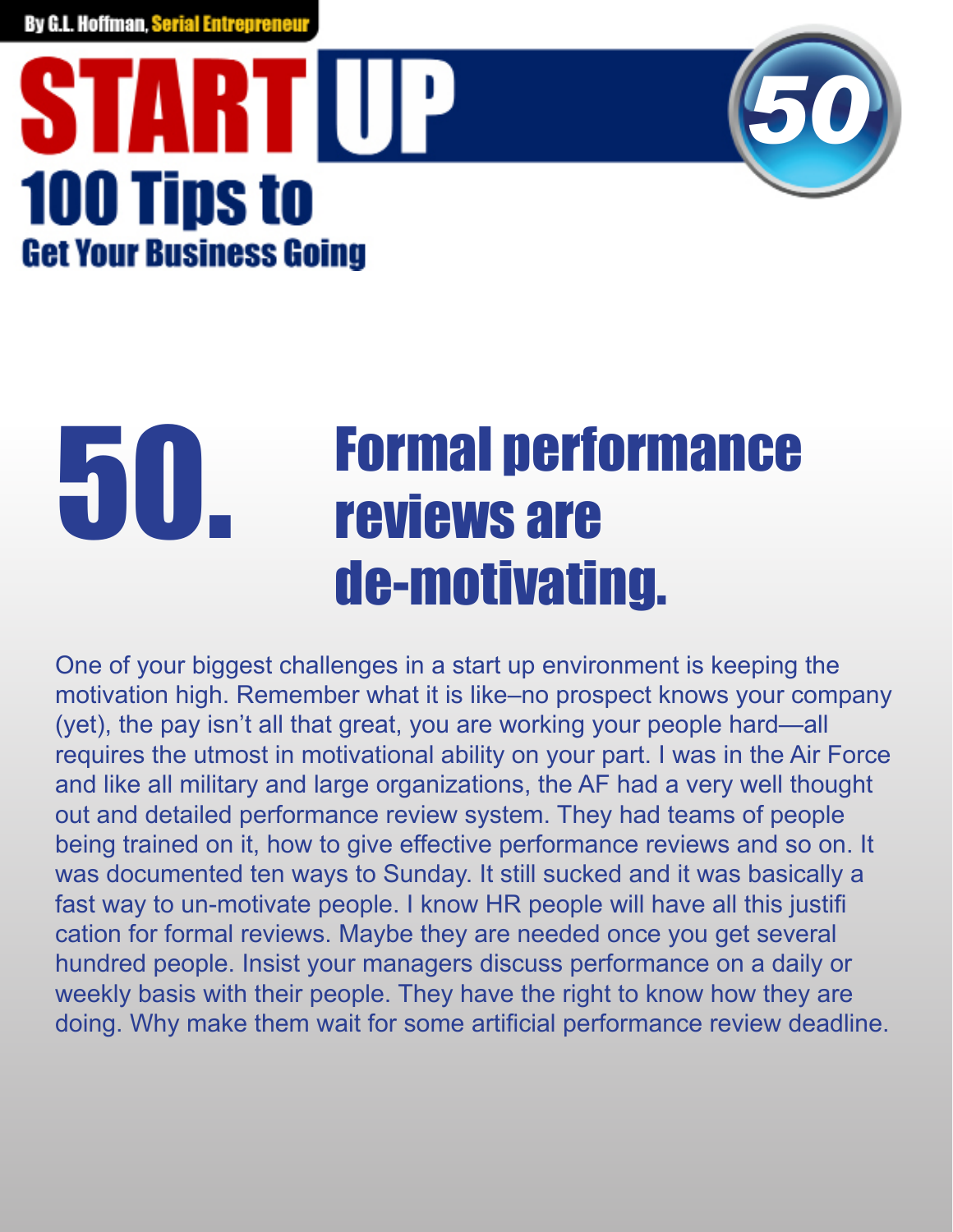### **START UP 100 Tips to Get Your Business Going**



### Find 51. a lead dog.

It is absolutely imperative that you fi nd and nurture a top performing sales person. If you don't have such a leader, high level goals are really hard to achieve. Always keep your eyes out for this sales leader. He will help you in many, many ways.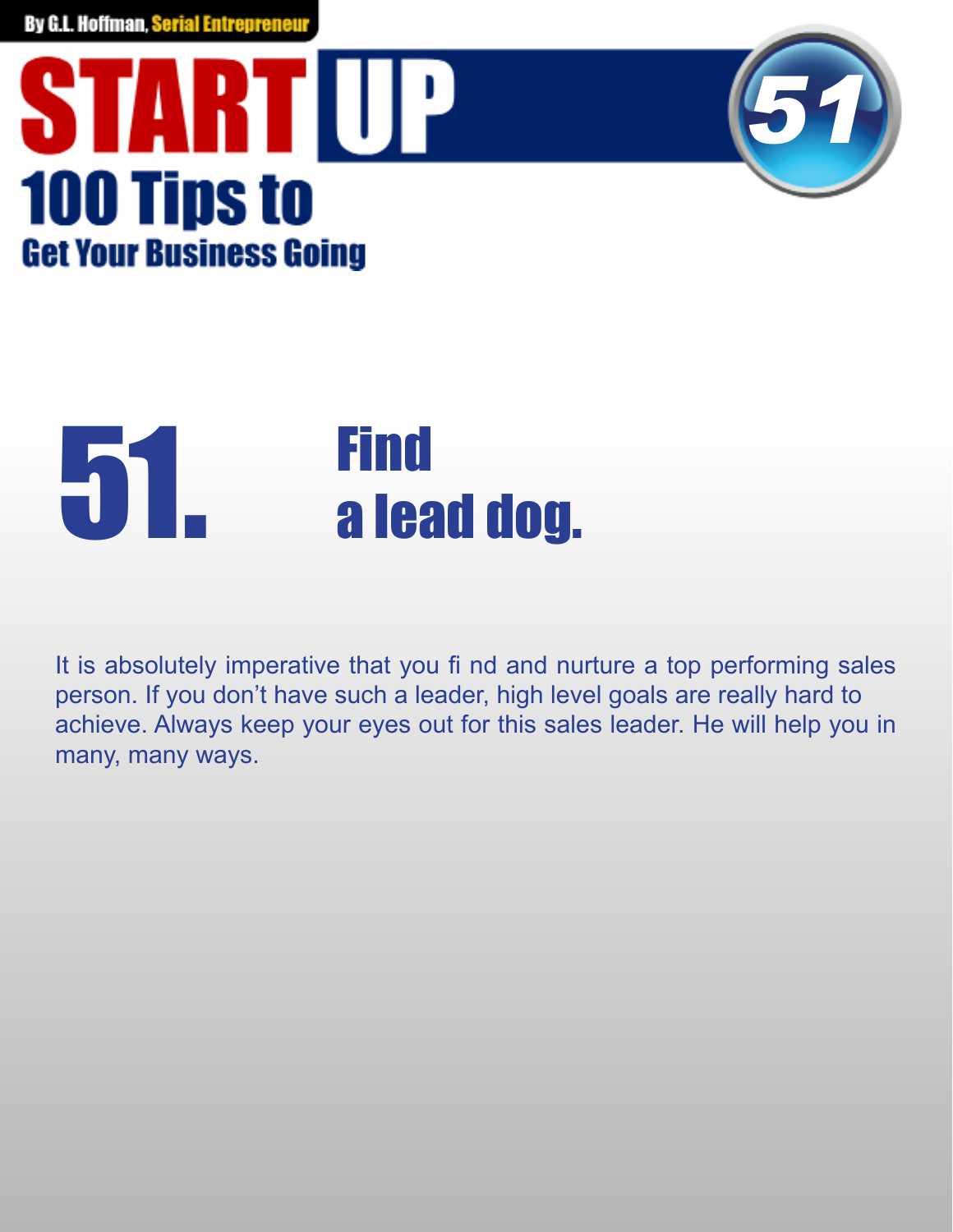### STARTIUP **100 Tips to Get Your Business Going**



#### Put people in positions where they can be successful. 52.

Get to know the individuals and allow for difference. Helping them find success is now your job, not their mom and dad's. You must fi gure out what position or tools they need to do the job you are demanding of them.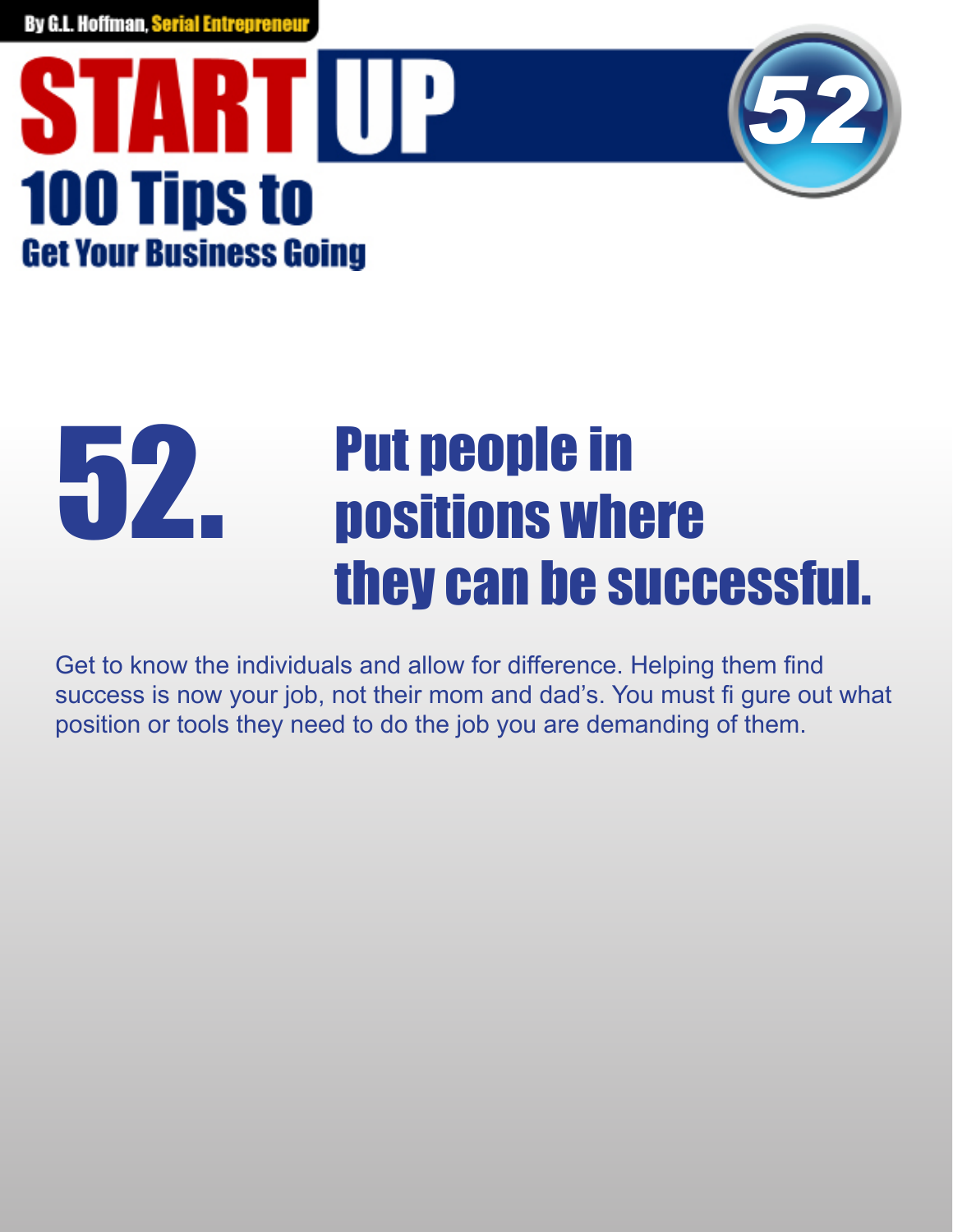### STARTIUP **100 Tips to Get Your Business Going**



## **53. Know the lyrics,<br>but understand the tune.**

Business schools are very good at giving you the background and knowledge to deal with many business issues. What they are not good at is helping you know what to do when someone has an issue with drugs or alcohol. What do you do? What is your responsibility? What about trust? How long do you stay with a key guy who is not performing? What is the tune here? Can you hear it?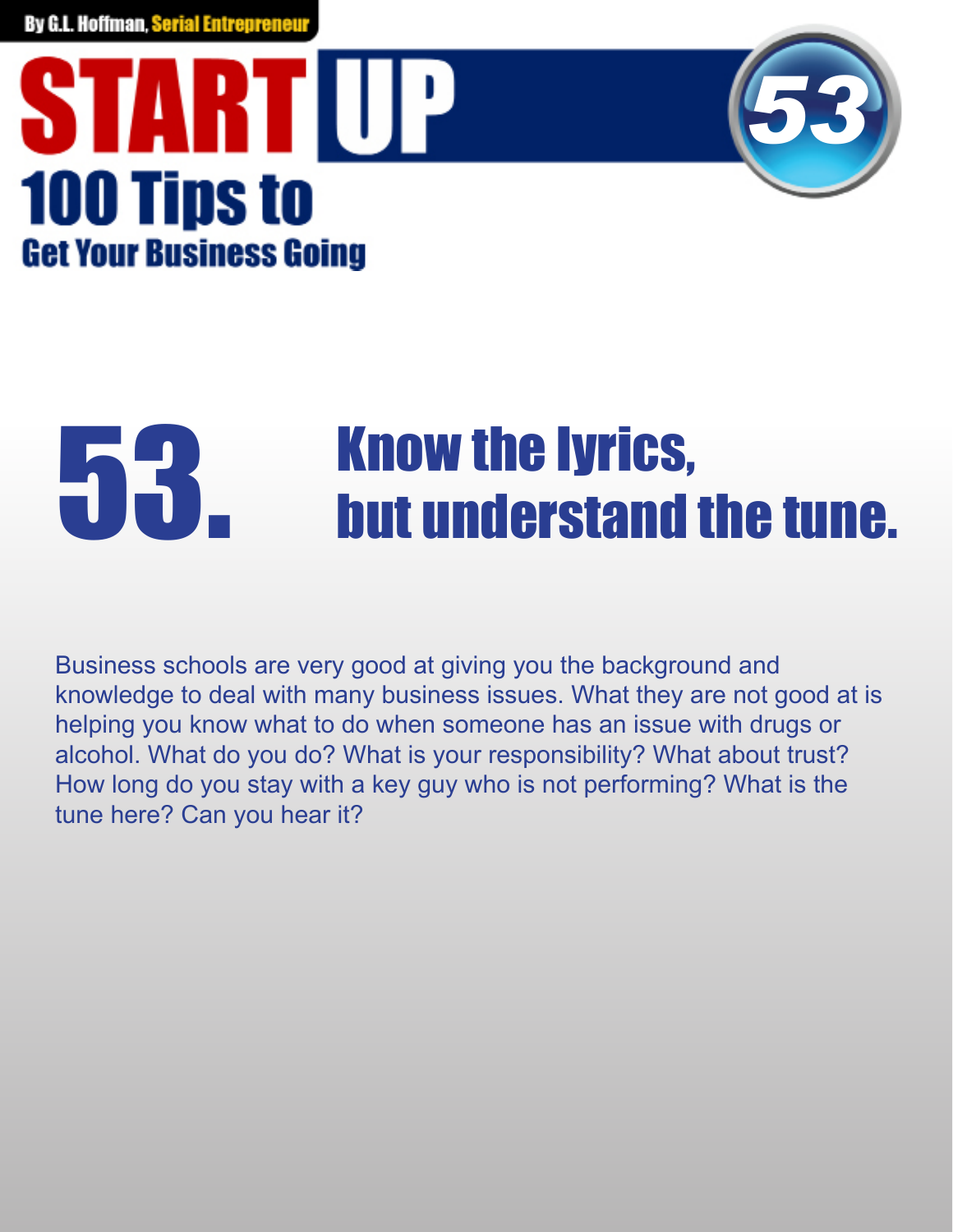



### **54. Never talk down,<br>alk up.**

Disrespect shows up in small, insignifi cant ways. Your people can smell disrespect like bad gouda. Listen harder and talk less. Use "and" more than you use "but."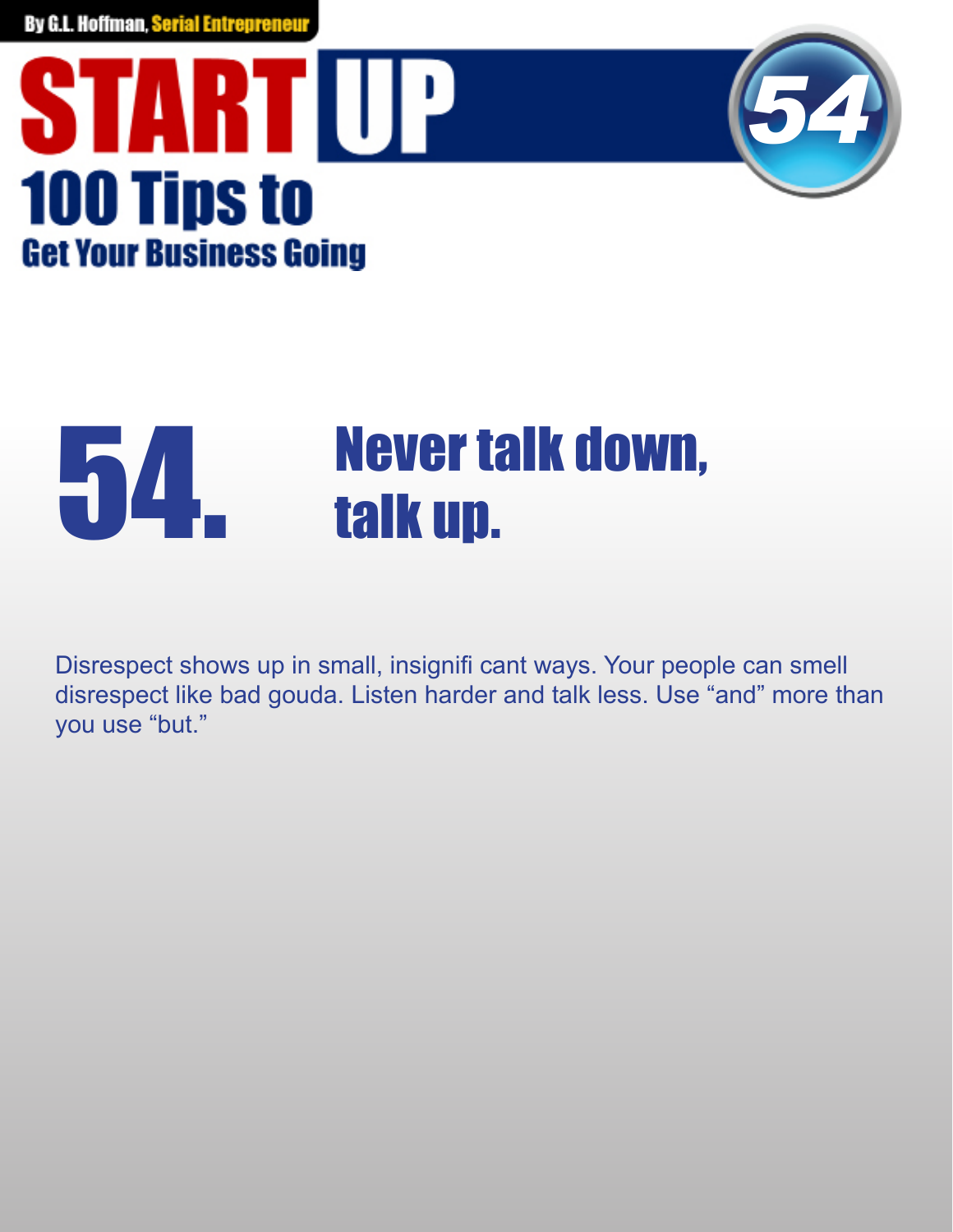



## 55. Don't dominate

This is incredibly easy to do; after all, you probably know more about the topic than anyone else if only because you have been thinking on it 24-7. If you dominate discussions, just expect to be in this position time and time again. Your job is to build a business, NOT your own self worth.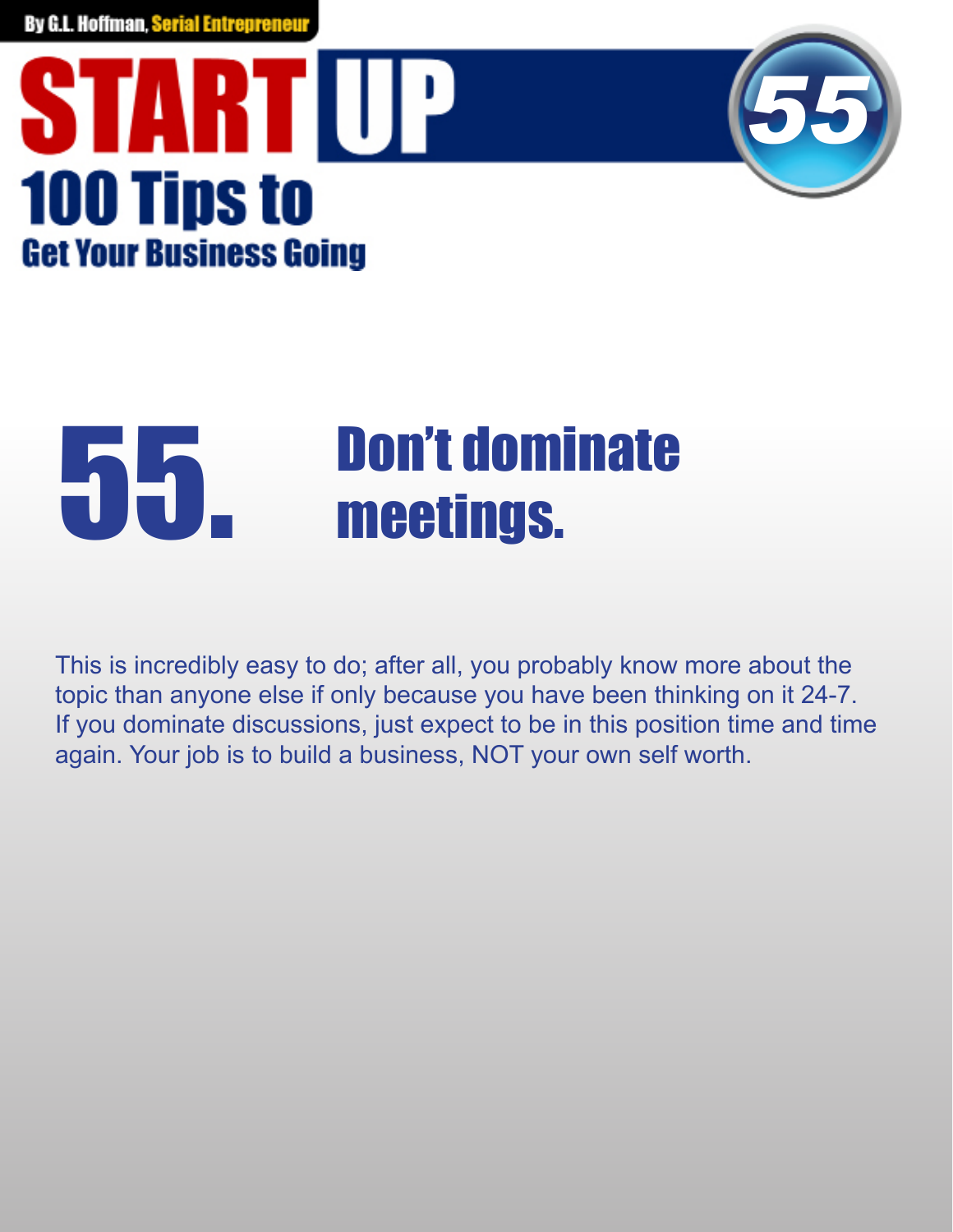### STARTUP **100 Tips to Get Your Business Going**



Every startup does plenty of brainstorming and you should be not only good at it yourself, but have an ability to make others good at it as well. We all have heard the usual brainstorming "rules": 1. Don't allow criticism of ideas, 2. Quantity over quality, 3. Encourage wild, even dumb ideas, and 4. Hitchhike on others' ideas. Here are some more ideas that will help:

*56*

- A. Have fun, laugh a lot.
- B. Stay on topic.
- C. Realize that some people will not be comfortable speaking out.
- D. Acknowledge people's ideas verbally and by their name.
- E. Brainstorm alone, fi rst.
- F. Do not dominate the session yourself, talk less.
- G. It's a real skill to facilitate a good brainstorming session, learn by practicing.
- H. Not all brainstorming sessions are called that, most just happen.
- I. Think about the five senses constantly and how they impact the topic.
- J. Be one of the first to present a really terrible, stupid idea, then laugh about it.
- K. Don't give rewards or bonuses for good ideas-it will stifl e future sessions.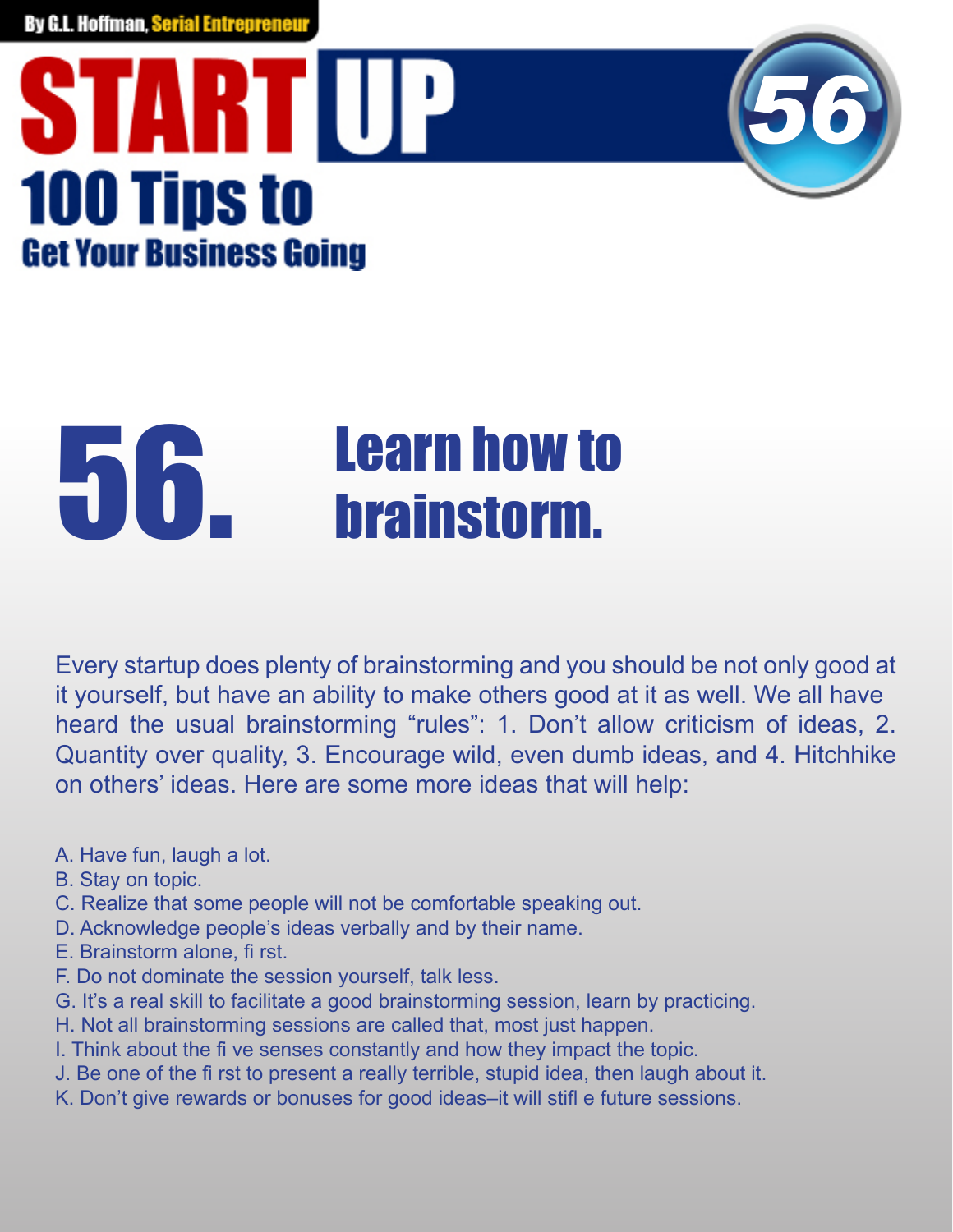



### **Be accessible<br>
and approachable.**

Things happen so fast in the startup, that you must simply be there. This means in your office and where people are working.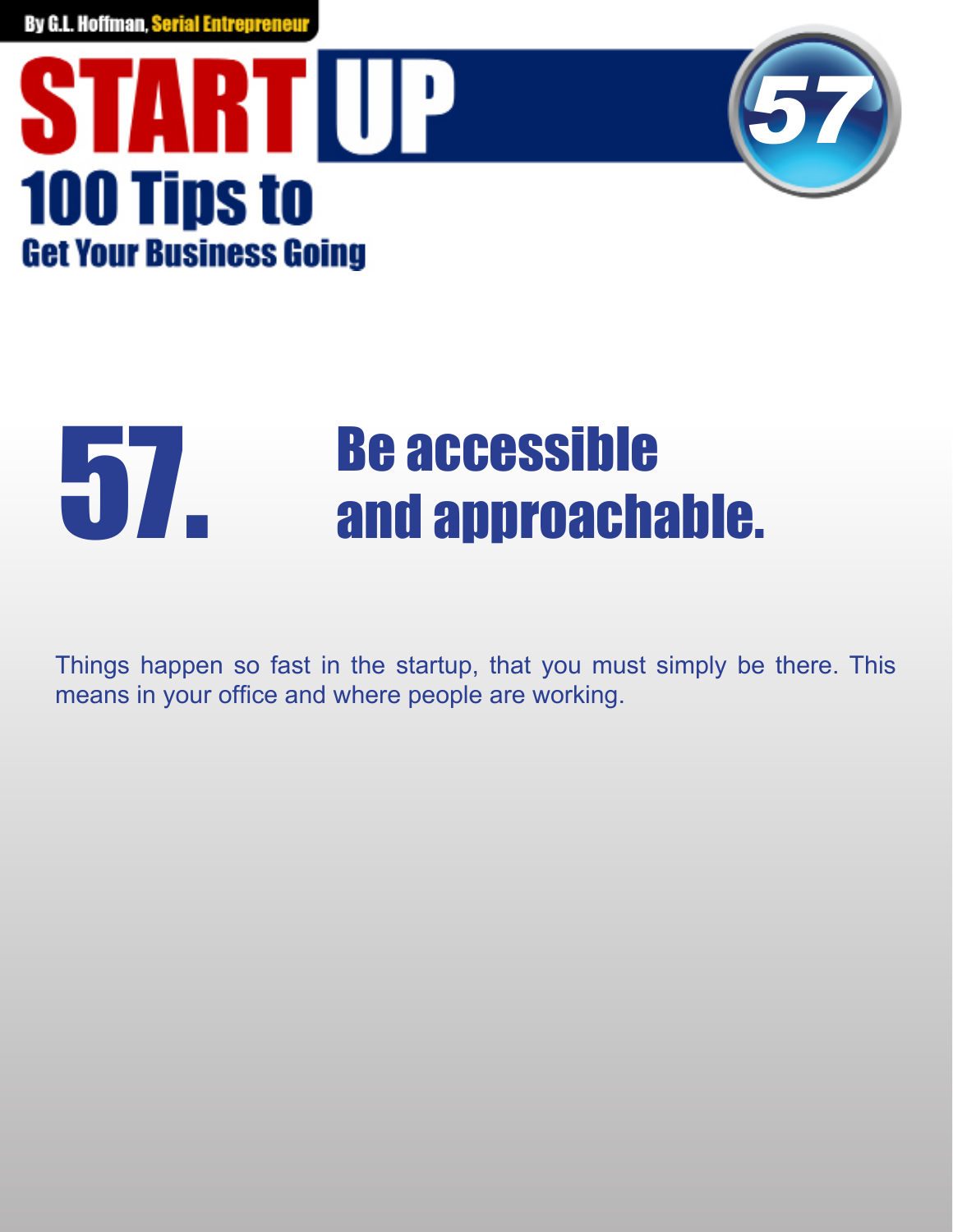



## **58. Wodel the behavior<br>UPPERTY SOLUTE:**

If you demand certain things, do those things yourself, better to a higher degree. This means getting to work on time, and so forth. I thought this one was too obvious to include, but alas...it is not.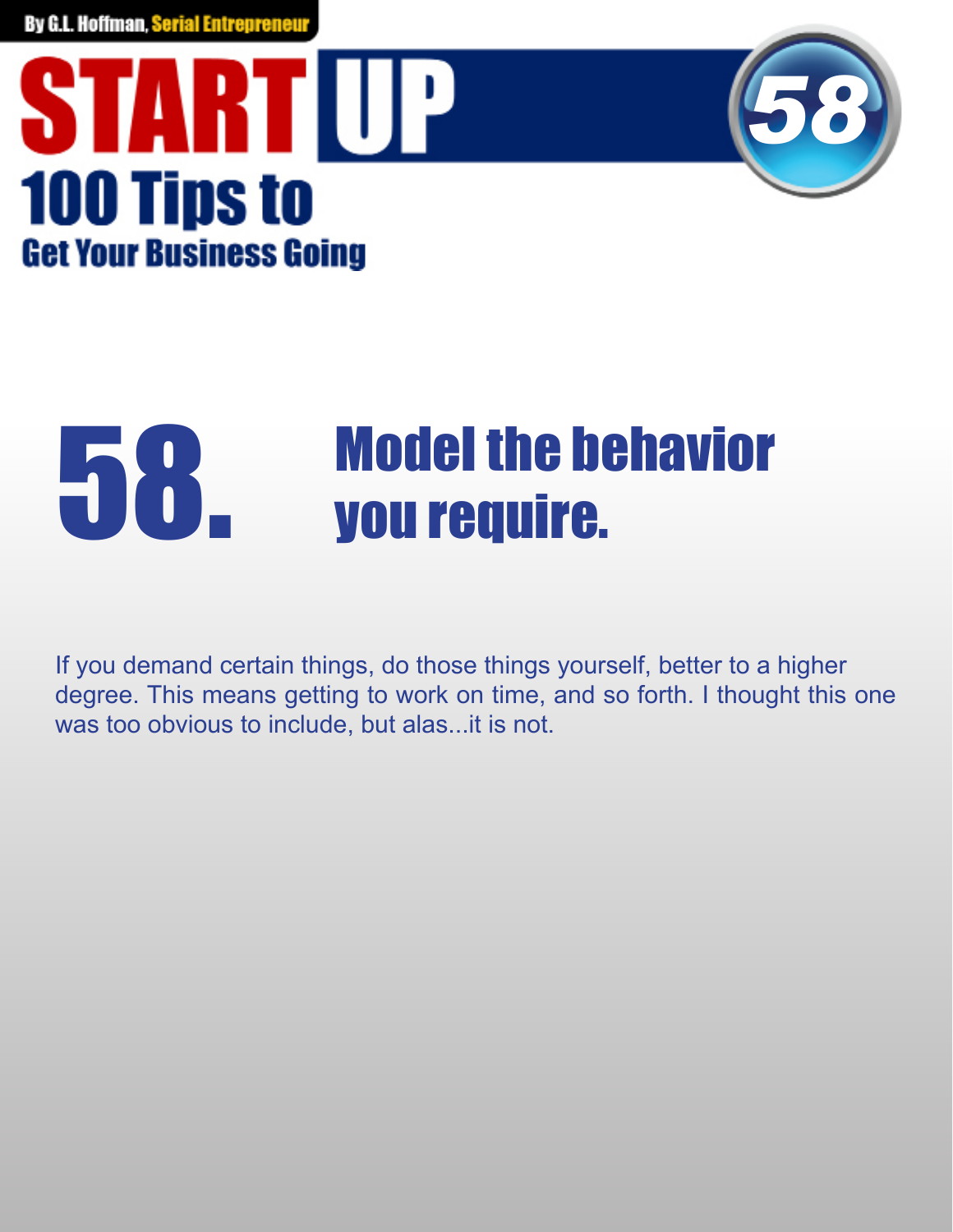### STARTIUP **100 Tips to Get Your Business Going**



#### Try not to use your own personal sales as the model for your sales team. 59

It is ok to sell, sure. But if you want to build others up to sell, be aware that you will own your customers forever, no one will want to jump in and serve the boss's customers. Plus be aware that you bring different skills to the sales presentation than the rep can bring. You might be friendly with a decision maker or owner, for example, a luxury your 25-year-old rep might not enjoy.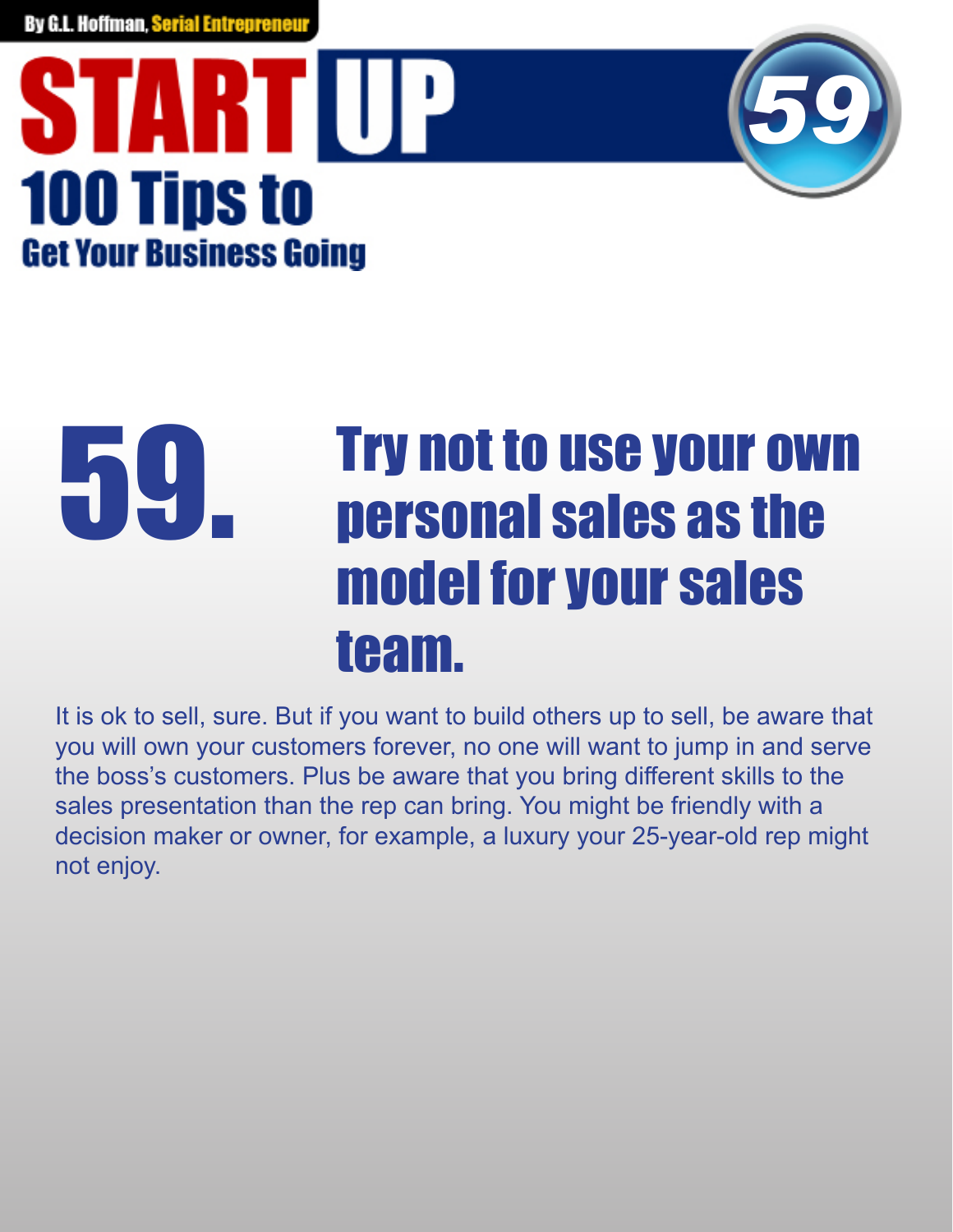### STARTIUP **100 Tips to Get Your Business Going**



#### Can you recognize the top fi ve problems in most sales departments? 60

This is generalizing and your own organization may have different issues, but here are five that I have seen over and over again:

A. Lack of energy and excitement. For something to be sold, someone had best be excited about it, and your people can't control themselves. Get them excited about your company and product.

B. Product training is not sales training. Today, most sales training is really product training. If they are great at describing your product's features and benefits, but are not closing deals, it is the training.

C. Too much talking, not enough listening. Most good sales people are great listeners. Do your sales people have lists of open ended questions to use?

D. Alignment issues. It is like going to the doctor with a sore throat and saying you have a sore throat and having him start writing a prescription, "because you are the tenth person today who has that symptom." You still want to be examined, right? Same thing with a prospect, just because your sales person has seen the situation before, and believes your solution is best...he still needs to develop the process with the prospect. E. Ask for the order. By far, the most common problem in any sales force.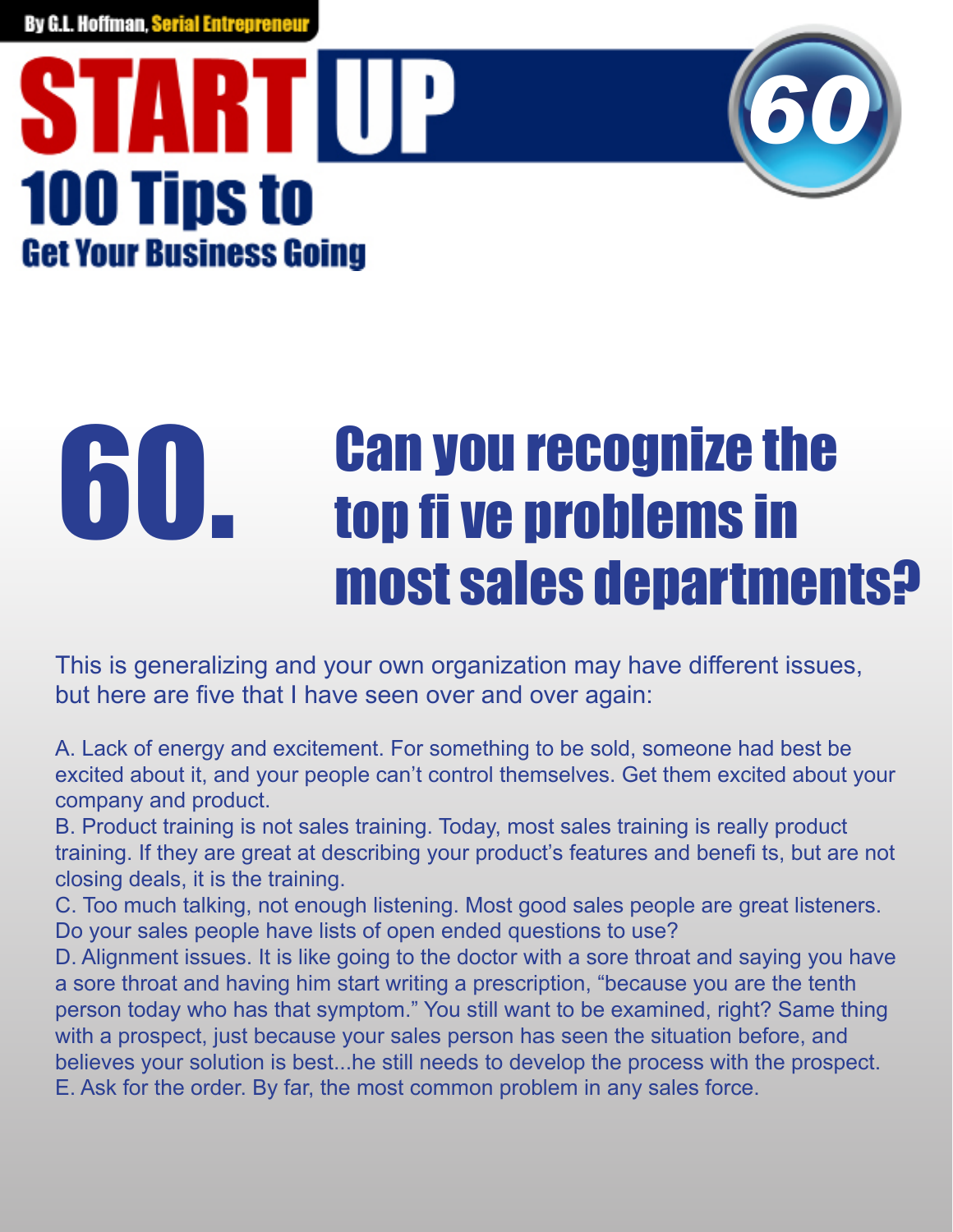### STARTIUP **100 Tips to Get Your Business Going**



#### Focus on the big picture but don't allow ANY typos. 61.

This is a very touchy area, because you should be able to see the business from a 40,000 foot level, but if you are always up there, small mistakes happen that will undermine your credibility and professionalism. For example, I am particularly picky on any materials in print about our company. My most common "catch" is the comma or period and quotation marks. They go "here." Not "here".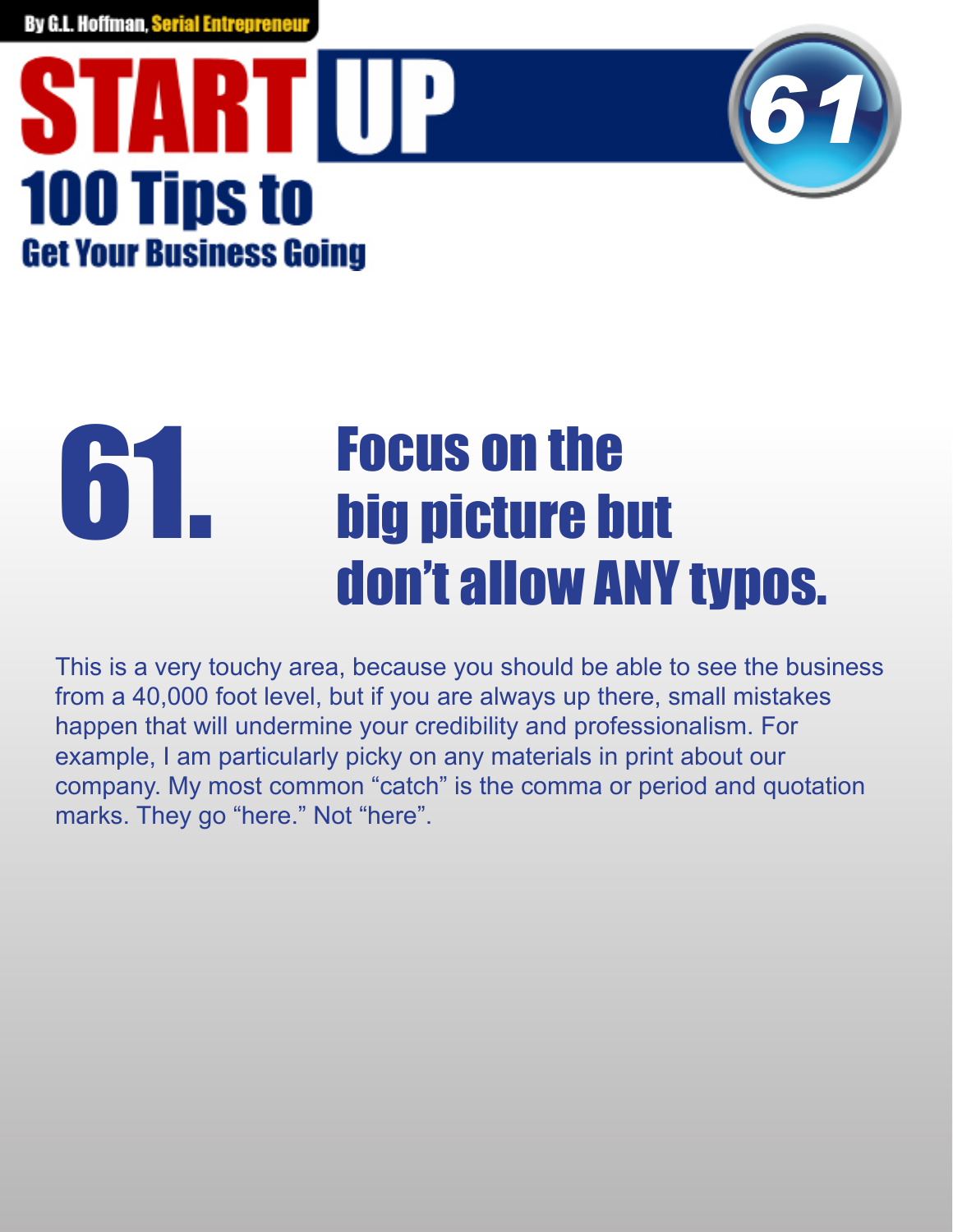### STARTIUP **100 Tips to Get Your Business Going**



#### **No matter your benefits** budget, it is the gift-giving thought that counts. 62.

One time after a particularly good year, we announced a huge (for us) contribution into the company 401k plan, hundreds of thousands of dollars. Which got a polite response from the Christmas party crowd. But then, we gave each employee a watch with our logo on its face. People said it was the best gift they had ever gotten from a company. There are tons of books on this subject—Bob Nelson has made a career out of this topic alone. His book 1001 Ways to Reward Employees is good, but you can think up ten of your own ideas as you drive in to work tomorrow.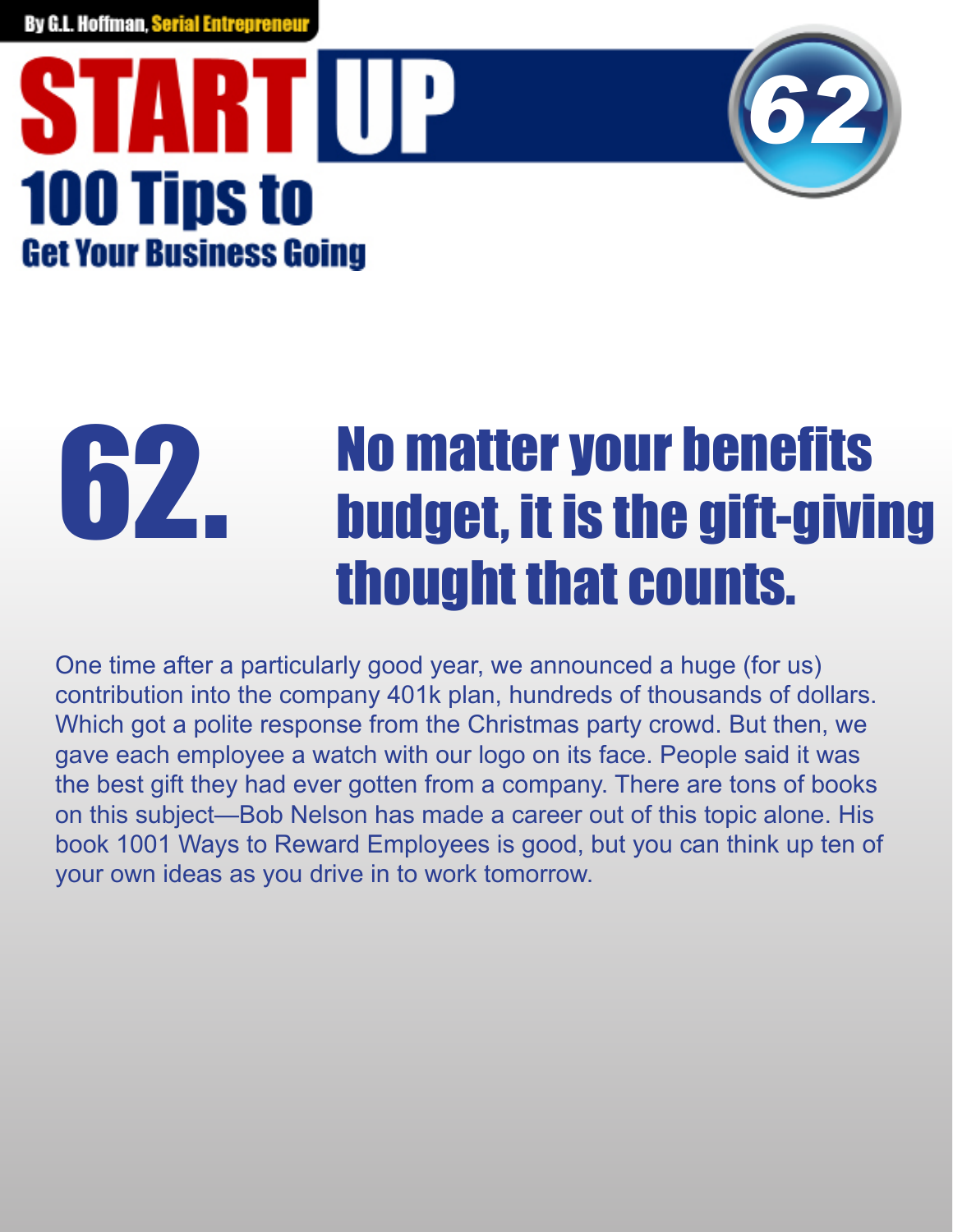### STARTIUP **100 Tips to Get Your Business Going**



# **G3.** Communicate with<br> **G3.** your stakeholders often.

I don't care if your only stakeholders are family members, communicate with them frequently and regularly. If you have investor type stakeholders, this is a requirement. Far too often, we tend to forget our supporters. Let them know how you are doing, the good and the bad. They want to help you. There is nothing more fun than helping someone get started in a new business. By not communicating with them, you are robbing them of their biggest reason for supporting you and others like you. It does not have to be a big fancy shareholder letter, either. At JobDig, we write a monthly one-page, tongue-in-cheek, funny yet accurate newsletter that we send out to our stakeholders.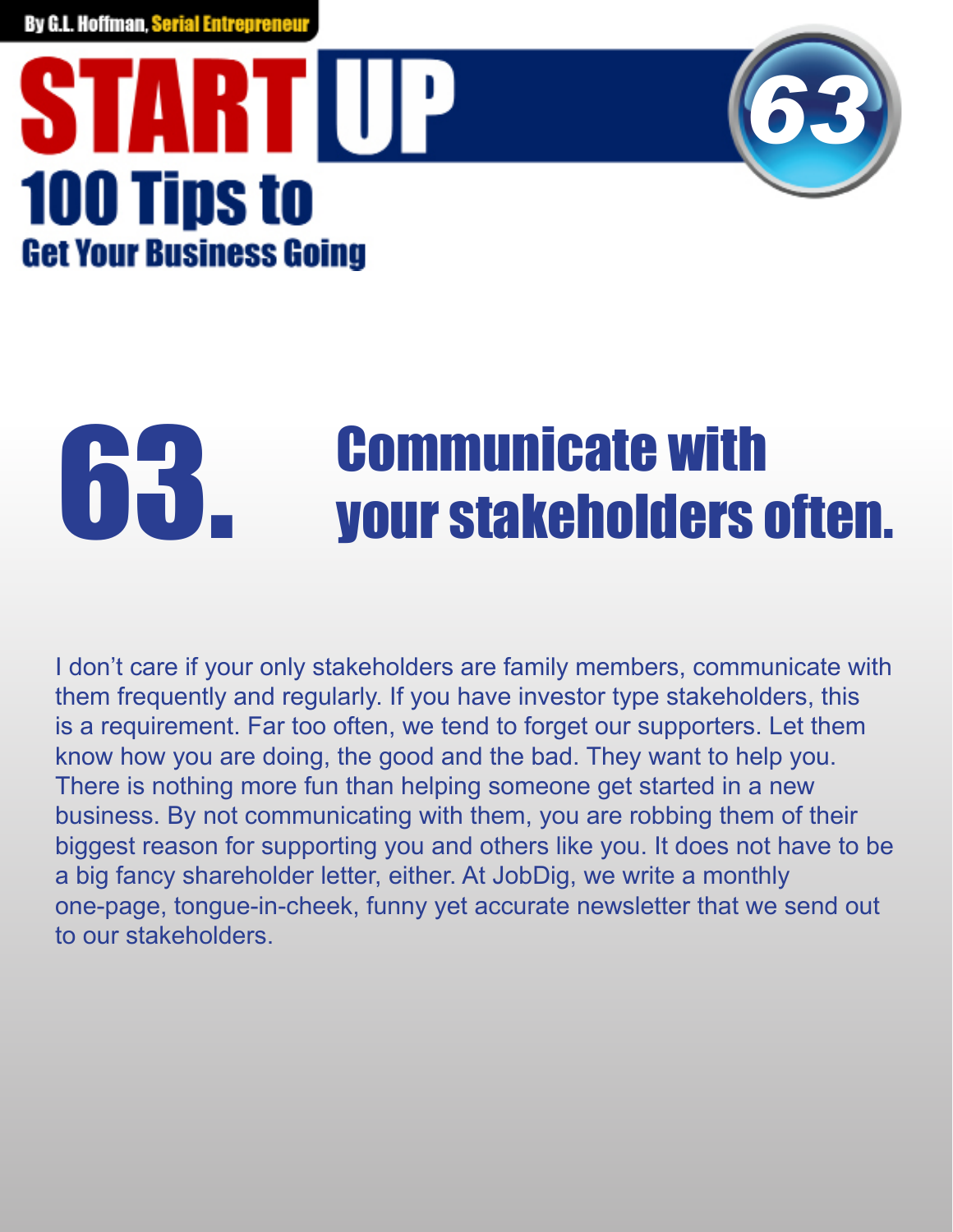### STARTUP **100 Tips to Get Your Business Going**



## **64.** Join clubs<br>
...or not.

I know some advise new business owners to join the Chambers of Commerce and groups like Rotary and Lions. I know this works for a lot of people. I happen not to be a joiner…I know it would probably help me reach out, get to know more people, etc., but it is not ME. The point here is that you have to be true to yourself, no matter what the advice. If you cannot do it and feel good or comfortable doing it, don't. The world is full of quiet, behind the scenes, unknown entrepreneurs building great businesses.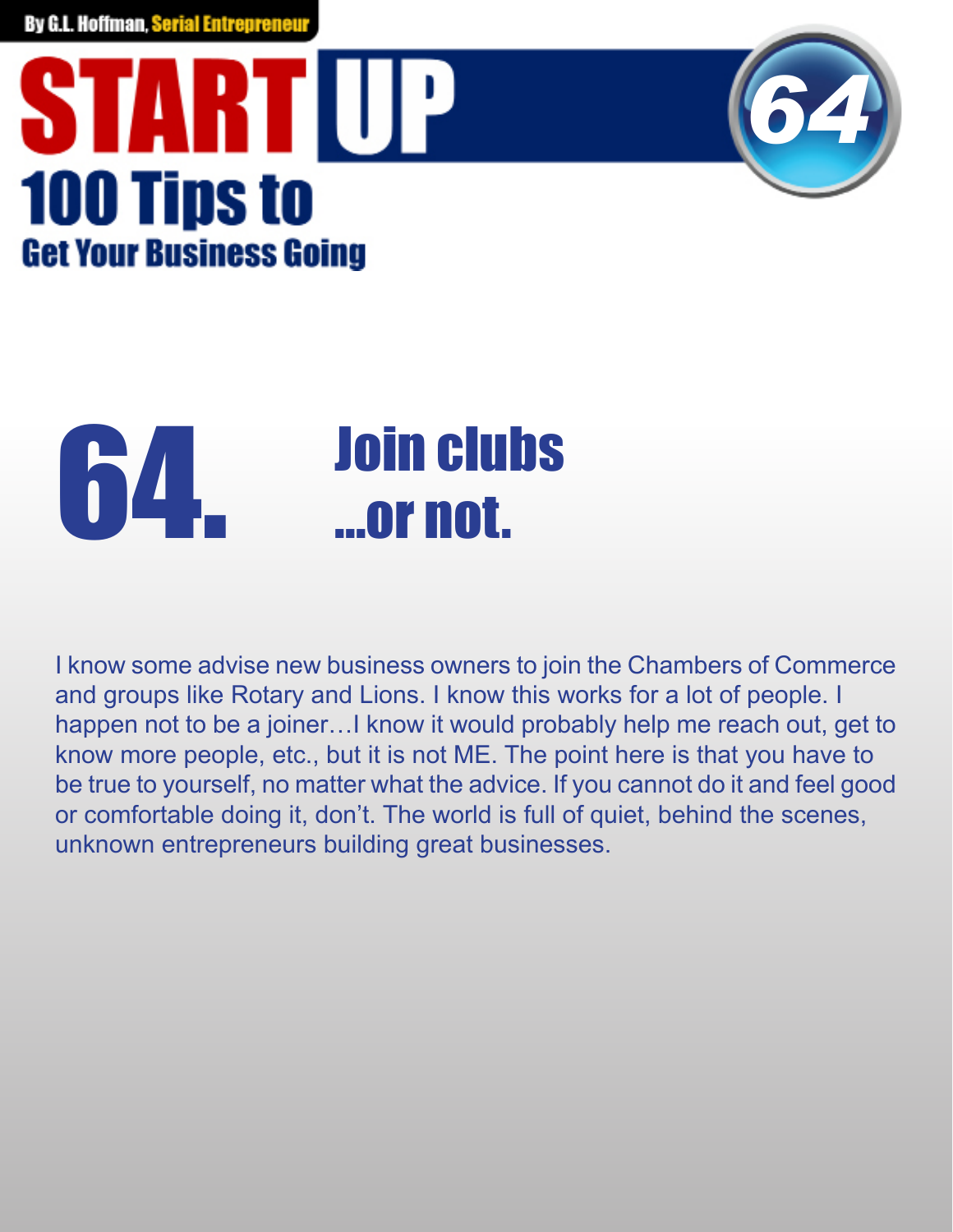### STARTIUP **100 Tips to Get Your Business Going**



## **65. Better to be<br>CD. CCD than ADD.**

We have all worked for, around or under bosses who had bad cases of ADD, Attention Deficit Disorder. They can be so random that many cannot follow their train of logic or directions. How about those Vikings? If you are to have a disorder, it would be best to have OCD, obsessive-compulsive disorder. In fact it may help you, word is. I have not yet met a successful entrepreneur that wasn't compulsive about something. Have you? Have you?

I mean, really, have you? The worst boss, according to comedian Dennis Miller, is one who is both ADD and OCD. He moves from project to project, whatever gets his attention…but then he gets really focused on it, until the next project comes along.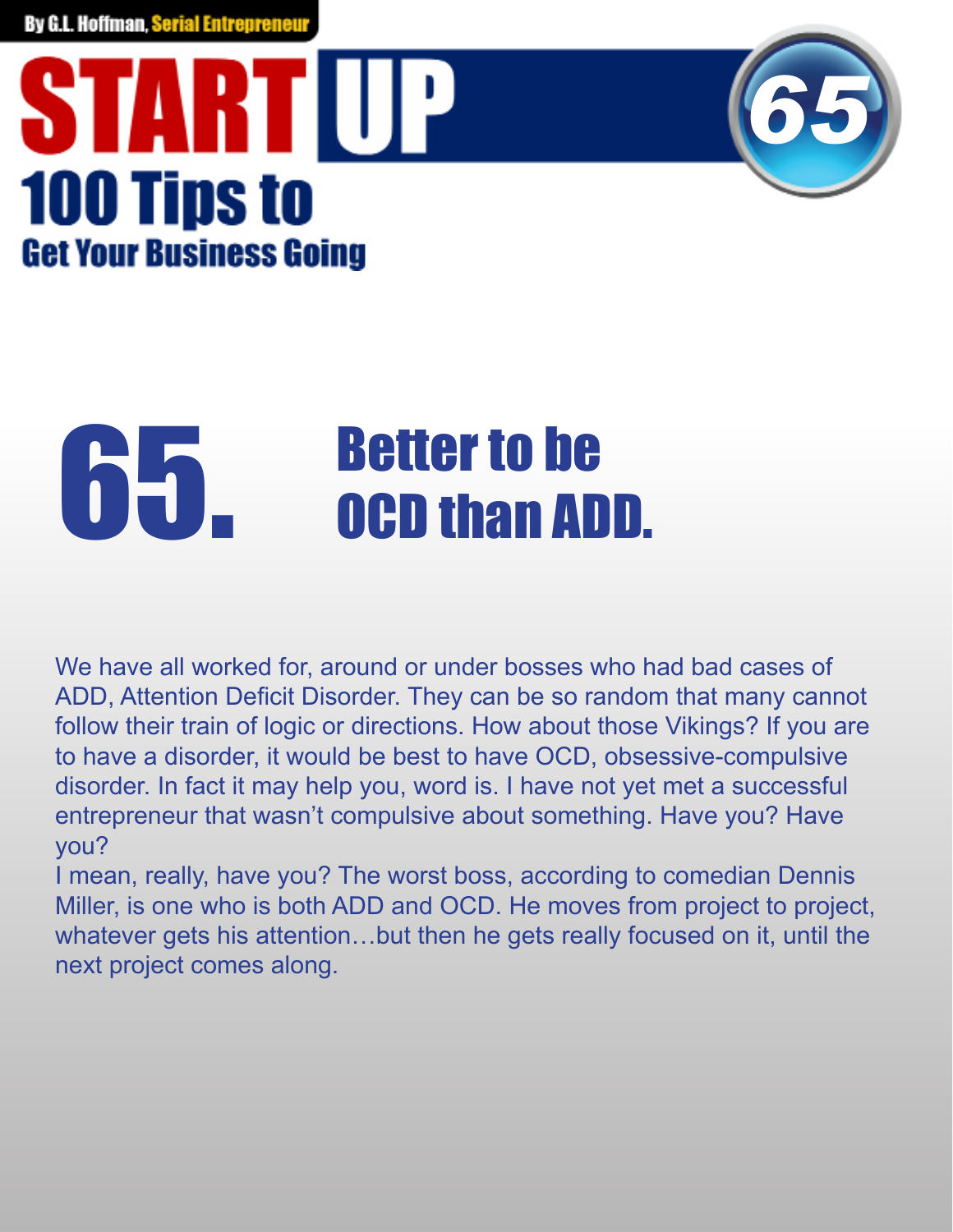### **START UP 100 Tips to Get Your Business Going**



## 66. Shiny<br>Dennies.

Invariably this happens to the new leader. A new hire is made and then, all of the sudden, this new "penny" captures your interest, imagination and focus. I have personally made this mistake more than once. It is a very easy trap to fall into, believing that a new person on your team has all the answers. Chances are he doesn't, and in the time it will take you to recognize this you will have alienated your existing team. Be excited about new people but make them prove themselves.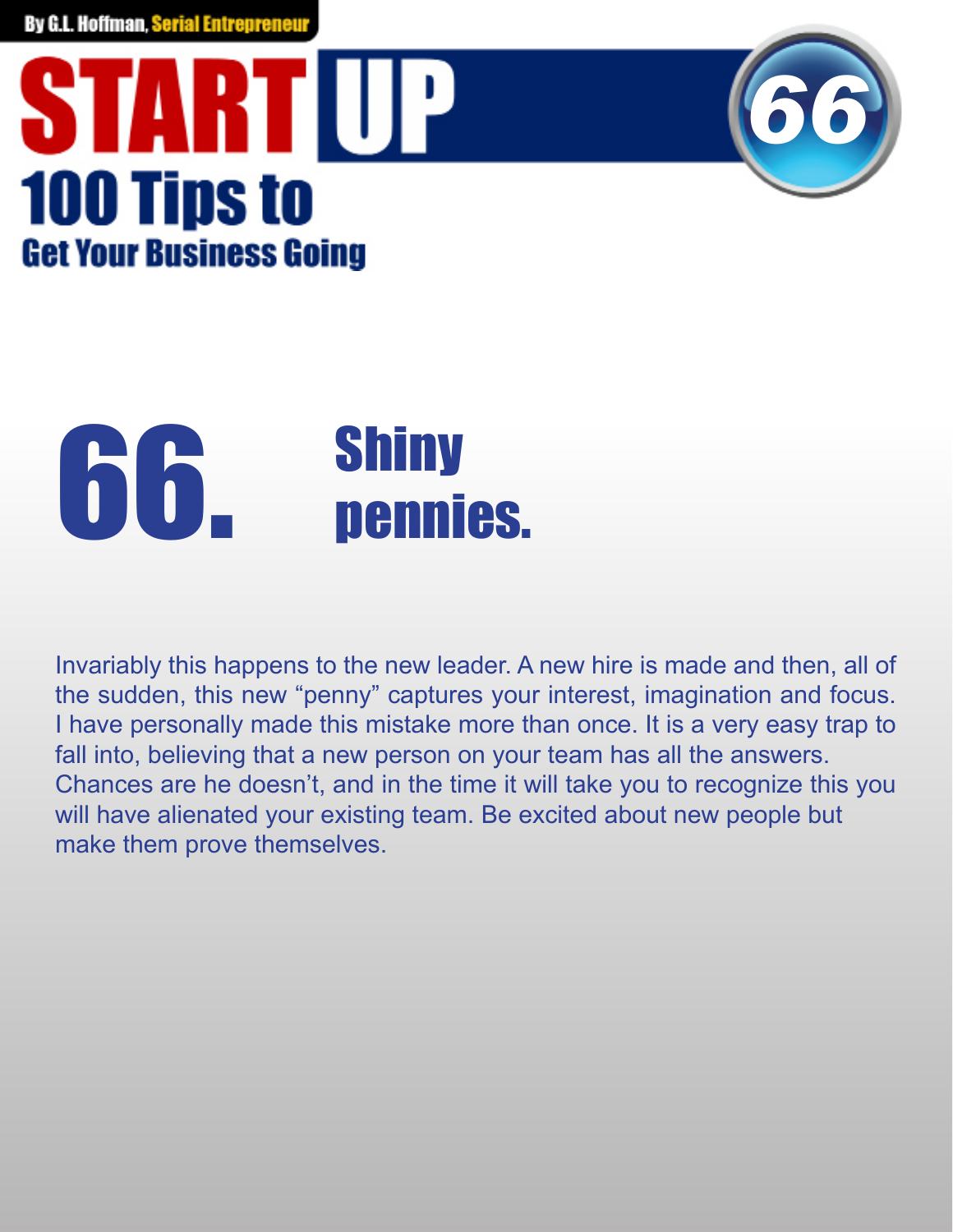



#### People who say they can raise money for your startup usually can't. 67.

I don't care how smart, connected or rich their friends, this almost always does not work. This is your job. Talk to them, yes, but never stop raising money your own self.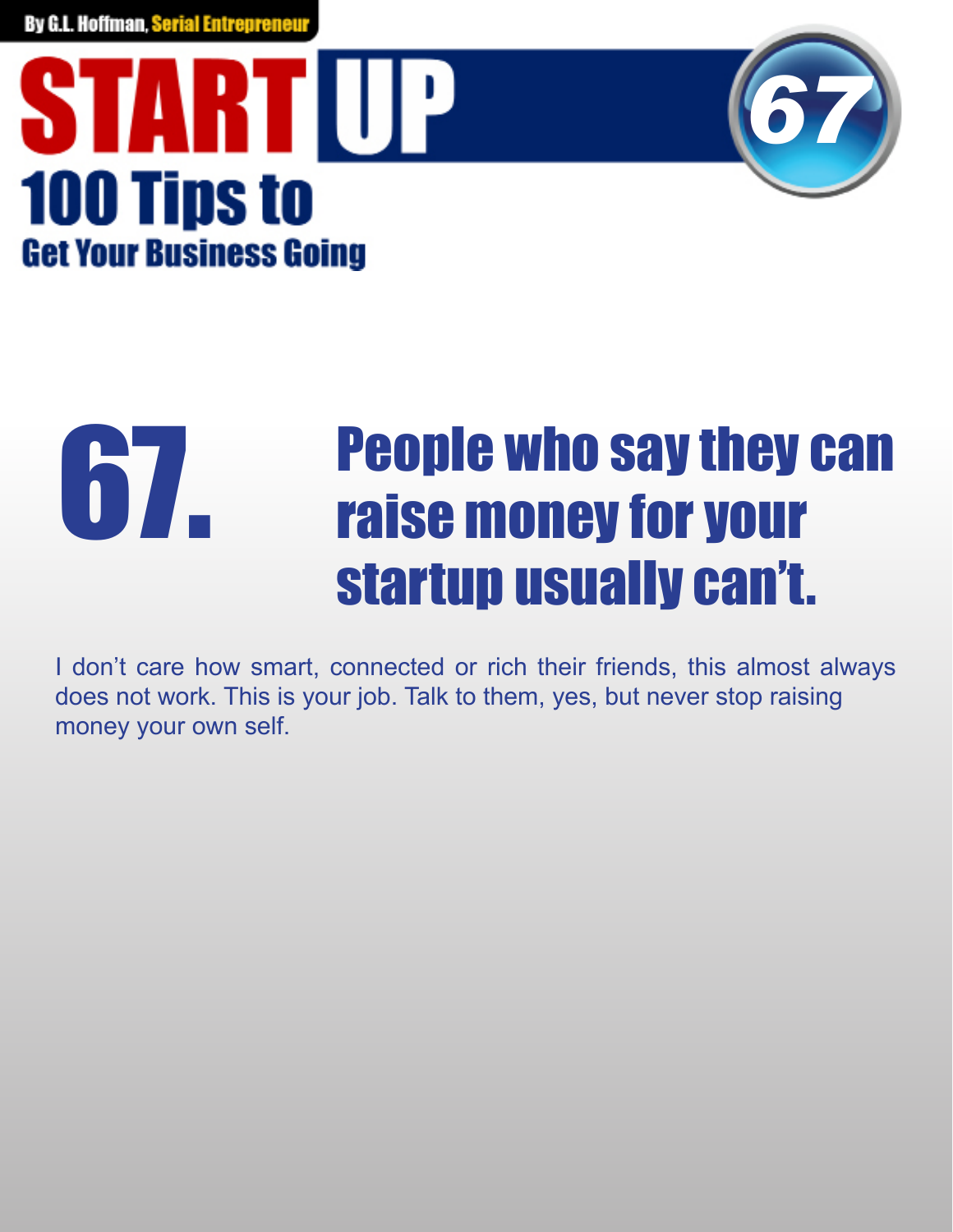



#### When you are forming the business, do it the simplest way possible. **10.1**

If you are raising money from outside investors, use common stock, not preferred. Use an attorney to get the paperwork done correctly. There are no shortcuts to this, a necessary, but saving requirement.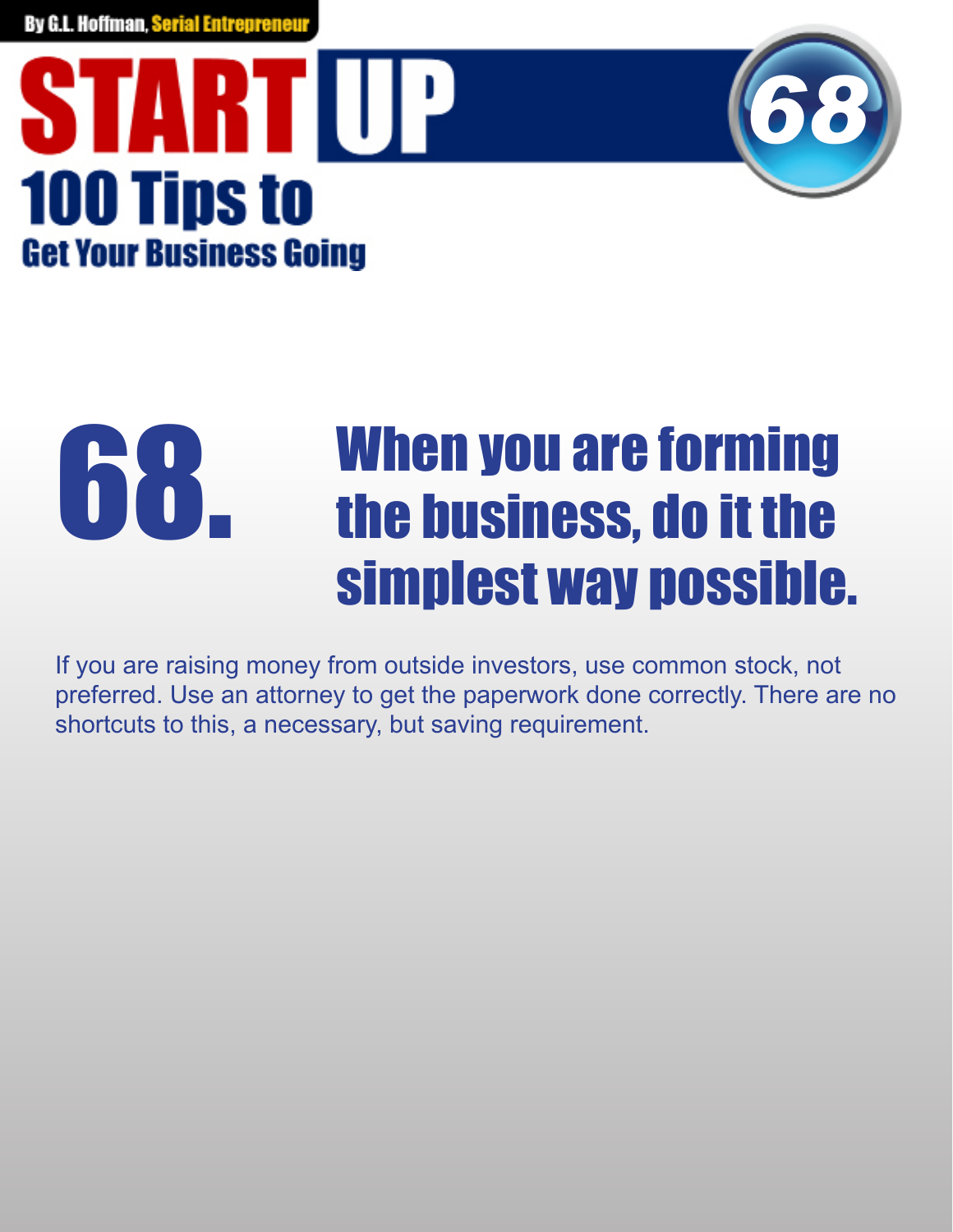### STARTIUP **100 Tips to Get Your Business Going**



# **69. Explore every<br>
possible sales channel.**

One of your jobs is to understand how your industry takes products to the market. Basically, there are two methods–direct channels, meaning you sell directly to the customer; or indirect, meaning your customer is a dealer, distributor or agent who, in turn, sells your product to his customer. You can sell via both channels but it is more complicated and requires product differentiation, perhaps, and a keen awareness of pricing issues. When we started Insignia, we didn't know which channel would work for our new sign maker for retailers. We literally tried and tested several channels (dealers, independent reps, private label accounts) before deciding to focus on direct sales, over the telephone.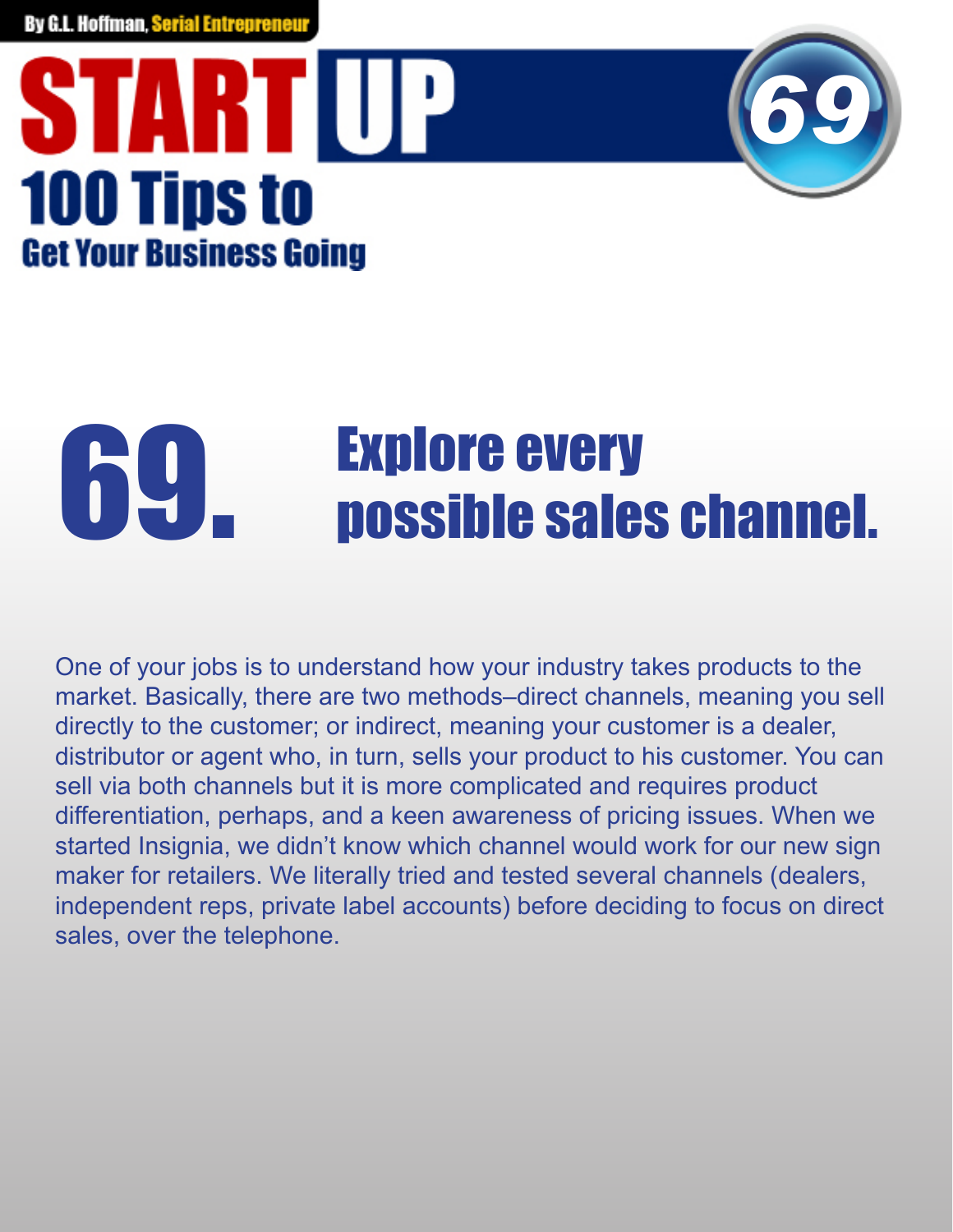### STARTIUP **100 Tips to Get Your Business Going**



#### Be wary of consultants, headhunters and every other outsider who wants to "advise" you. 70.

I have paid for this lesson a LOT. At Insignia, I was seeking outside venture capital after investing a lot, for me, in the product development. I knew better, but when the potential new investor said they would only invest after their market research firm did a complete study, I said yes. The market research study cost us about \$20,000 to complete and yes, you guessed it, they recommended that the venture firm pass on our opportunity. Like I had any choice at that point. We HAD to make it work.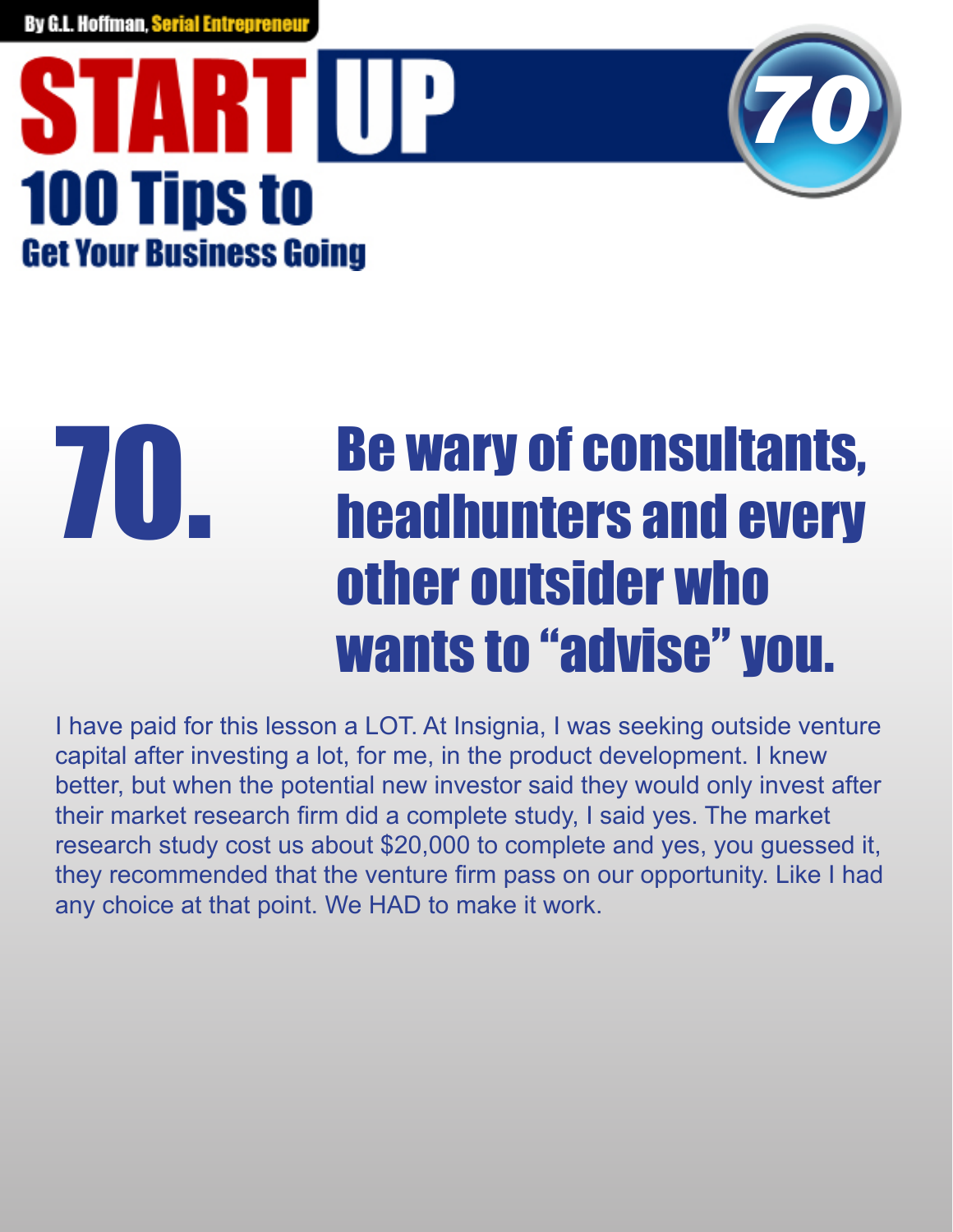



#### Do not do any advertising or promotion that is image related. 71.

Make your advertising pay its own way, with measurable results. It is not about image or some advertising awards, it is about generating leads that turn into sales.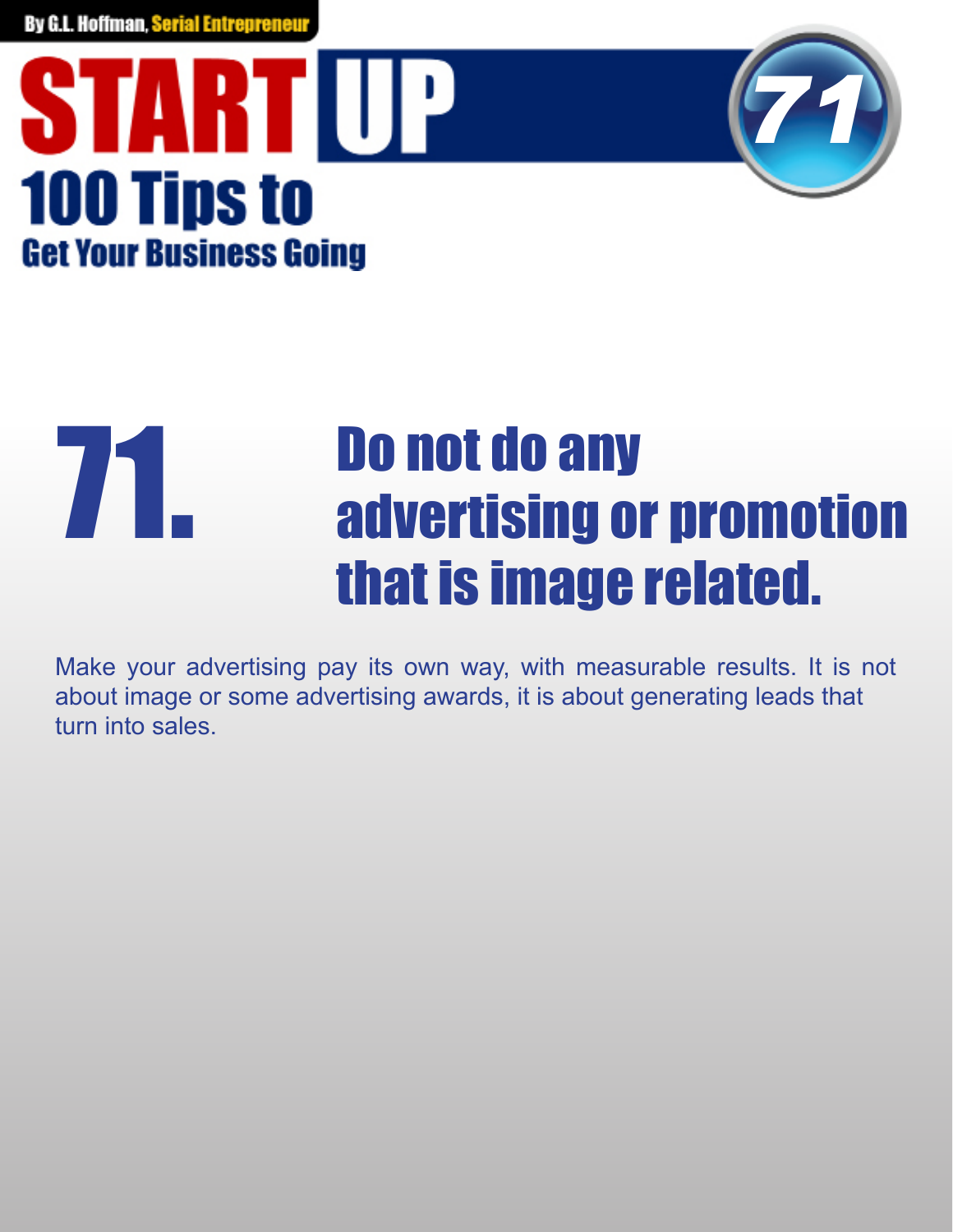### STARTUP **100 Tips to Get Your Business Going**



## **Test and roll,<br>Test and roll.**

This is a slight variation on the ready-fire-adjust theme but an important one. Break down almost any offer or product launch to a smaller, focused and measurable size. If you want to be the best asphalt paving company in the metro area, try your new business in one small suburb before you undertake a metro-wide ad campaign. Test a few variables to make your offer the best possible.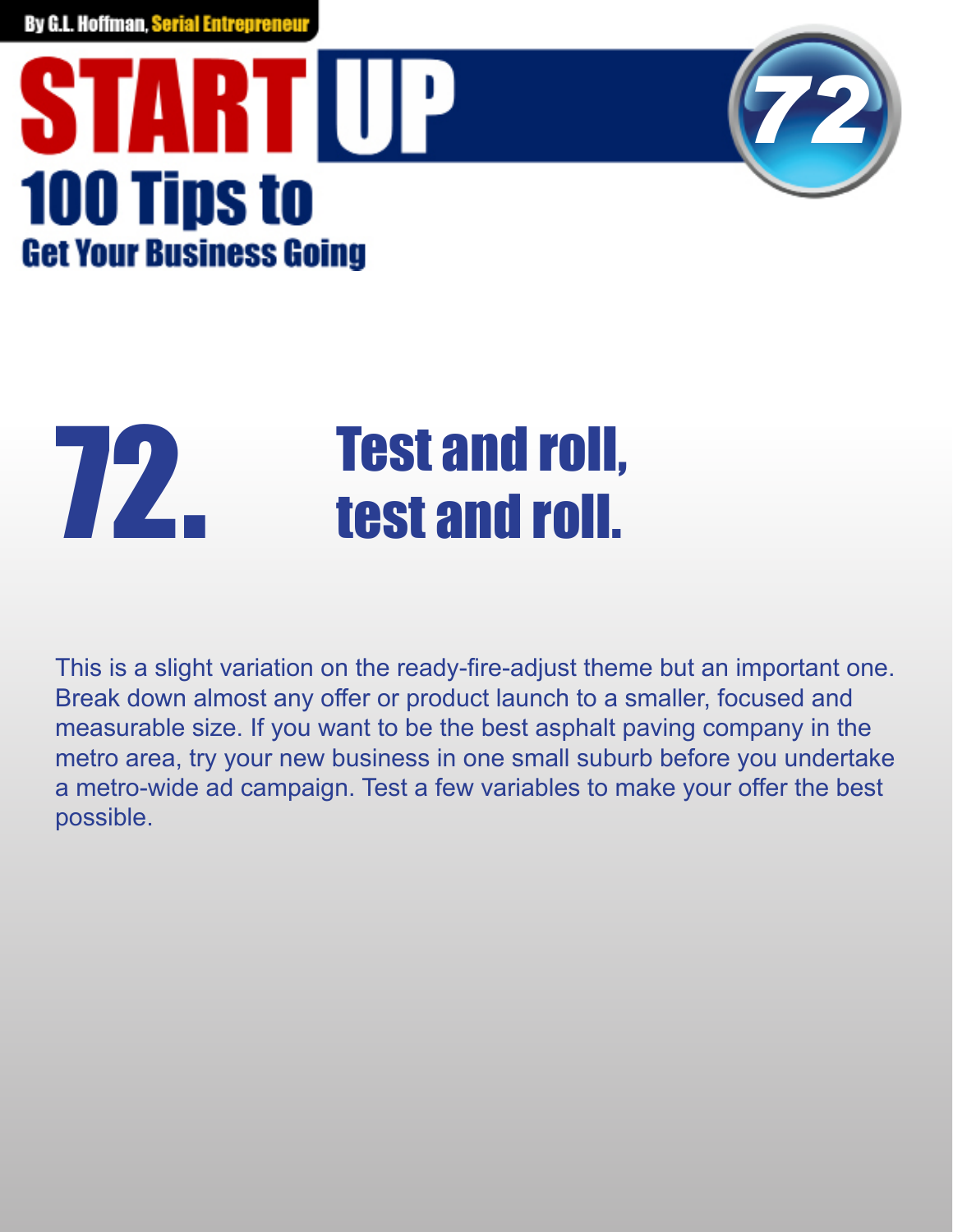### STARTIUP **100 Tips to Get Your Business Going**



# **73. Never hire<br>And Society Admitter back.**

Chances are, people will leave your company. No one is irreplaceable, it happens. But if they resign, do not hire them back into the company. It is very, very tempting to do so. After all, you are a great person, and they made a mistake (they will tell you) in resigning, what have you. If you do, you have just signaled that your company has a safety net, and more people will leave to test the employment waters. Let it be known if they leave, that is ok, but they are not on the team now or in the future. The ONLY exception would be for Peace Corps volunteers or people who join the National Guard.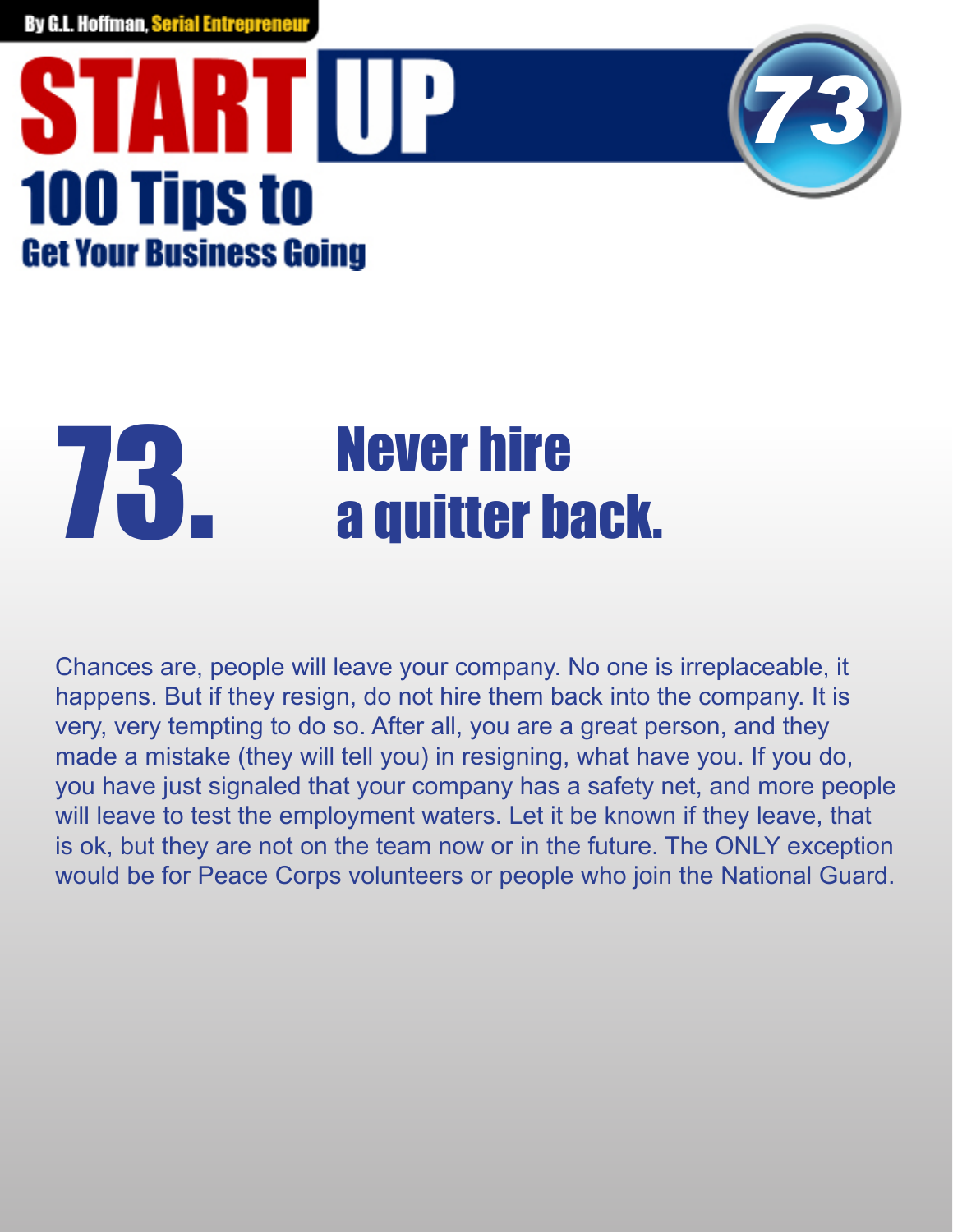### STARTIUP **100 Tips to Get Your Business Going**



#### Assume goodwill; but audit, measure and lock the doors. 74.

I really believe in the inherent goodness of most people. This is true of your employees, customers and any other stakeholder you might have in your new business. In other words, don't go out looking for trouble where none exists. At the same time, realize that nothing gets improved until it gets measured. Only then can you understand if you got the result you needed… without concrete measurement devices, you are running a hobby business. Lastly, lock the doors. I loved my kids, but I still checked the liquor cabinet.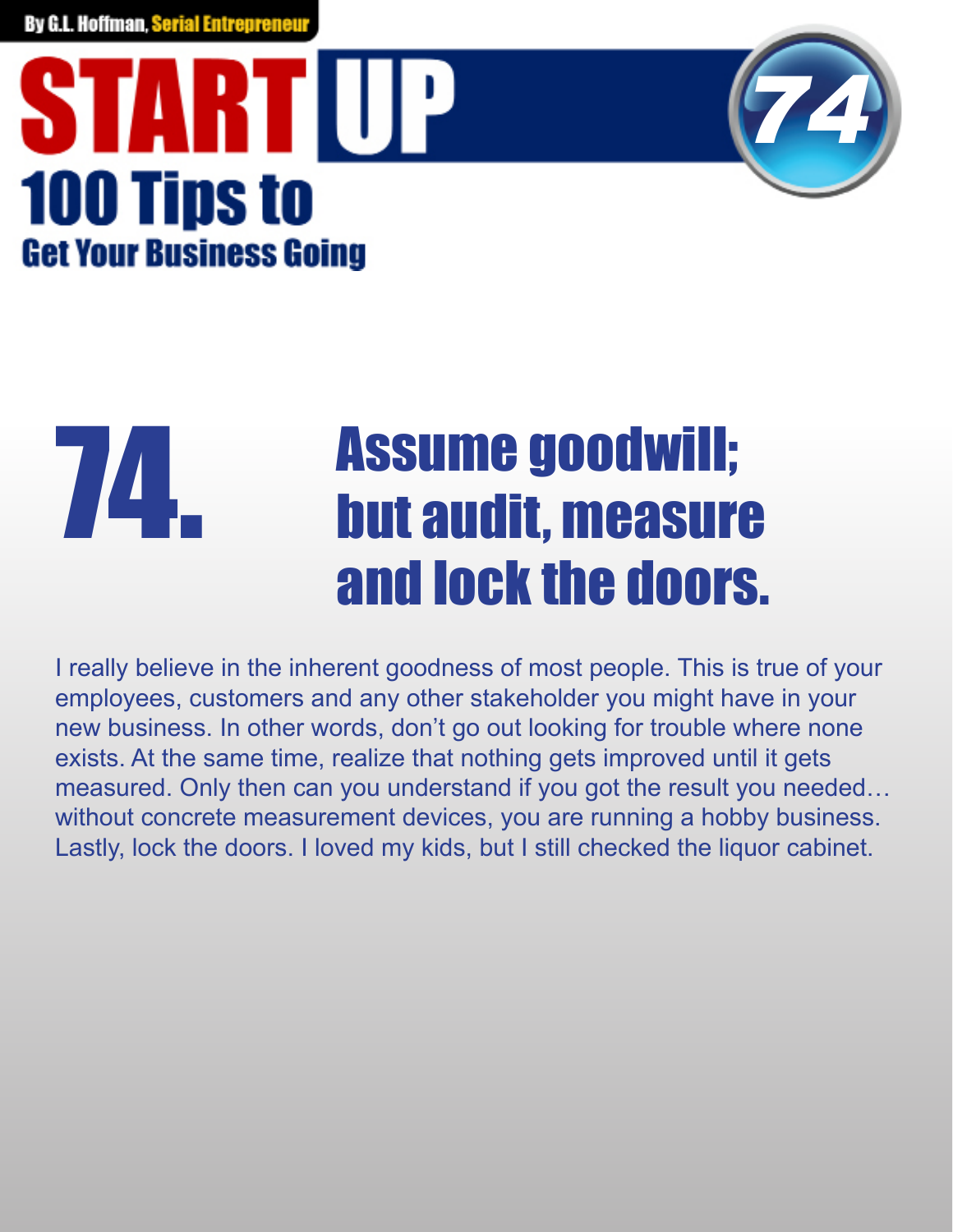### **START UP 100 Tips to Get Your Business Going**



# **THE TEAMER IT TAKES 4x the Filme.**<br>The money and 4x the time.

Twenty years ago, they used to say twice the money and twice the time to get almost anything done in a new company. Now, for me at least, it is closer to four times both. And that is starting with a start date and money amount that was developed with some experience. It is so easy to underestimate both. Build your plans around this four times rule, and you just might have enough of both left at the end.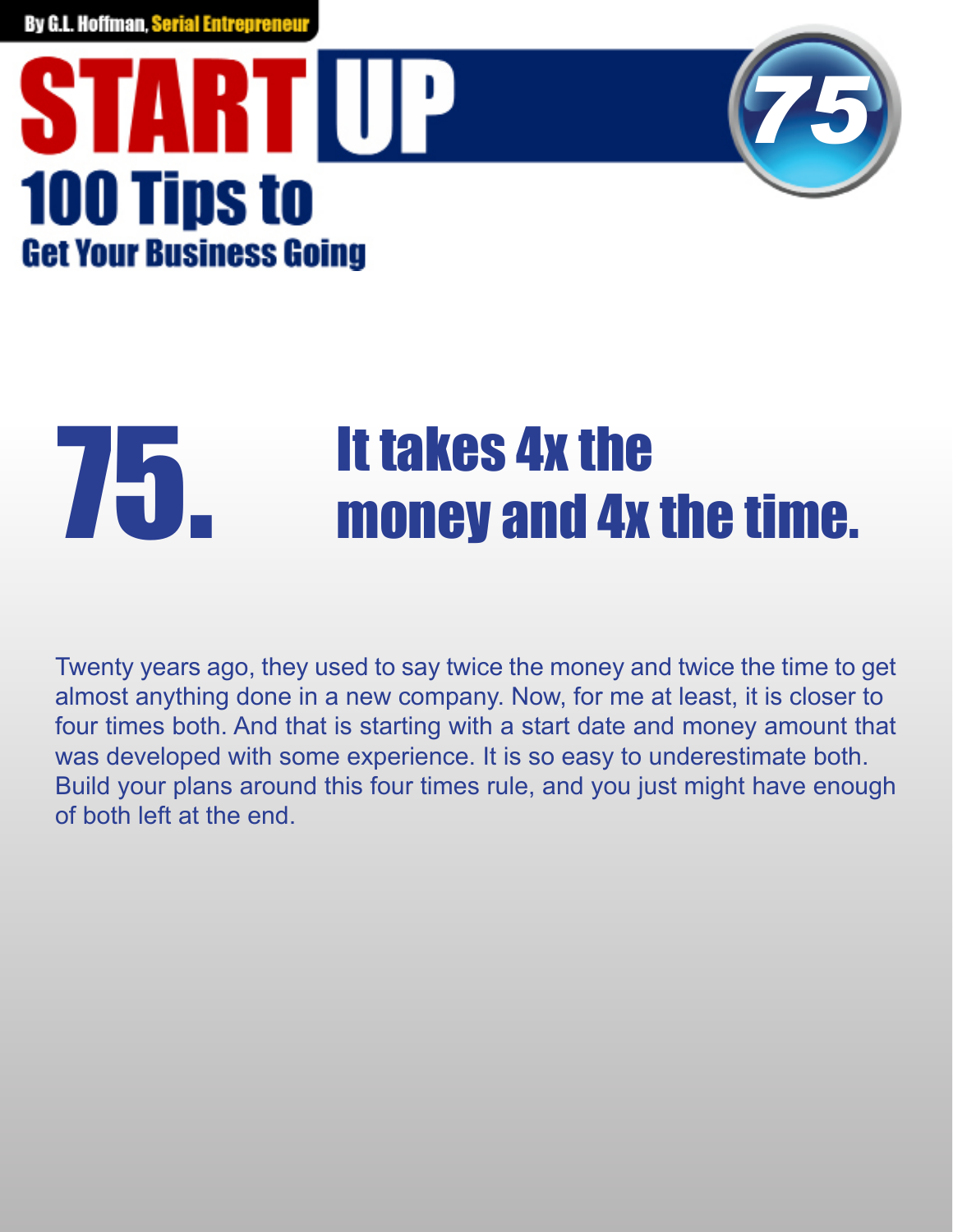### STARTIUP **100 Tips to Get Your Business Going**



#### If your customers have to change their behavior, prepare for a struggle. 76.

People are extremely resistant to changing their behavior. Can it be done? Sure. Keep asking yourself if there is a way to make their current behavior simpler, faster and cheaper—that is much, much better. I have a friend who started up a home delivery grocery business. The business invested tens of millions in systems, warehouse and customer acquisition strategies. Even though it is still operating, enticing the grocery shopper away from bricks and mortar to online has proven more expensive than planned. And, their value proposition is very compelling too. It is like the HR manager one of our reps talked to not long ago. "The daily newspaper just doesn't work for us at all, any more, " the HR manager said, "but we are still using them." When our rep asked why, she said, "well, my boss won't approve any other media."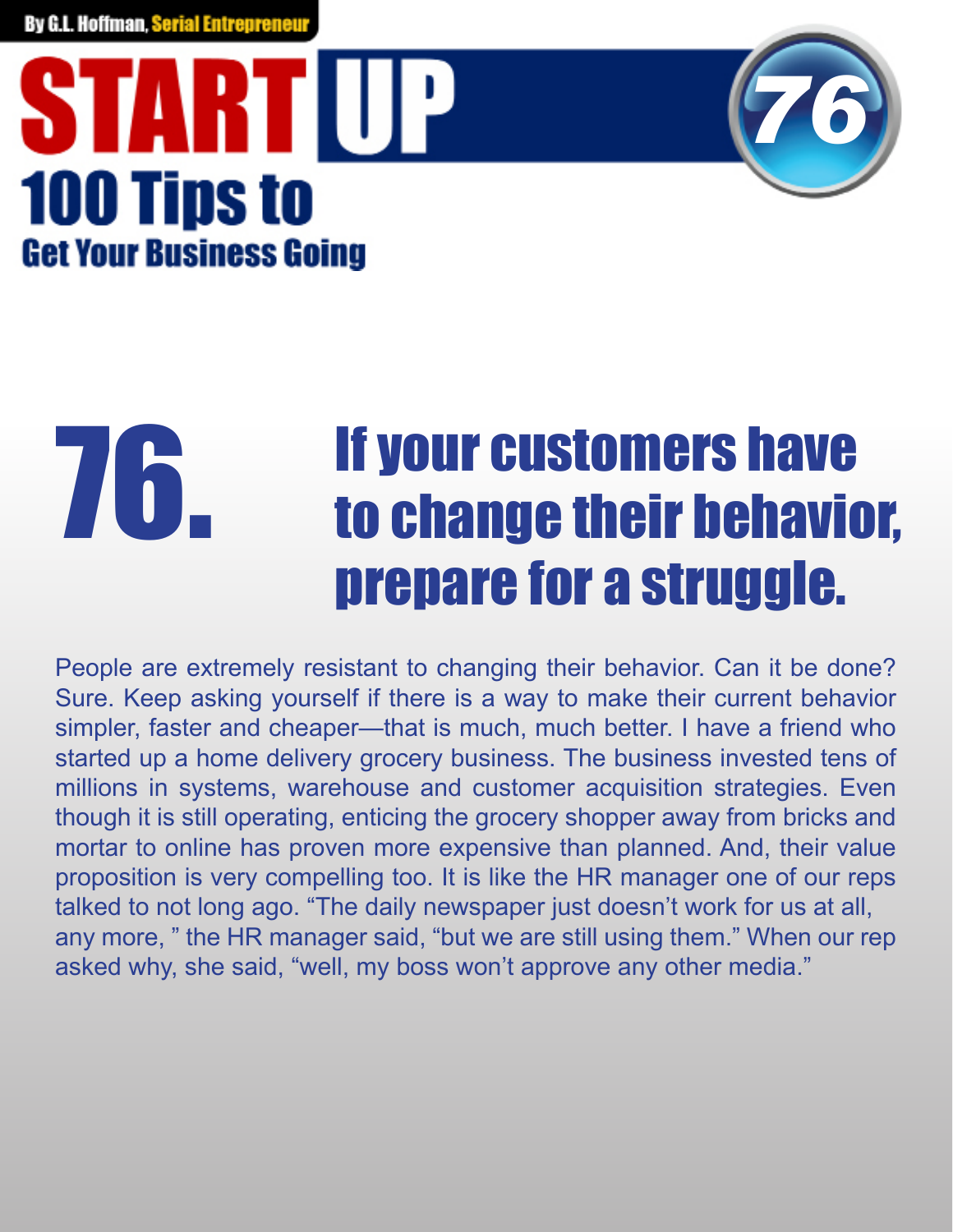## STARTIUP **100 Tips to Get Your Business Going**



# **77. No one will like**<br>**Change, except you.**

If you are starting to be successful in your new business, be prepared to cope with the newfound lack of fl exibility in your team that will drive you nuts. You must always be on the lookout for new ways of doing things, of new products to add, and new customers. You might be the only one truly comfortable with ambiguity. Recognize this fact, and tolerate this resistance. Think of it not so much as a governor on your own creativity, but as voices of reason and carefulness. You are all about growth. Hey, mean well. Just don't let them start patting you on the head like old Uncle Curly who has Alzheimer's.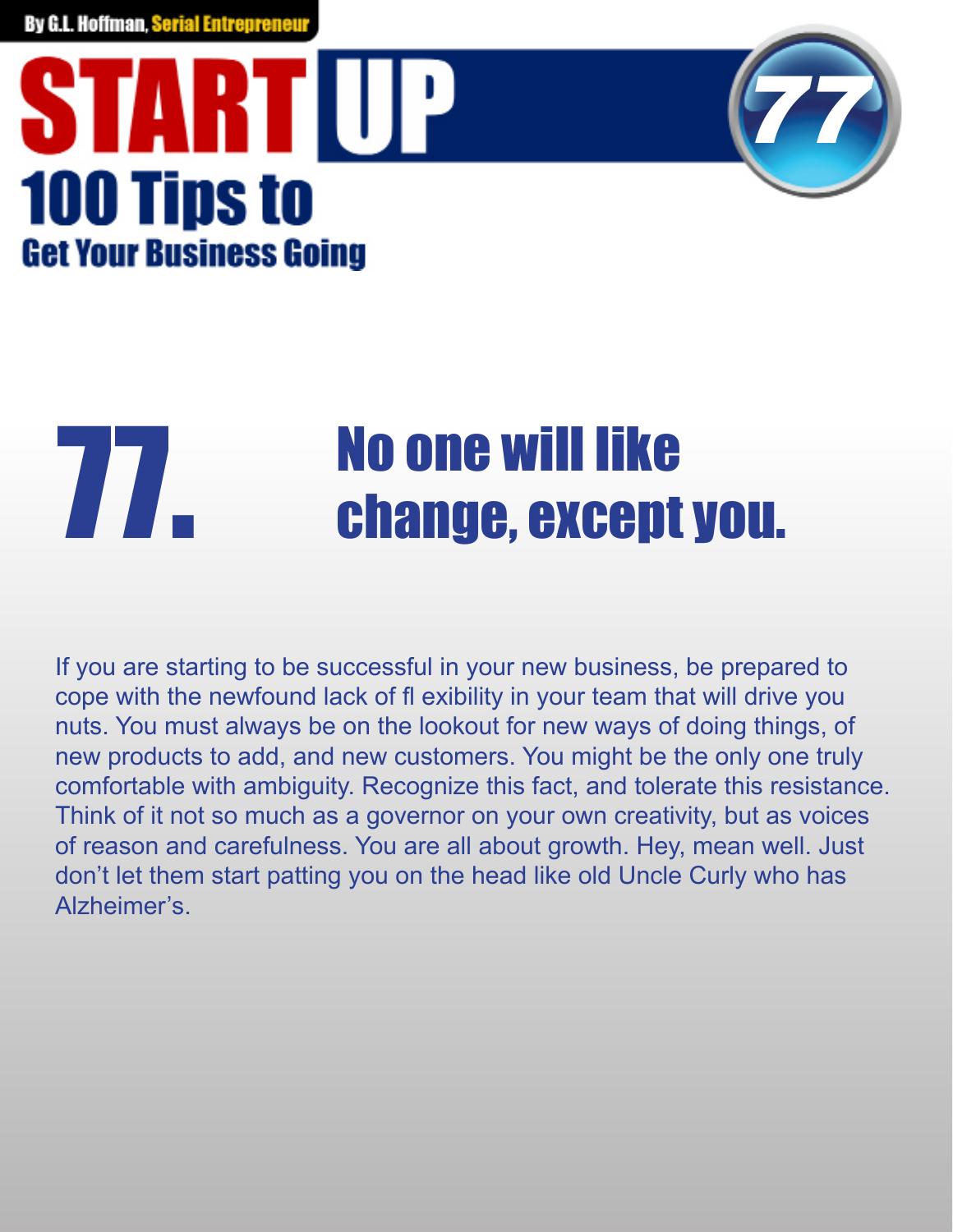### STARTIUP **100 Tips to Get Your Business Going**



# **18. Moone cares as<br>The much about it as you do.**

Your new company will consume you and even most of your employees. Realize that most other people will not have heard about or even care that you have a brand new widget. Your big dilemma about increasing prices?… they won't even recognize it or care. As one old curmudgeon told me once, "We are nothing but pimples on the ass of progress." I got the message.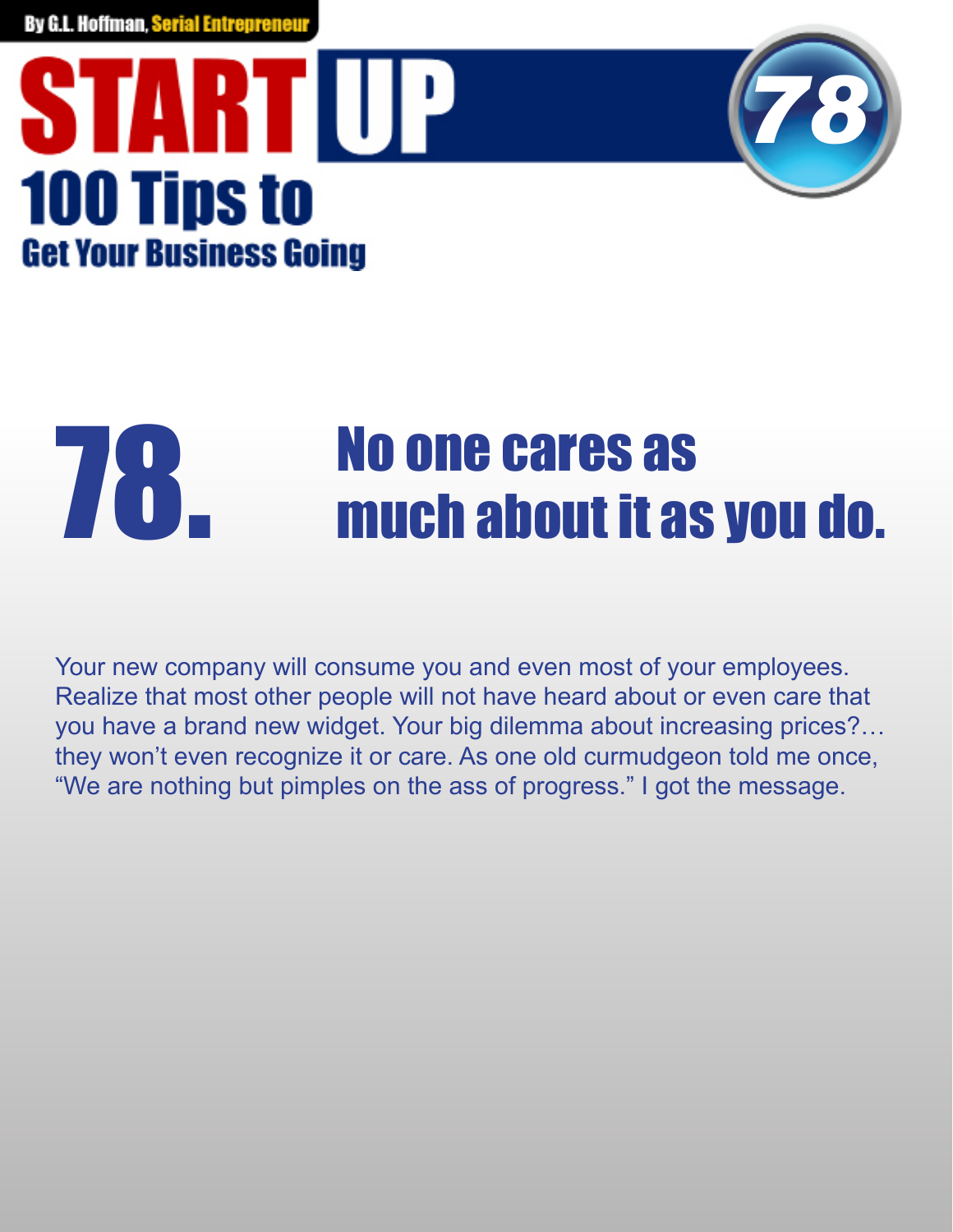## STARTIUP **100 Tips to Get Your Business Going**



#### You can't stop certain activities, even sales, once inertia and momentum are 79.

Every year at Varitronics, we would introduce a new product that we thought would kill our last one. Most of the time, it never did. People just kept selling and buying the older products. Once the train starts going down the track, it is hard to announce a big change, so don't expect immediate implementation.

However, never ever announce a product before you are completely ready and it is deliverable. Sales people excel at selling products that they cannot deliver. It is much easier to sell blue sky than something tangible.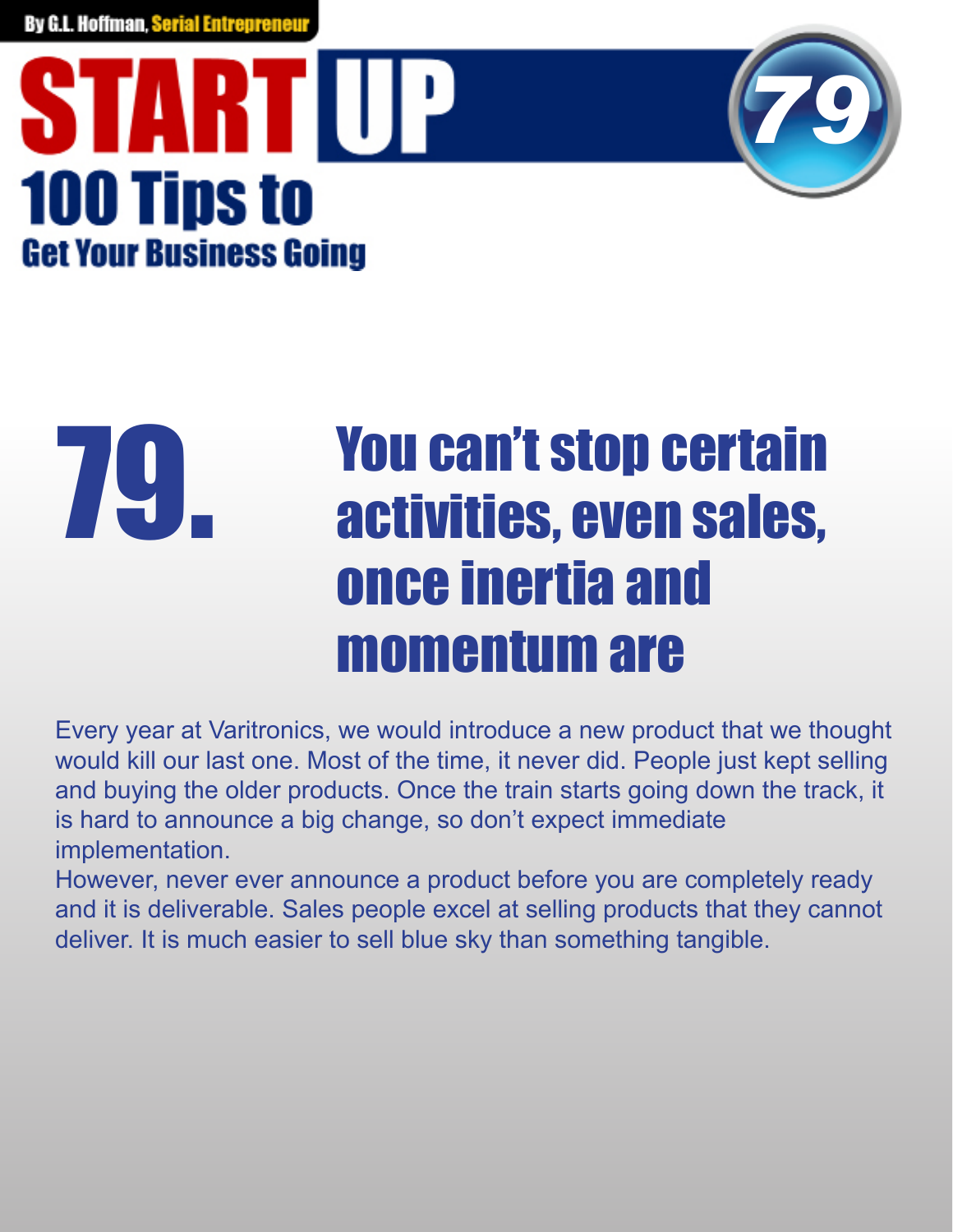### STARTIUP **100 Tips to Get Your Business Going**



# **80. Be gender, color,<br>80. Be and politically blind.**

More than a legal requirement, it will make your business better. I extend that to politics, too. You simply cannot win taking one side or the other. To me, this means no political meetings, bumper stickers on cubicles and so forth. After all, I hate YOUR candidate, and all pretenses of goodwill and logic fly out the window. Don't subject your workforce to your political leanings…or your customers, either.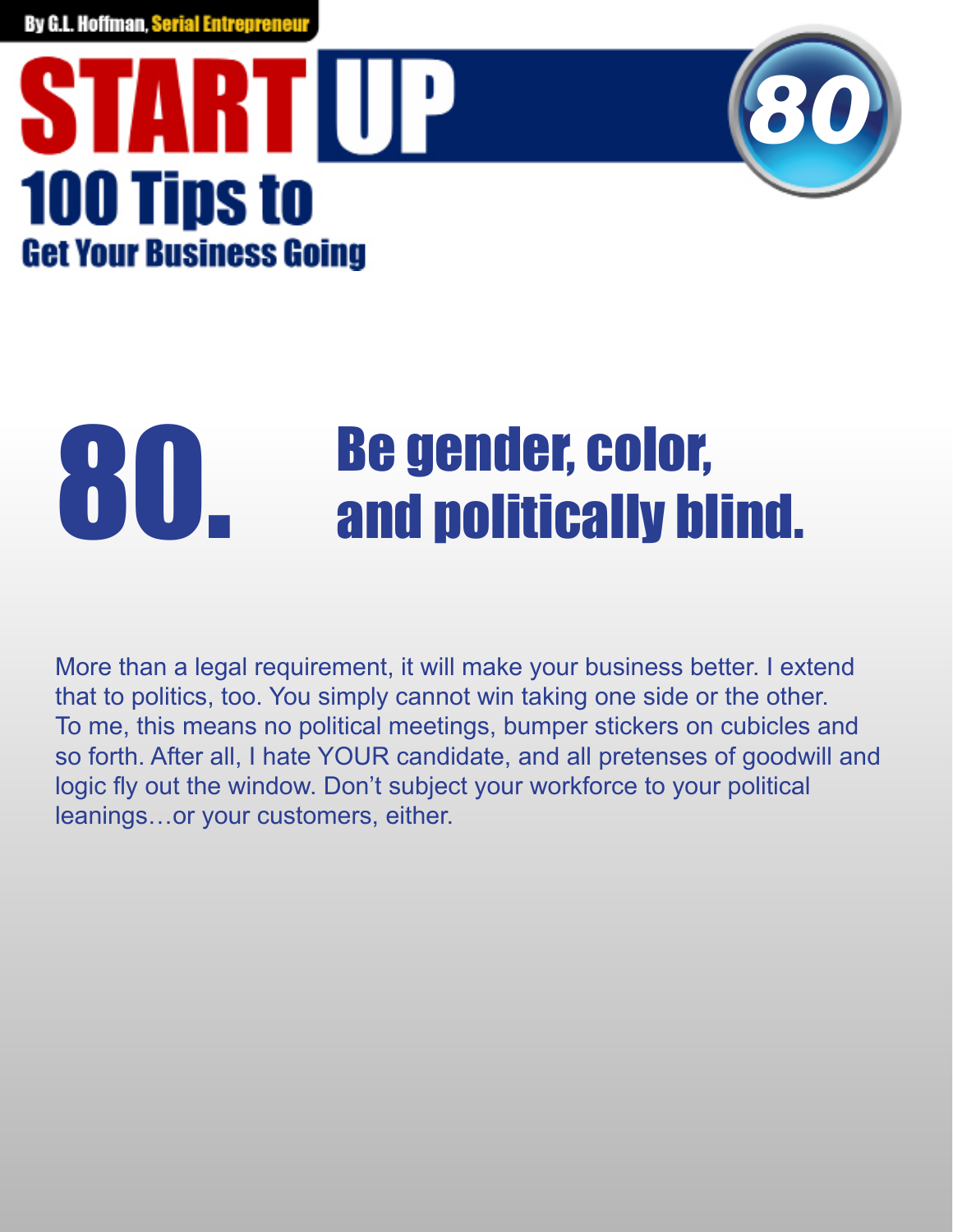## STARTIUP **100 Tips to Get Your Business Going**



#### Have an under-promise, over-deliver mentality. working for you. 81.

It is one thing to have the over-the-top positive attitude, which every stakeholder and employee will love, but quite another thing to make promises you cannot keep. Be positive. As Steve Jobs said, "Great companies ship."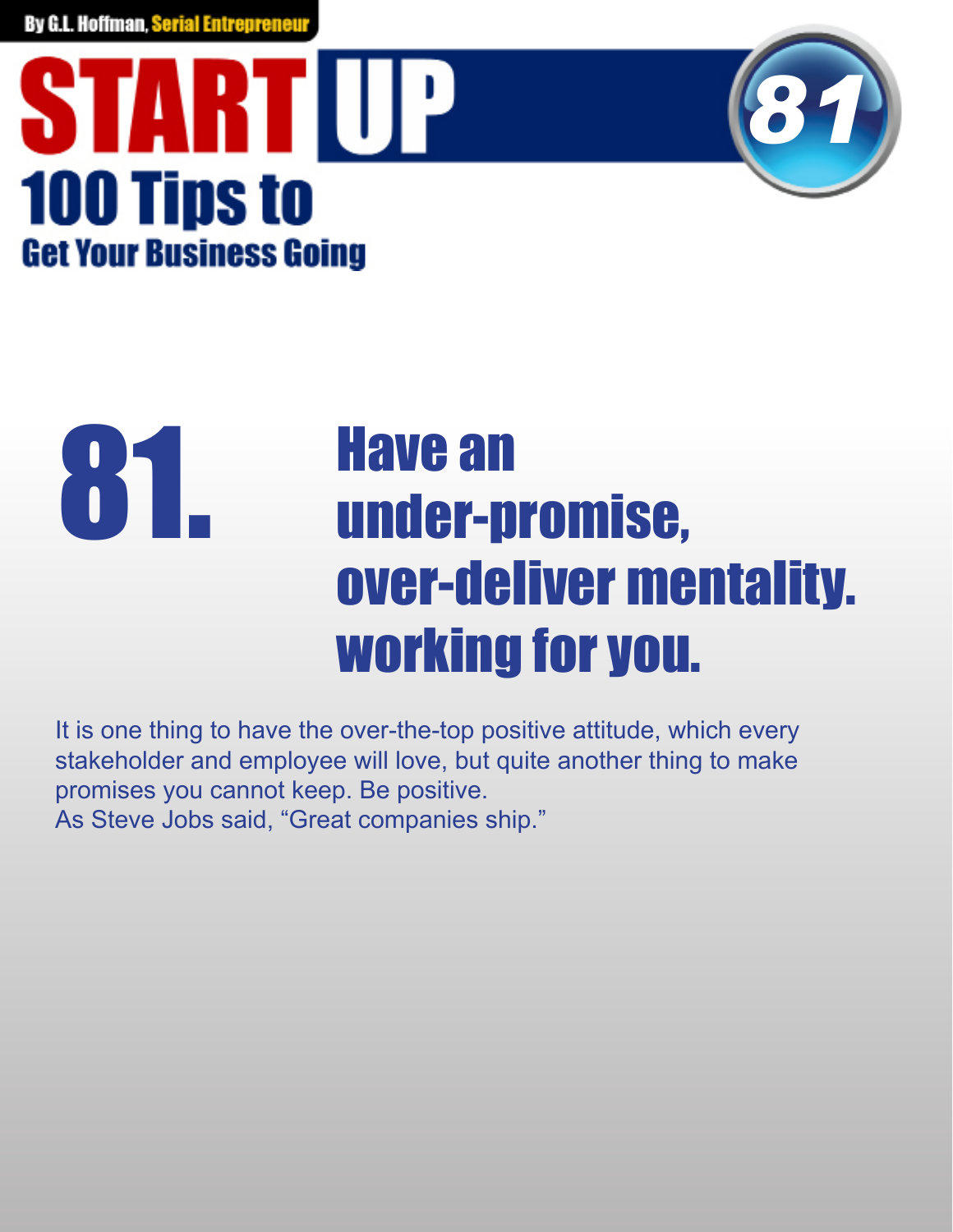### **START UP 100 Tips to Get Your Business Going**



# **82. Handle bad news<br>and the set of the set of the set of the set of the set of the set of the set of the set of the set of the set o<br>respectively.**

There is nothing worse than seeing a business leader relate bad general news to people inside his company. I am NOT saying be stupidly positive and not realistic. What I am saying is that if your market is experiencing some tough times, work extra hard at making your product line or service offer better. If you participate in any pity-party that might be going on in your company, you have lost. I don't care what the subject is, your job is to never-ever give up and never-ever admit a negative.

Your people need to believe that no matter what the danger, you are going to lead them to the promised land.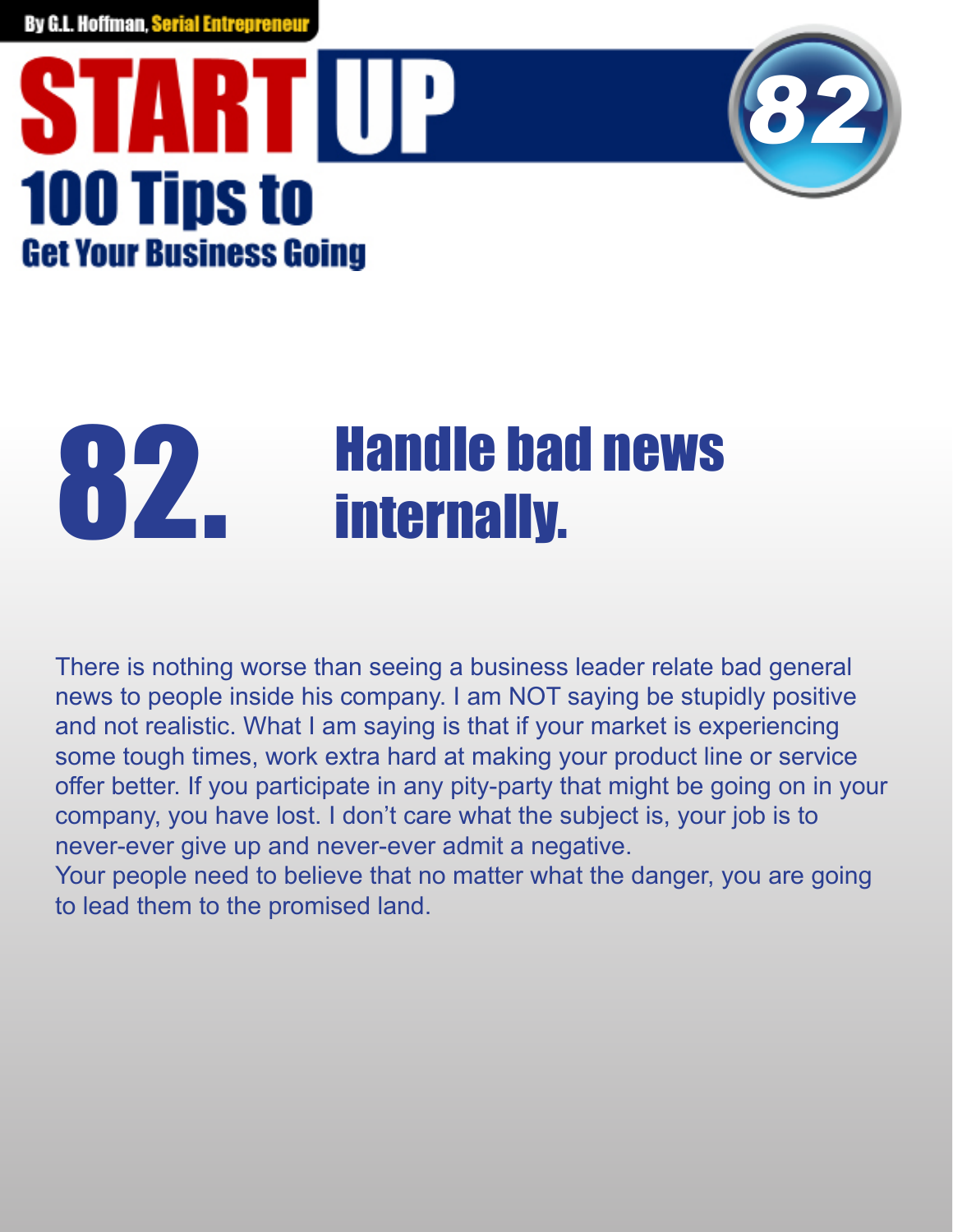



# **83. Worry is the misuse of your imagination.**

Your job is to fi nd another way around the barn... if this way is blocked, you need to find another way. It is not good enough to simply worry. Anyone can "worry" – your job is take that negative emotion and solve the problem.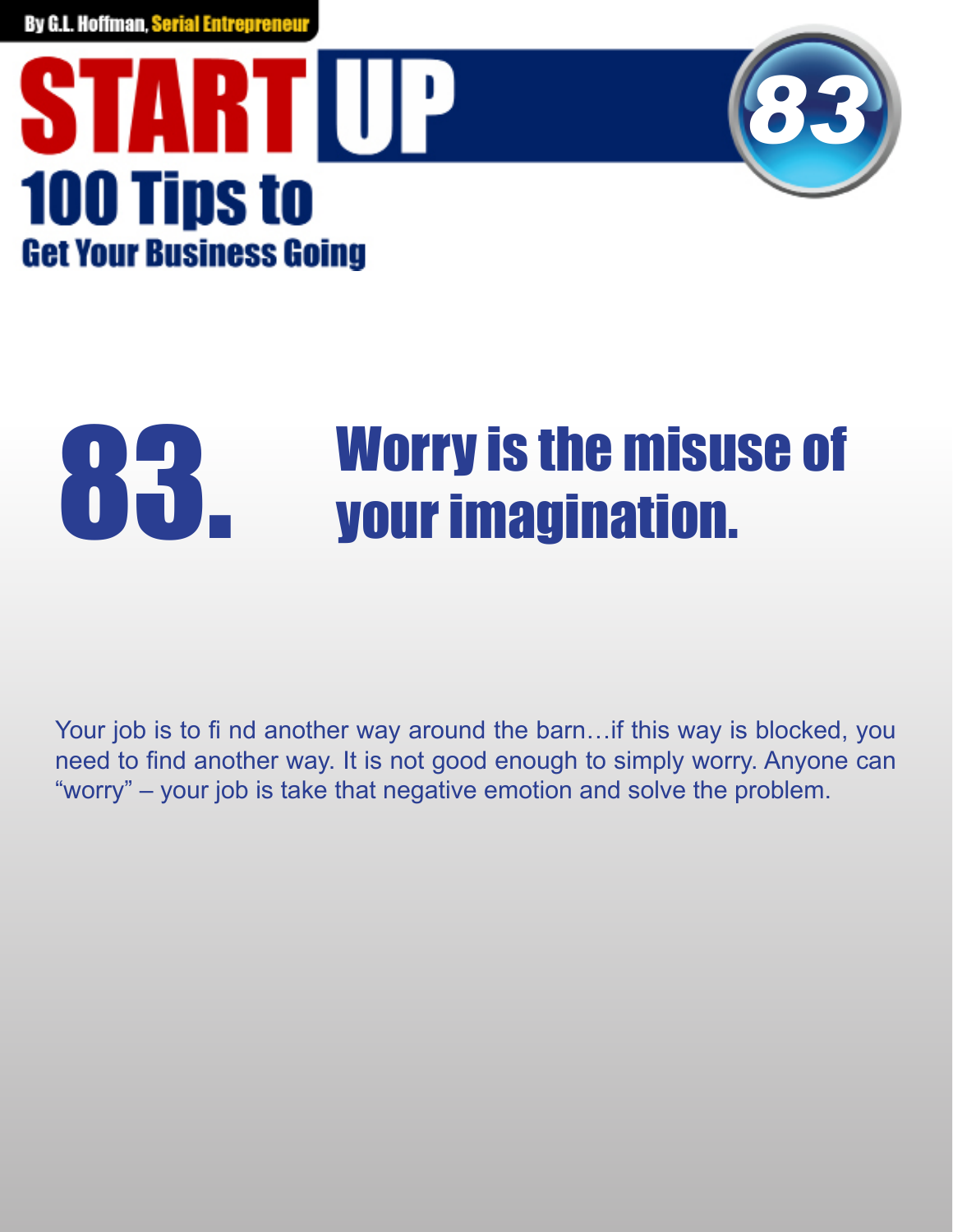### STARTUP **100 Tips to Get Your Business Going**



# **84. No procrastination<br>in business matters.**

A startup requires fast action and faster decisions. Larger companies can allow problems to evolve, even mature, before someone takes action. Startups cannot. One simple way to determine if you are dealing with a startup mentality is: this person will not wait for a return phone call, he will simply keep calling and leaving messages. This may not be an endearing trait, but it is a consistent one of most entrepreneurs.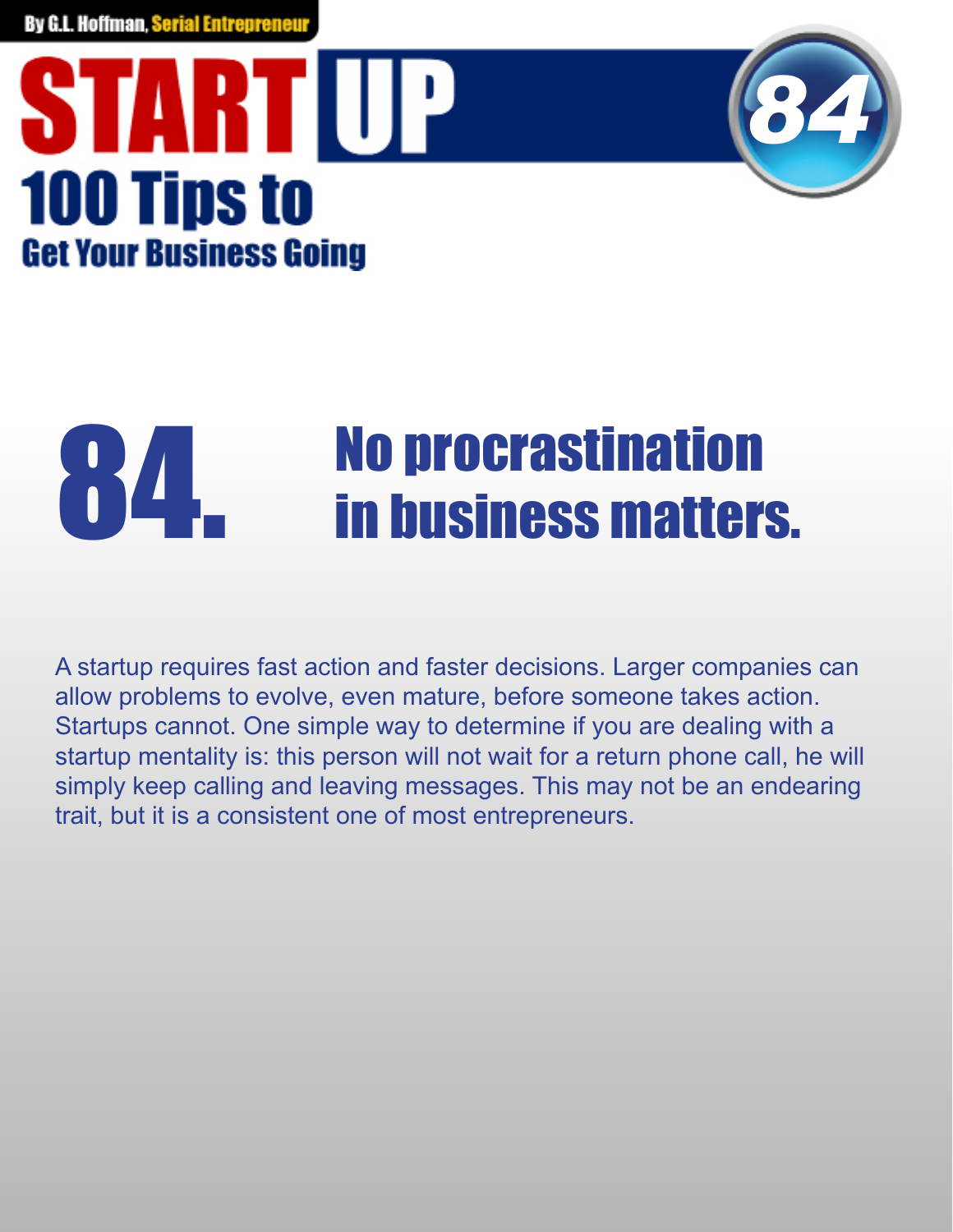



#### An internal voice that keeps saying, "Why not do it this way?" 85.

Or some variation of the same question. It does not matter if you are out eating or at a ball game, the startup person is always thinking of new ways of doing things. Tony Christianson of Cherry Tree Ventures used to have a drawer full of business ideas, actually concepts that needed "starting." Most of the time, the ideas come from impatience or unhappiness about a current product or service.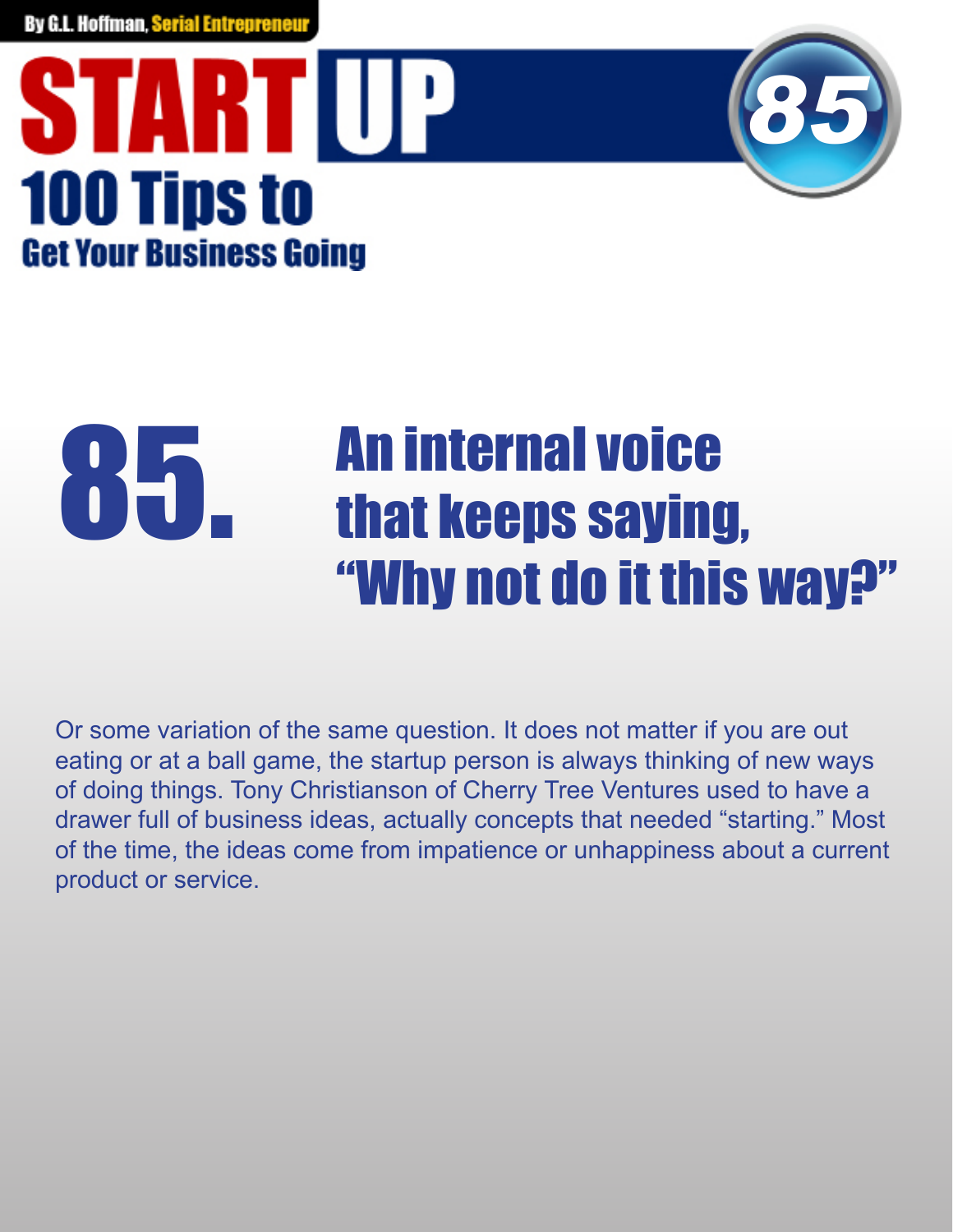## STARTUP **100 Tips to Get Your Business Going**



# **86. Tested under fire**<br>**86. and managed ok.**

David Pomije of FuncoLand used to recommend that entrepreneurs go through bankruptcy at least once. You don't have to go out and avoid debts by declaring bankruptcy, there are other ways. I have a good friend who had his own investing company and got several of his friends into a questionable investment. When it exploded, instead of avoiding his friends and rationalizing it away with a cavalier "they had the offering documents like I did," he knuckled down and paid them all back out of his own pocket. If he called me today and said he needed a loan to start up a new business, I would send him some money, no questions asked. Also, the entrepreneurs who have been members of higher level sports teams have experienced tough times, of being behind, and have had to perform at higher levels than they thought possible.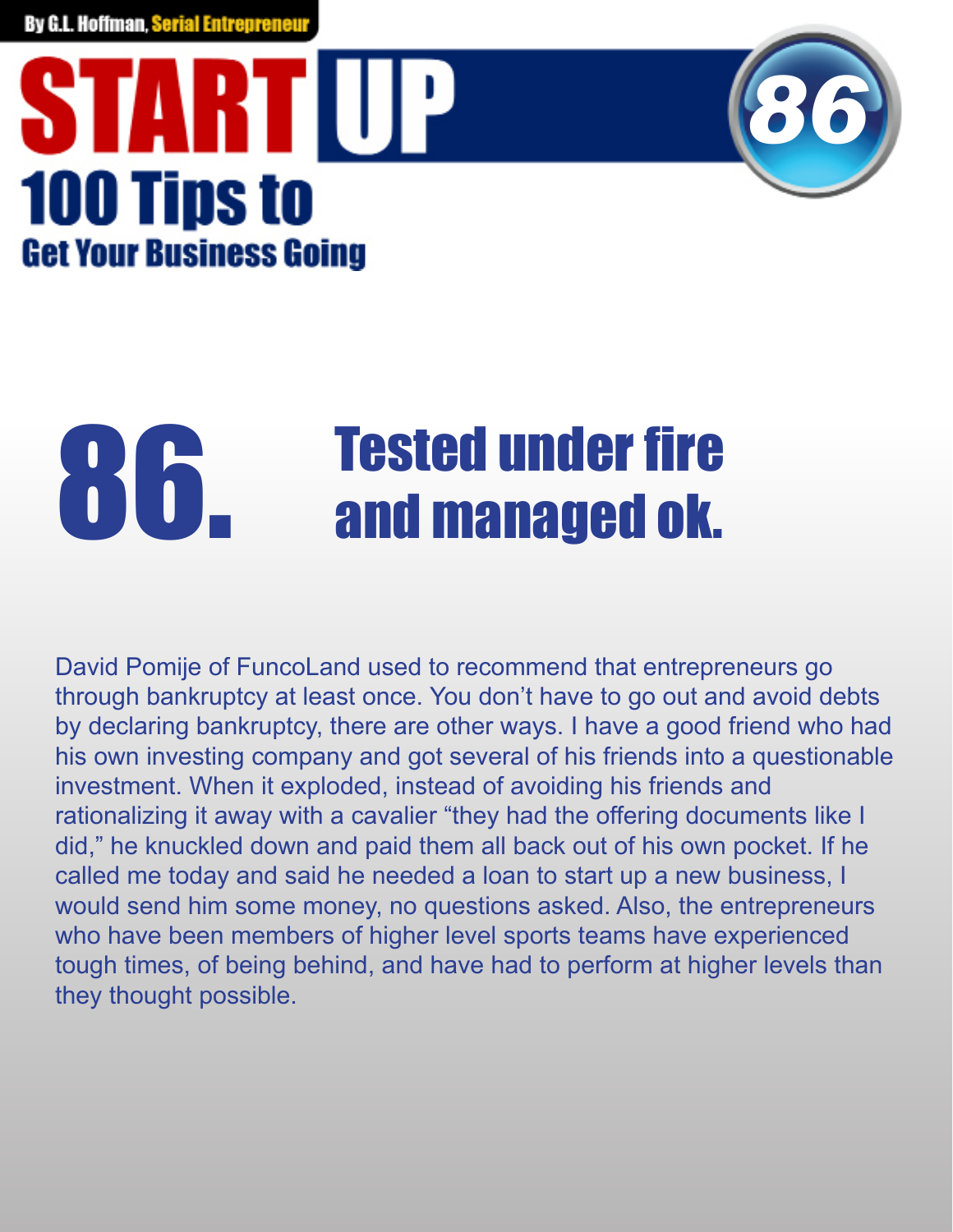## STARTIUP **100 Tips to Get Your Business Going**



#### Worry less about the big competitors and more about the guy in the garage. 87.

The typical new entrepreneur is overly concerned about what General Motors will do about his new anti-litter device that attaches to the backseat. I actually experienced this almost exactly. A guy had developed a molded mini-trash can of sorts that would attach cleverly inside a Lexus. His question of me? How could he protect his idea from Toyota, the parent company of Lexus. Now I am sure this must happen, but I have not seen it. Most of the time, the large company will completely discount and disregard your offerings. When Scott and I started Varitronics, Kroy Inc. really discounted our offering, even made fun of us personally. This is more common than you would think—so don't worry about the big guys, worry more about the guy just like you, with a slightly bigger garage.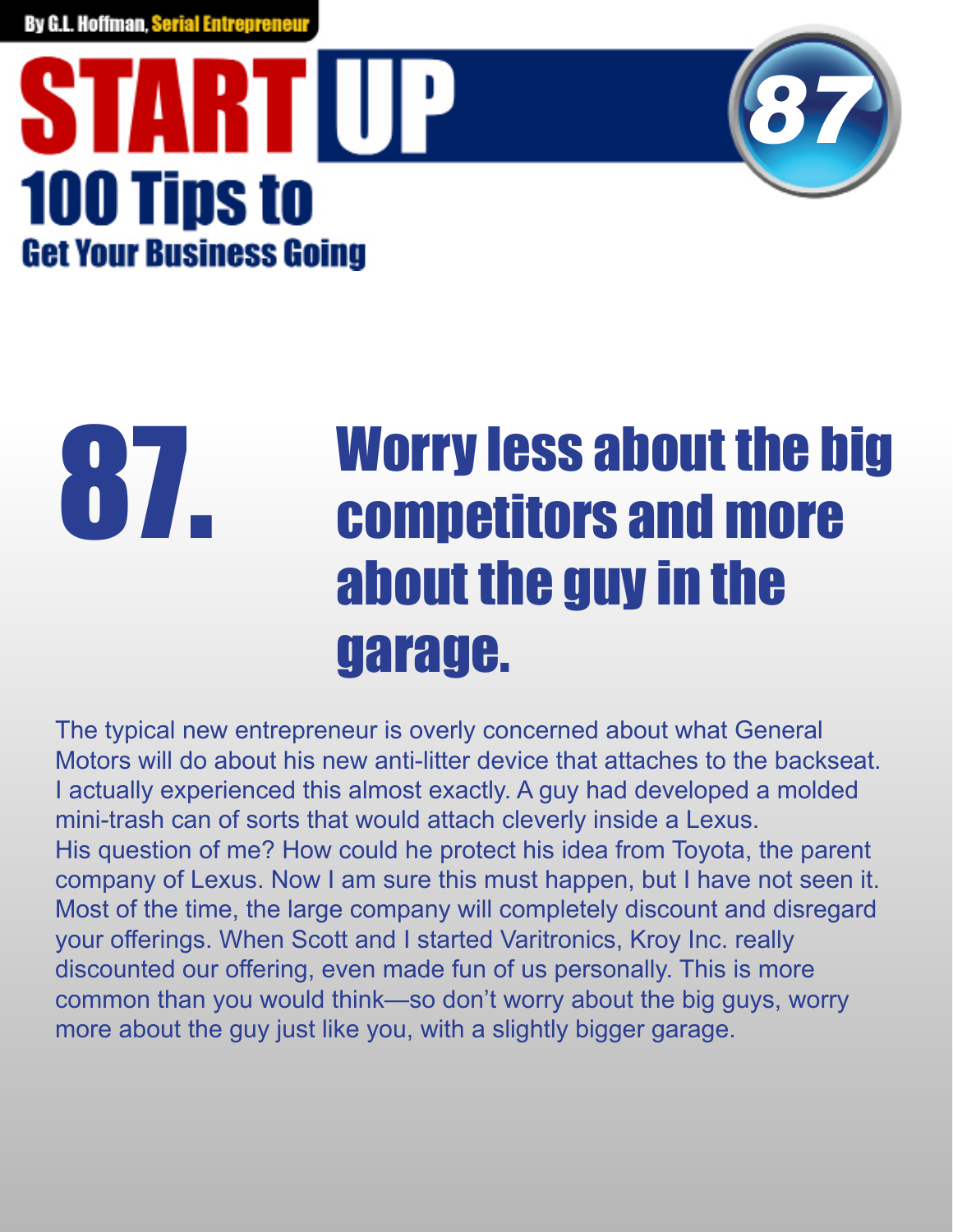## STARTIUP **100 Tips to Get Your Business Going**



#### Be thinking about barriers to entry, not products. 88.

Every product can be designed better: Fact. Just because you have the best product today, does not mean you will have it tomorrow. Someone will make it look better, work faster or cost less. If you are in software, this might take just weeks. You can create a significant barrier to others who want to enter your niche or space, by thinking of every part of the business process as something that can be improved.

In JobDig, for example, we can create our weekly newspapers, each unique with dozens and dozens of graphically perfect display ads, in a few hours. The problem we solved was how to scale the graphic design function without having dozens of graphic designers on the payroll waiting for Friday afternoon closings. This ability is a significant barrier.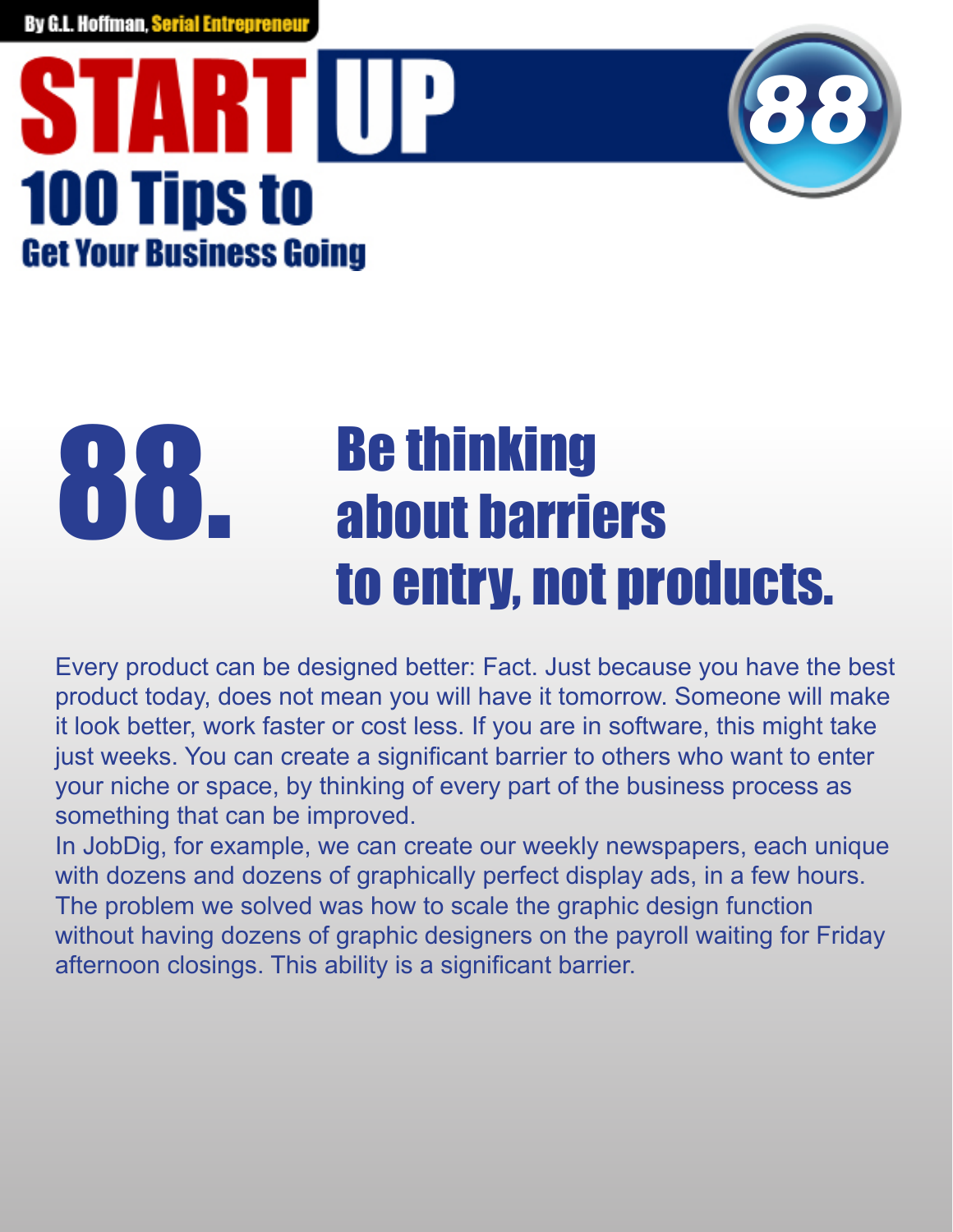### STARTIUP **100 Tips to Get Your Business Going**



## 89. How to stay<br>motivated all day.

This is harder than it sounds. This is like performing on stage, with two shows daily. Your apparent self confi dence and attitude will work wonders on associates, staff and stakeholders. They feed off this confi dence and attitude to help you create the business.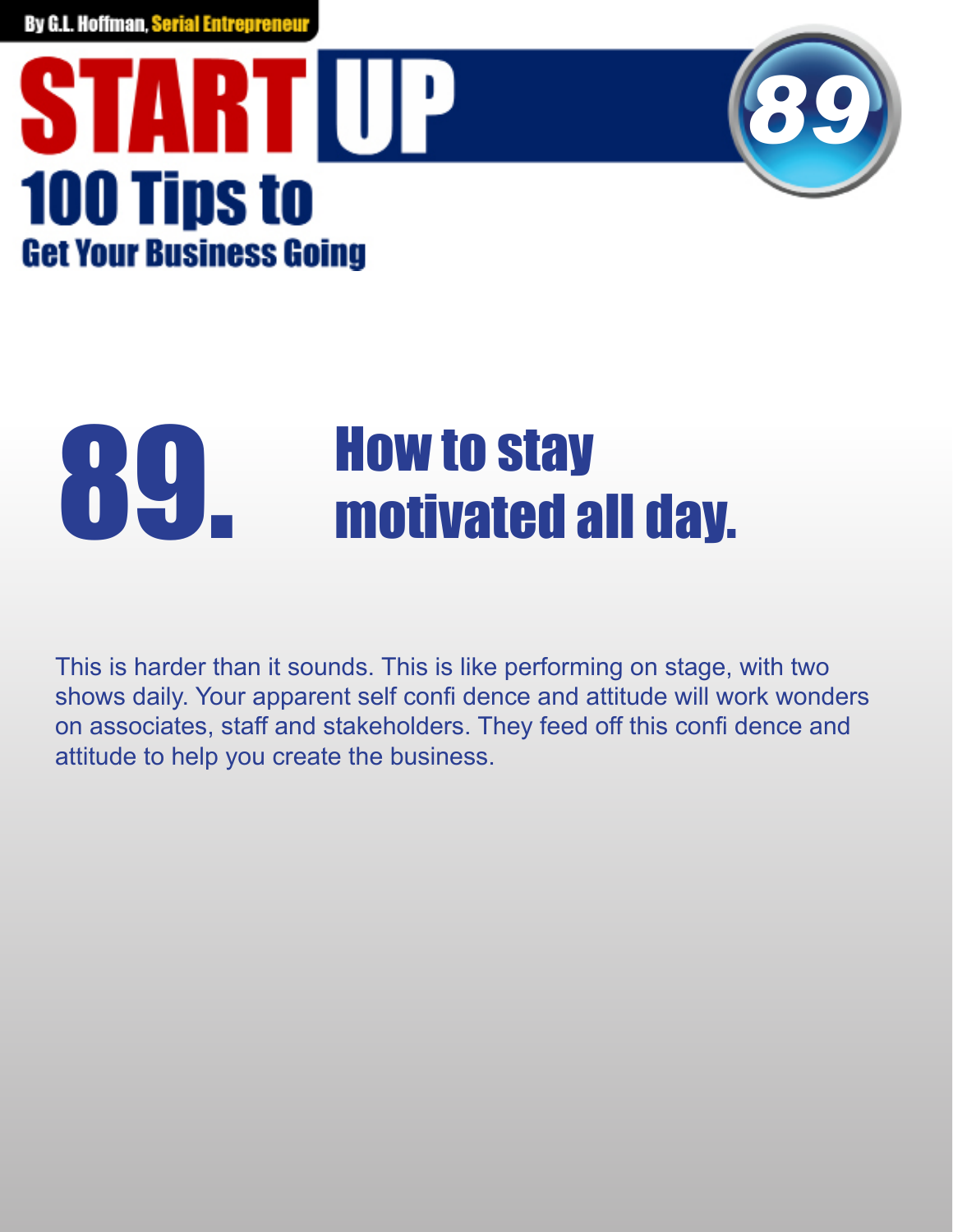



## **90. Sunshine**<br> **90. pump.**

Let's say you are having a bad day and a friend calls you. He is obviously down about something, almost depressed. One, can you hear it in his voice and two, by simply talking to him over the phone, can you make his day brighter?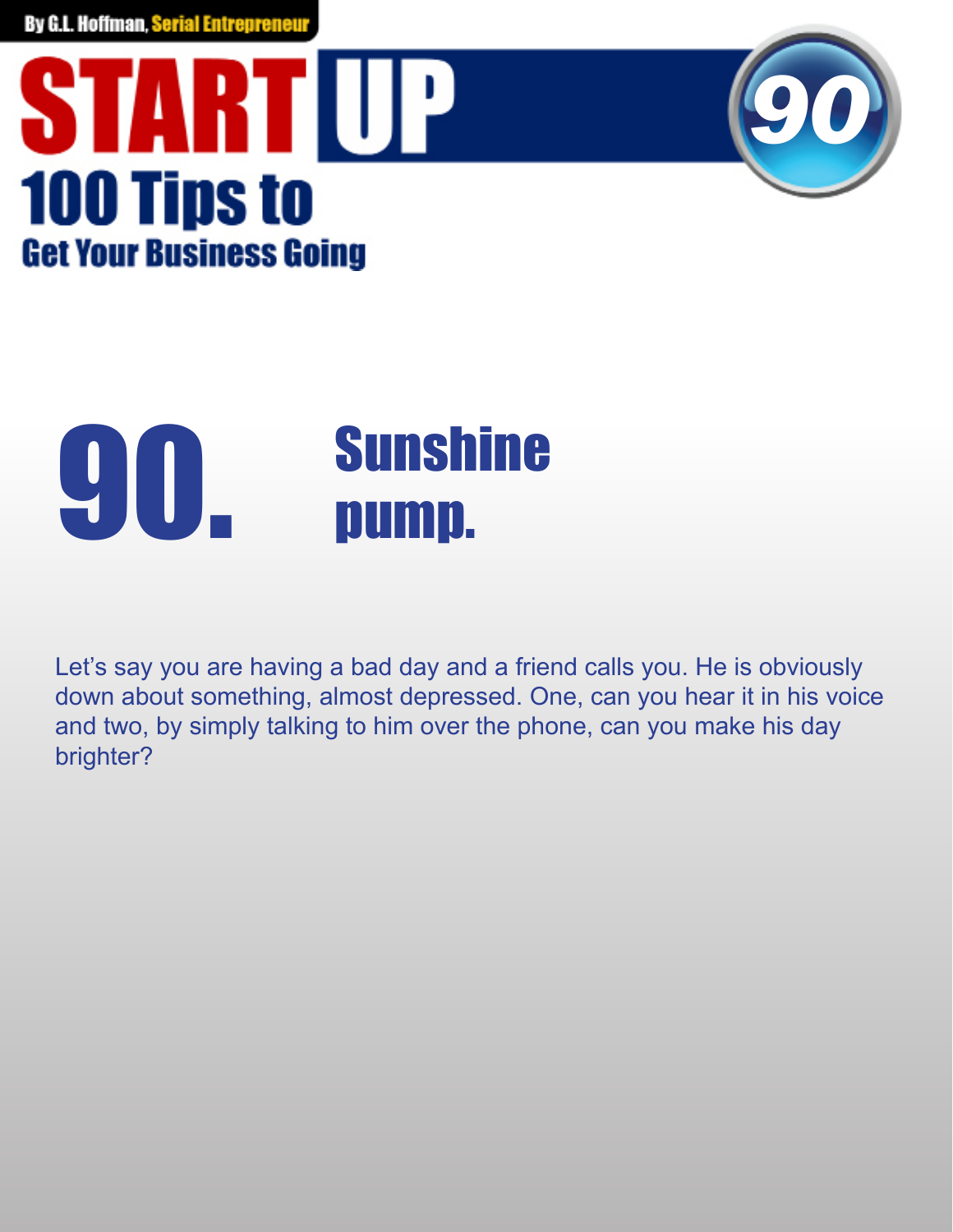## STARTUP **100 Tips to Get Your Business Going**



# **91. Business math<br>in reverse.**

Good startup people can walk through Costco, or a car dealership or listen to a highly paid business consultant and fi gure out the metrics, or the math, behind the economics of the products or services being sold. They know what a direct sales effort costs, and even know what the going rate is for a poor, mediocre or stellar sales rep. They know the margins required for indirect distribution and can calculate quickly what each level in the distribution chain must pay or cost. This back-of-the-envelope calculation is often the beginning stages of a new company, because it exposes an opportunity.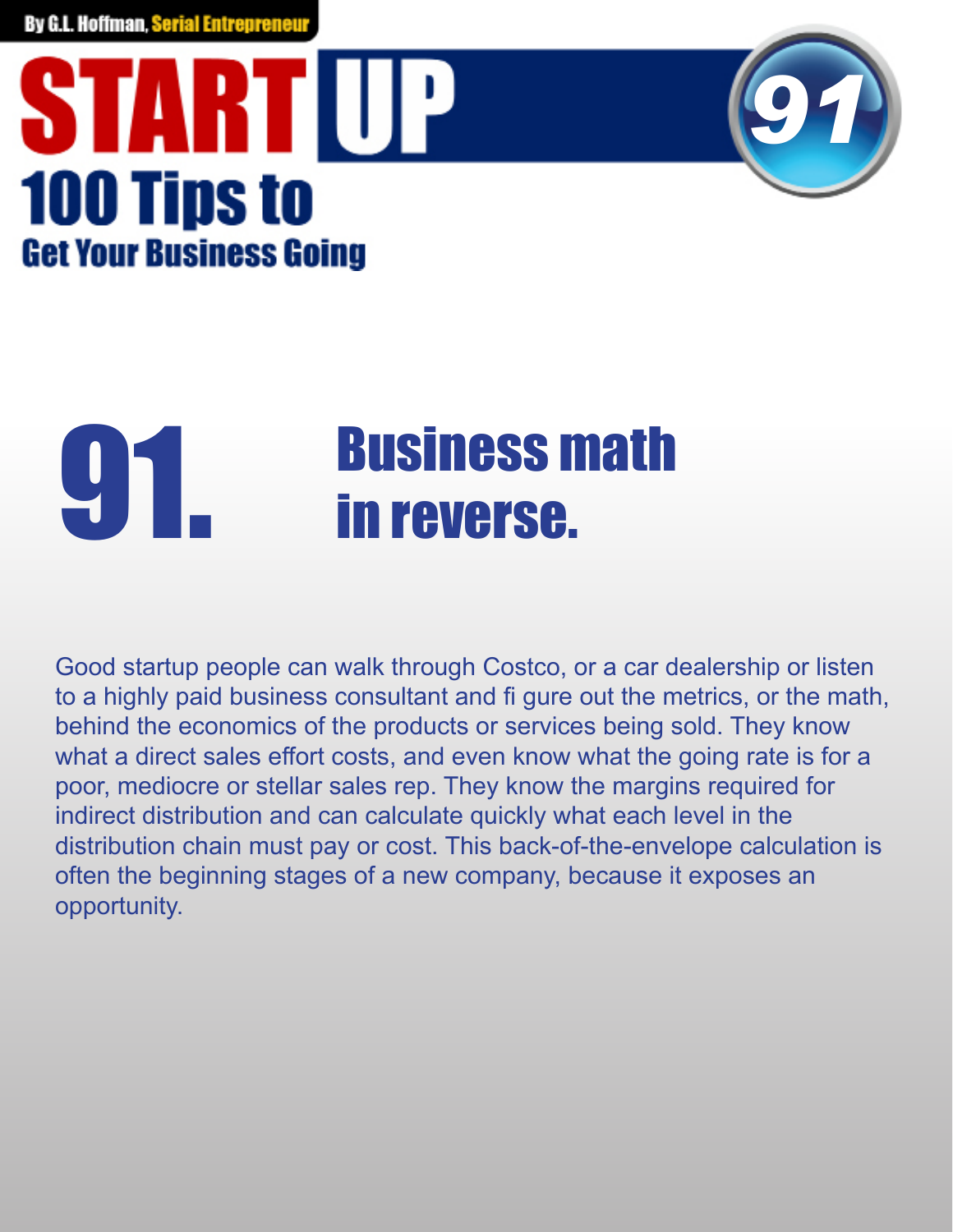### STARTIUP **100 Tips to Get Your Business Going**



# **g 2. Solutilder, not a 9.2. maker, nor operator.**

Creating a new business where none existed before is a unique skill. I don't care if you built it by being the best inventor or maker, or even if you happened to be the best manager of a certain function. If you built it, even if you started from another discipline… you built something new from scratch, from zero. Before you came along, there was nothing. You may have made it or operated it…but mostly you built it. I know a young woman who is building her own cookie company. She is literally the cookie maker and the operator of the tools, mixing machines and so forth, but she is building a business.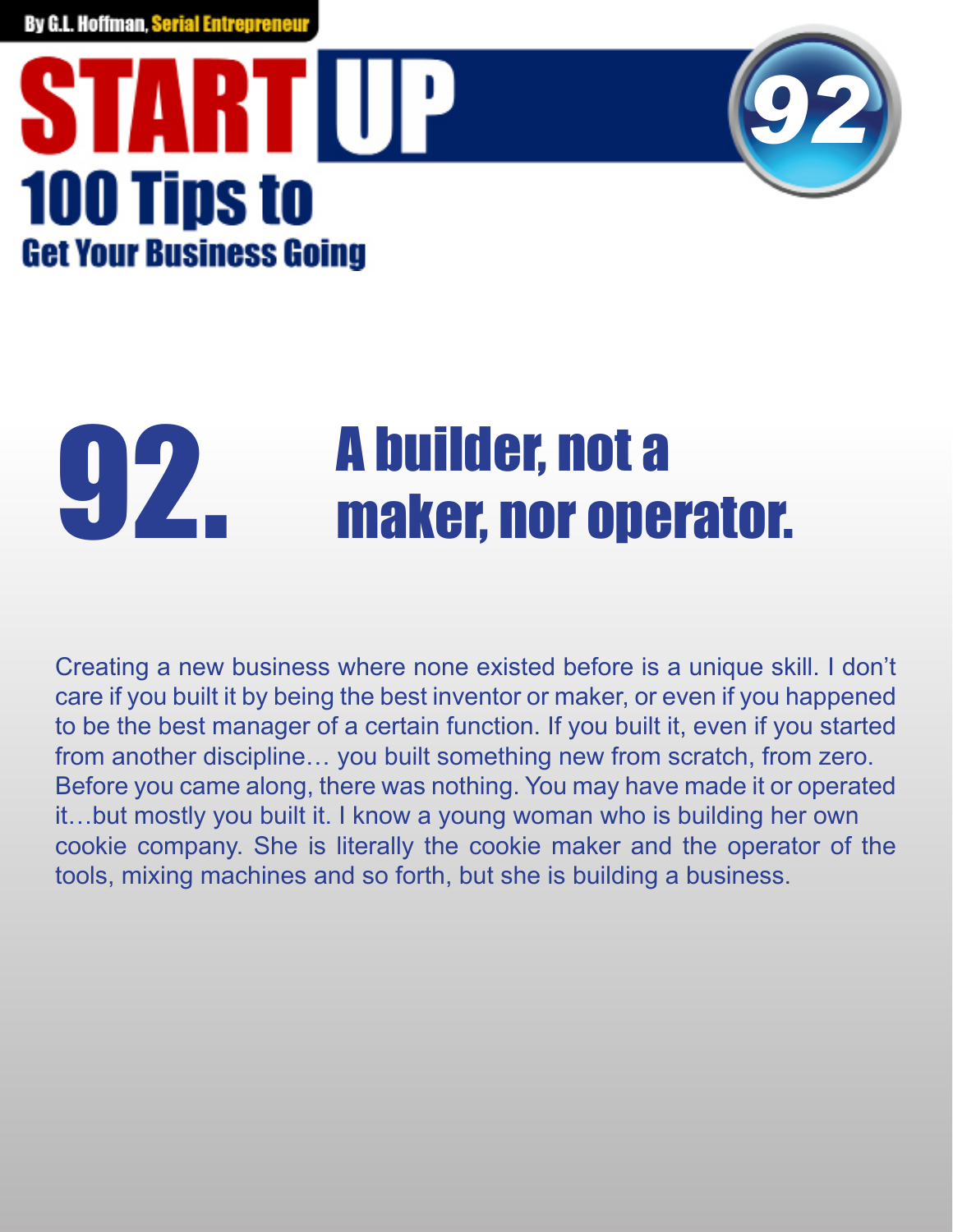## STARTIUP **100 Tips to Get Your Business Going**



#### Grounded in experiences, developed in practice. 93.

Successful entrepreneurs have all sorts of experiences. Bill Gates came from a rich family and dropped out of Harvard. Michael Dell was a college student, Ray Kroc was a middle-age, malted machine salesman. The point is, everyone has some experiences that help get you prepared. I was in the Air Force, and when I knew I wanted to leave, I asked my friend Marge Setter what I needed to do in order to be better prepared. She suggested I find a direct sales company and join it. I did. I learned how to build a team of other business owners selling products. I learned how to sell others on joining my team as well as selling products. There is nothing quite like the experience of buying products, storing them in your garage and learning how to sell them. For those of you who have this experience of HAVING to sell "stuff" by the end of the month in order to pay rent, you will know exactly how it feels to make payroll every two weeks. Same thing.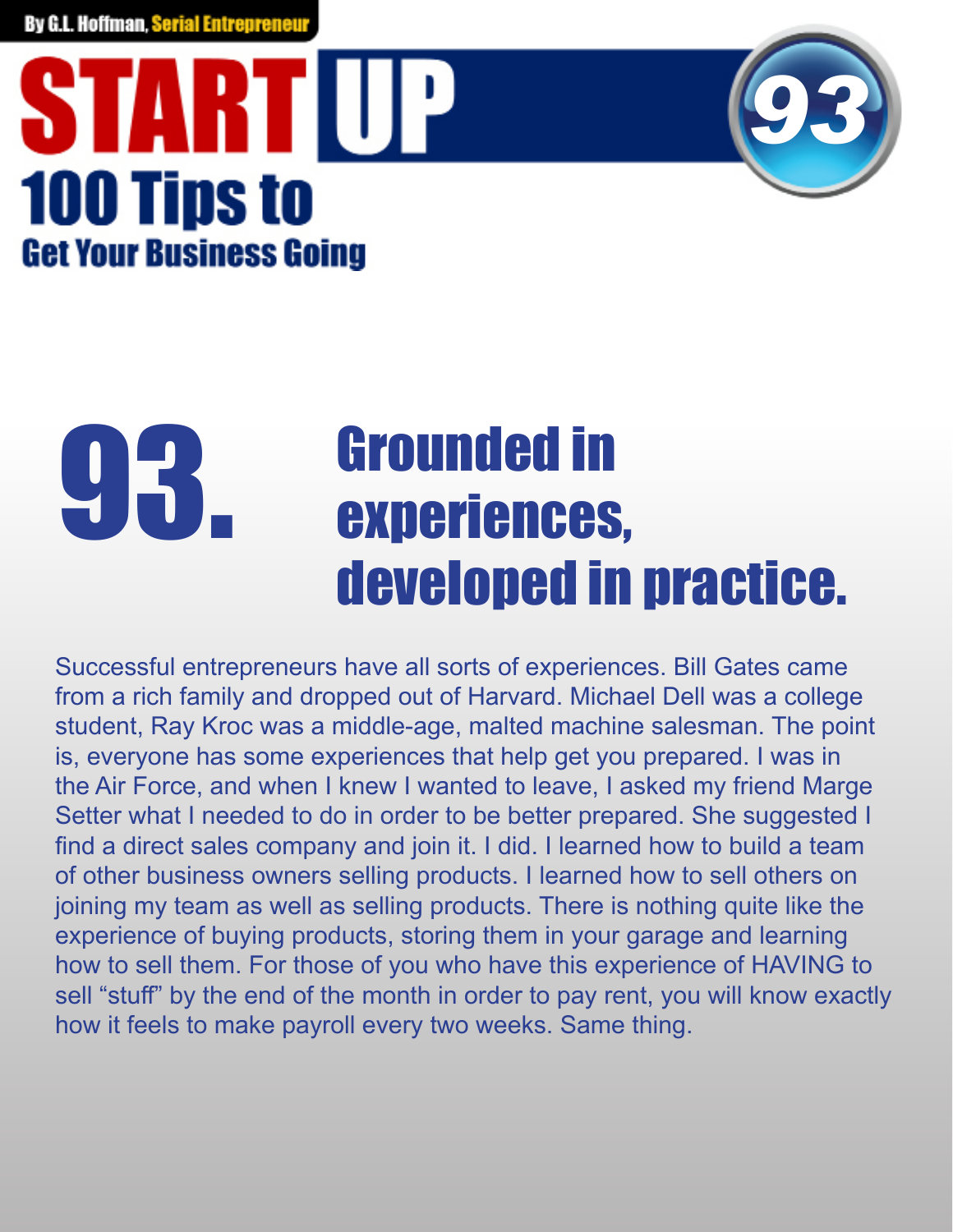## STARTUP **100 Tips to Get Your Business Going**



# **94.** Screw<br>security.

If you are all about safety, benefits protection, fast cars and big cigars, you might not have the real, down-deep confi dence it might take to be the leader of a startup. Actually, I am not sure it is confidence or stupidity—what it is, is a belief that no matter what, at the end of the day, you can fi gure it out, and make it all happen.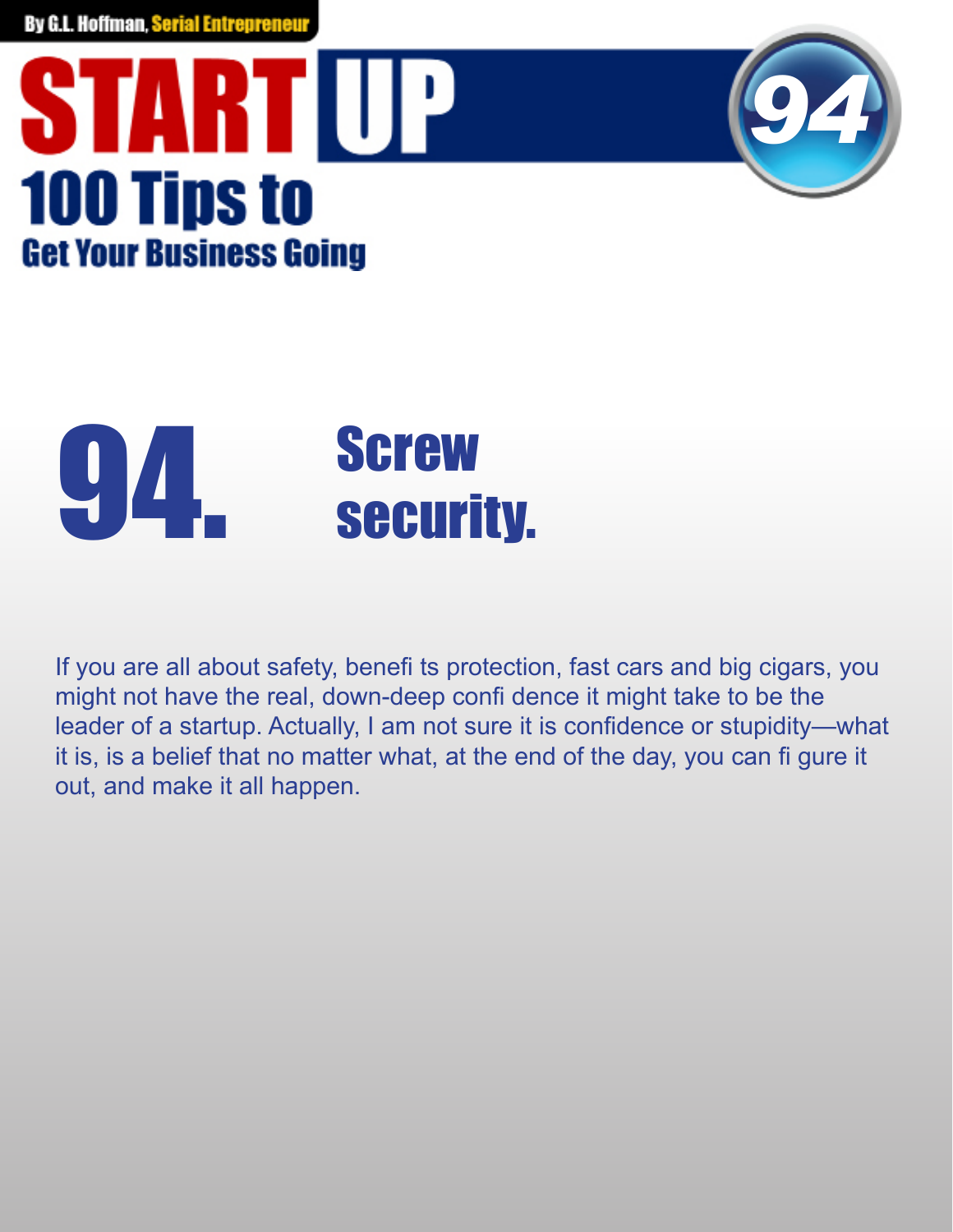### STARTIUP **100 Tips to Get Your Business Going**



# **Understanding the Law of Requisite Variety.**

This is a law described by cybernetician Ross Ashby which perfectly describes the creative entrepreneur. Basically, the law says that in any system (company, department, meeting), all things being equal, the individual with the widest range of responses (the most ideas) will control the system.

To me, this means that the gift or trick is in promoting plenty of ideas, fast and furiously. The process is quantity first, then quality. Lots of people can sift and sort ideas, criticizing and developing. Your job is to get the most ideas on the table, from you or others.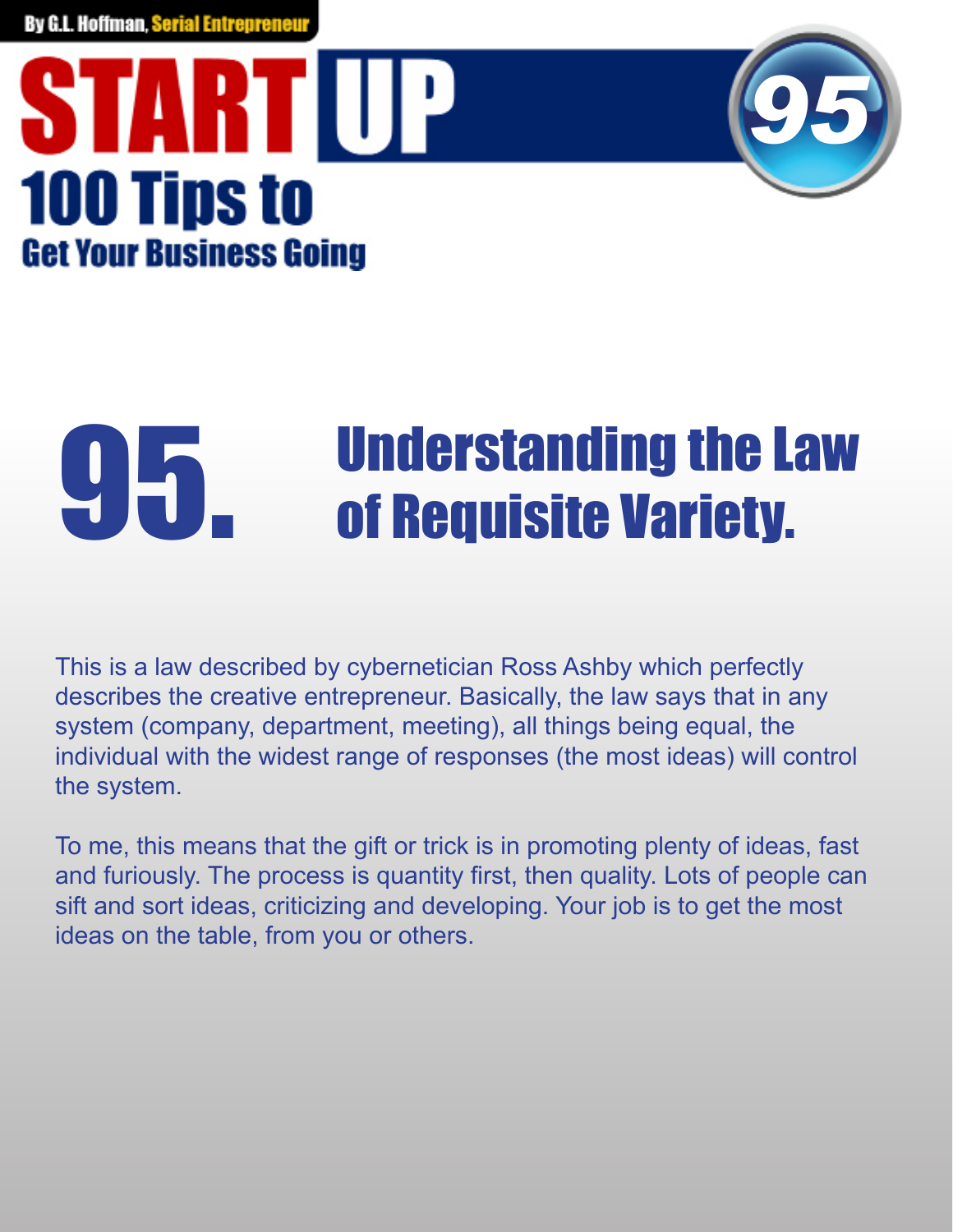



## $96.$  High

This may be a work ethic mentality or a caffeineinduced edginess. I cannot recall one entrepreneur who appears sluggish or lethargic.

What's even more apparent is that they are NOT energy suckers, but energy creators.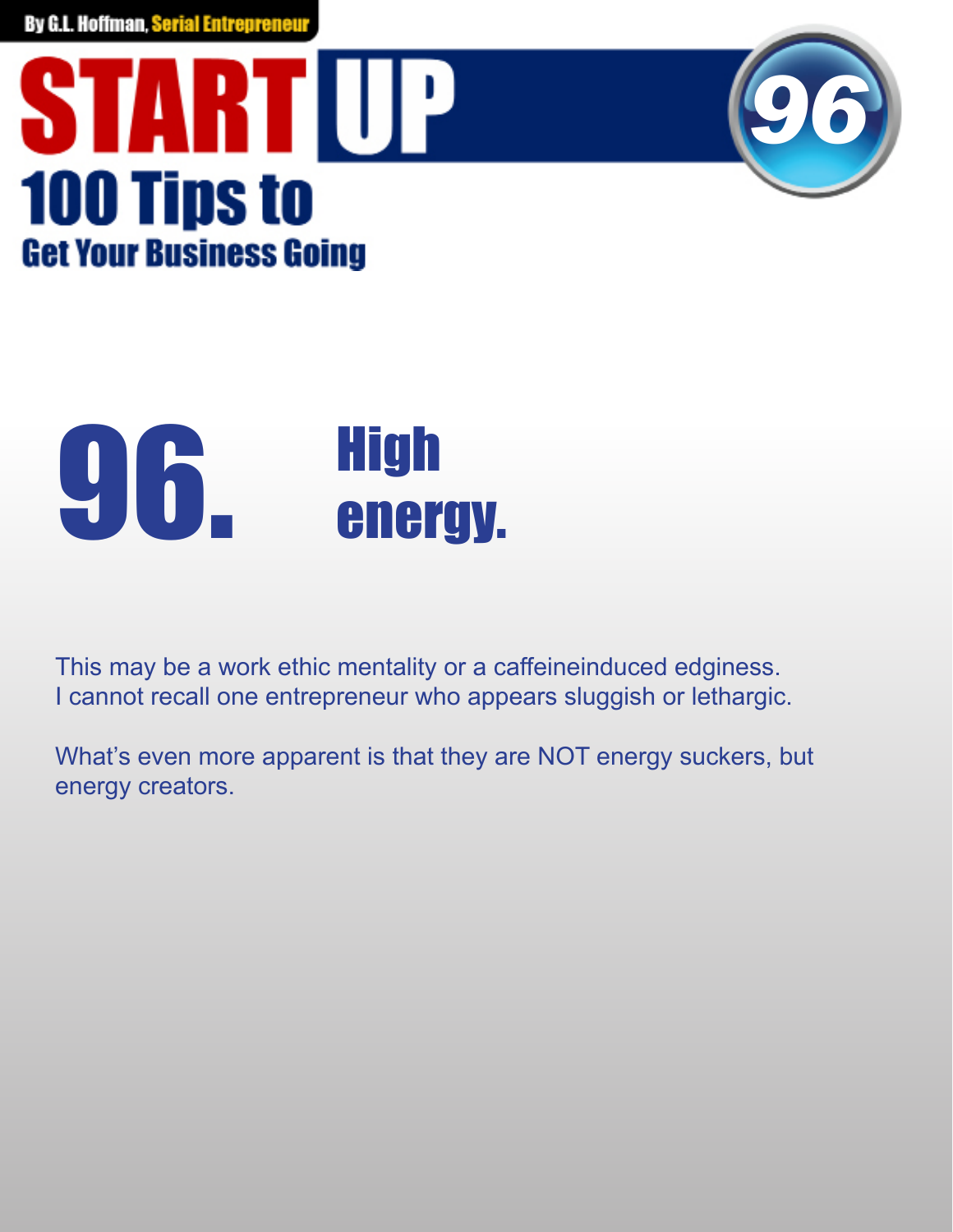## **START UP 100 Tips to Get Your Business Going**



# **gazza duick<br>Studies.**

This can be very irritating to others, but these people hear the first sentence and generally understand the paragraph. They quickly get concepts, and are moving immediately past the product feature discussion to how it will get sold and supported... and improved upon. They get bored easily.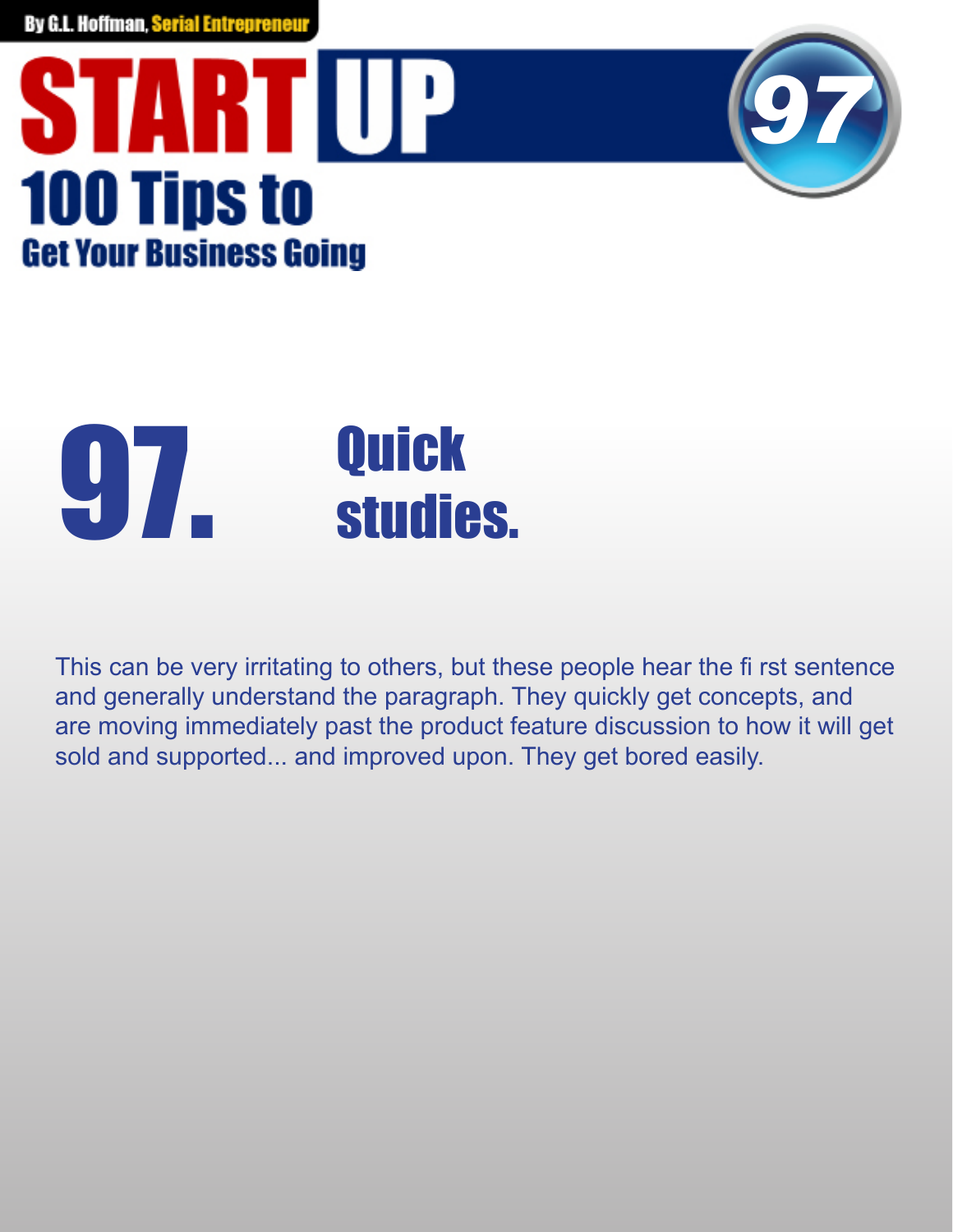### **START UP 100 Tips to Get Your Business Going**



# **g 8. Figaging Engaging**

Do people like you? Here is a test: tell someone about your life so far, where you grew up, went to school, and so forth. Does your personal story engage them? Are they laughing, nodding their head, actively listening? The point is – you can tell. If your story isn't engaging to them, you aren't. It is not the story, it is you. Learn to tell it better. This is the first thing you should learn how to do.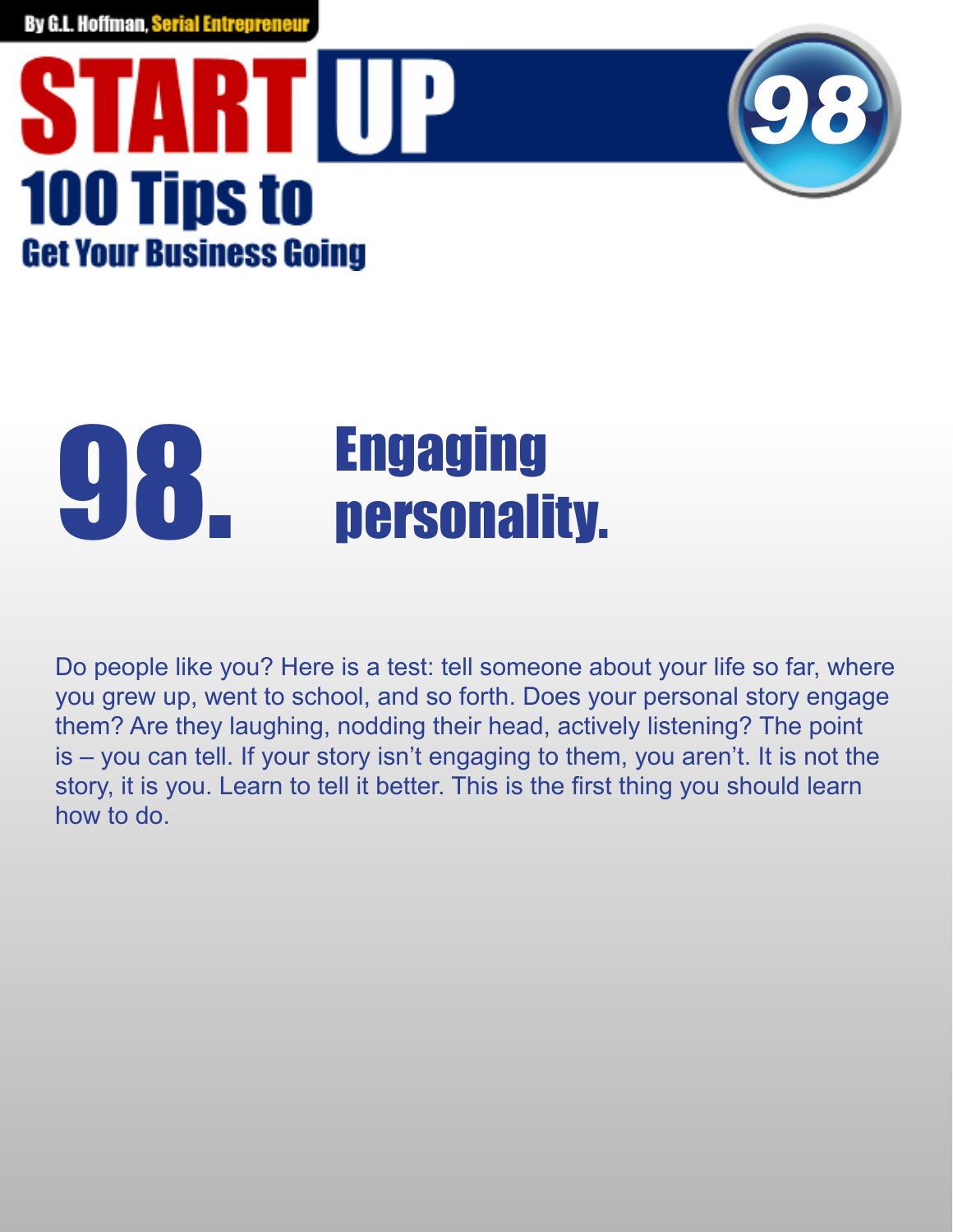## **START UP 100 Tips to Get Your Business Going**





They are honest to a fault, if that could possibly be true. They tell bad news often and believably, but to the right audience. They are honest with themselves and certainly others. They will often not tolerate dishonesty in any form. Don't lie to them.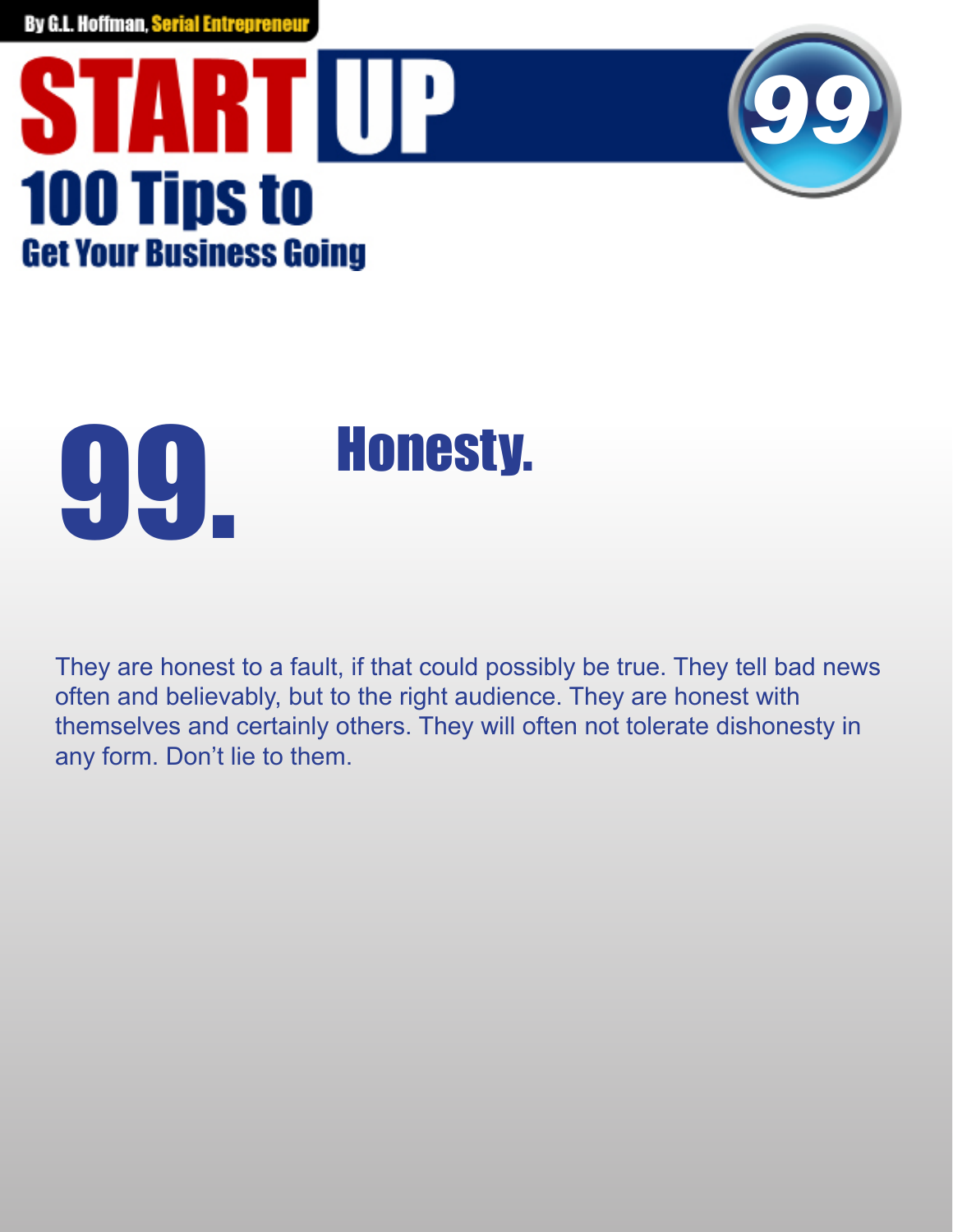### **START UP 100 Tips to Get Your Business Going**



I saved the best and most critical for last. Startups are full of pressure, and the release mechanism is humor. These people are quick-witted, sometimes profane, and love to laugh with people. They will say the most inappropriate things and at the exact wrong moment. People are not sure if they are crazy like a fox or simply crazy.

*100*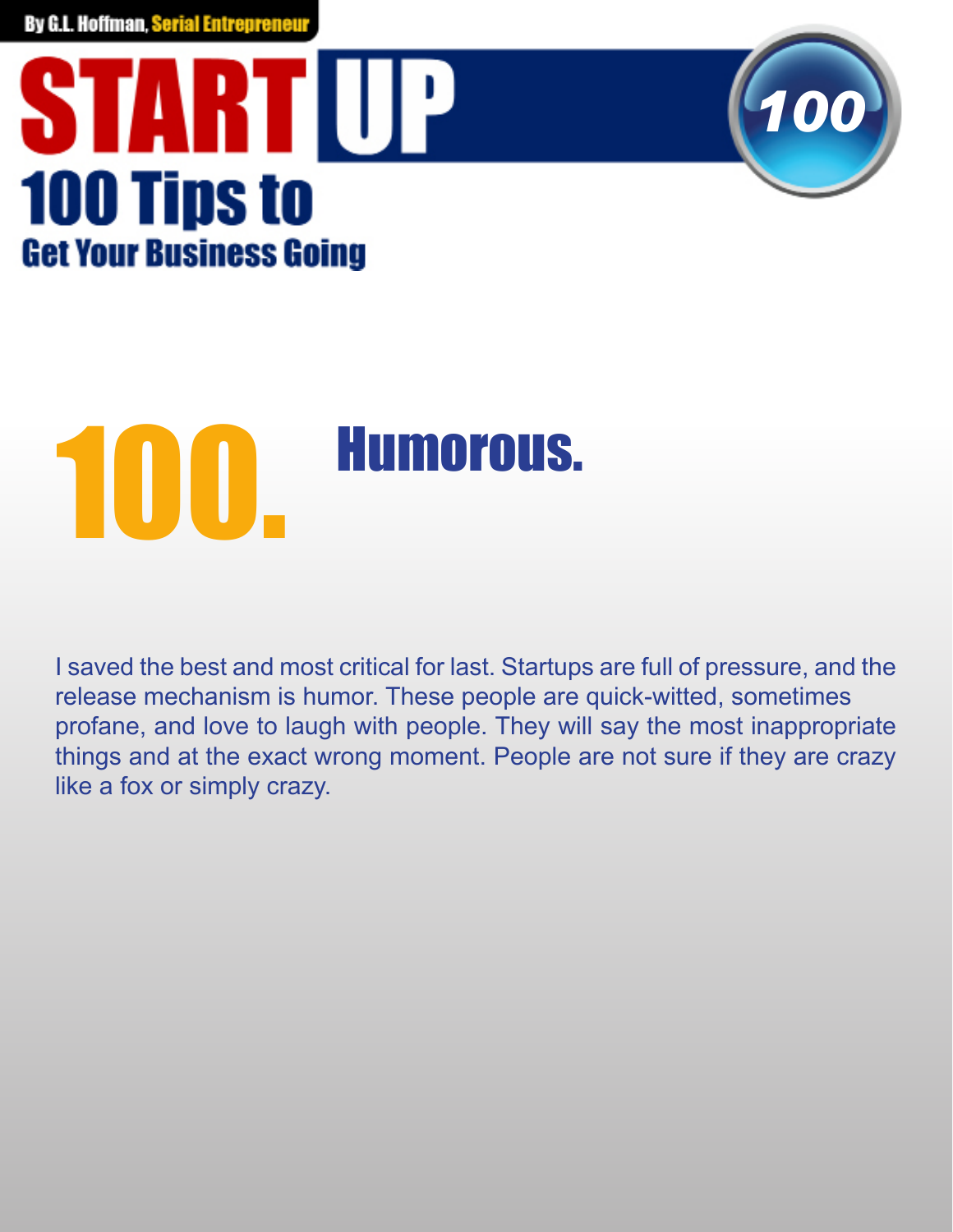### 10 THINGS YOU CAN DO NOW

#### **1) Do something you have not done before.**

It is hard to get comfortable with doing any new thing if you have trouble trying and accomplishing a new task. Memorize a long poem, learn to strum a few chords on the guitar, run a mile.

#### **2) Read entrepreneur biographies.**

Read about Carnegie and Ford, Edison and Rockefeller. This is motivational as well as **instructional** 

#### **3) Find small problems.**

What are the "nits" that hinder an activity in your department or company? Run a brainstorming session with the goal being to SOLVE THIS SMALL PROBLEM with your team.

#### **4) Celebrate the result.**

Make it a big deal. Find something positive in each person's contribution. Your goal should be to pass the torch of creative problem solving to as many people as possible.

#### **5) Erase your hidden agenda.**

Don't worry so much about your own activities, ideas, successes. Stimulate others. Stimulating others will stimulate you in new, exciting ways.

#### 6) Keep a file of ideas.

Write the problems down on paper and your solution. Keep at it.

#### **7) Learn to sell.**

Buy into a very low cost, simple direct sales company and sell its products part-time.

#### **8) Do "something."**

Take your best idea, fi gure out how to get it started, and begin. Try your very best, don't give up. Most people talk about wanting to start a new business, you have now done it. You are ahead of 99% of the others, whether this fi rst one was successful or not.

#### **9) Burn the boats.**

When Cortez landed in the New World, he ordered his boats burned so that everyone knew they had to make it in this new dangerous area. You know what this means.

#### **10) In the face of failure, stay positive.**

Nothing helps generate more solutions to upcoming problems than your never ending supply of optimism and goodwill.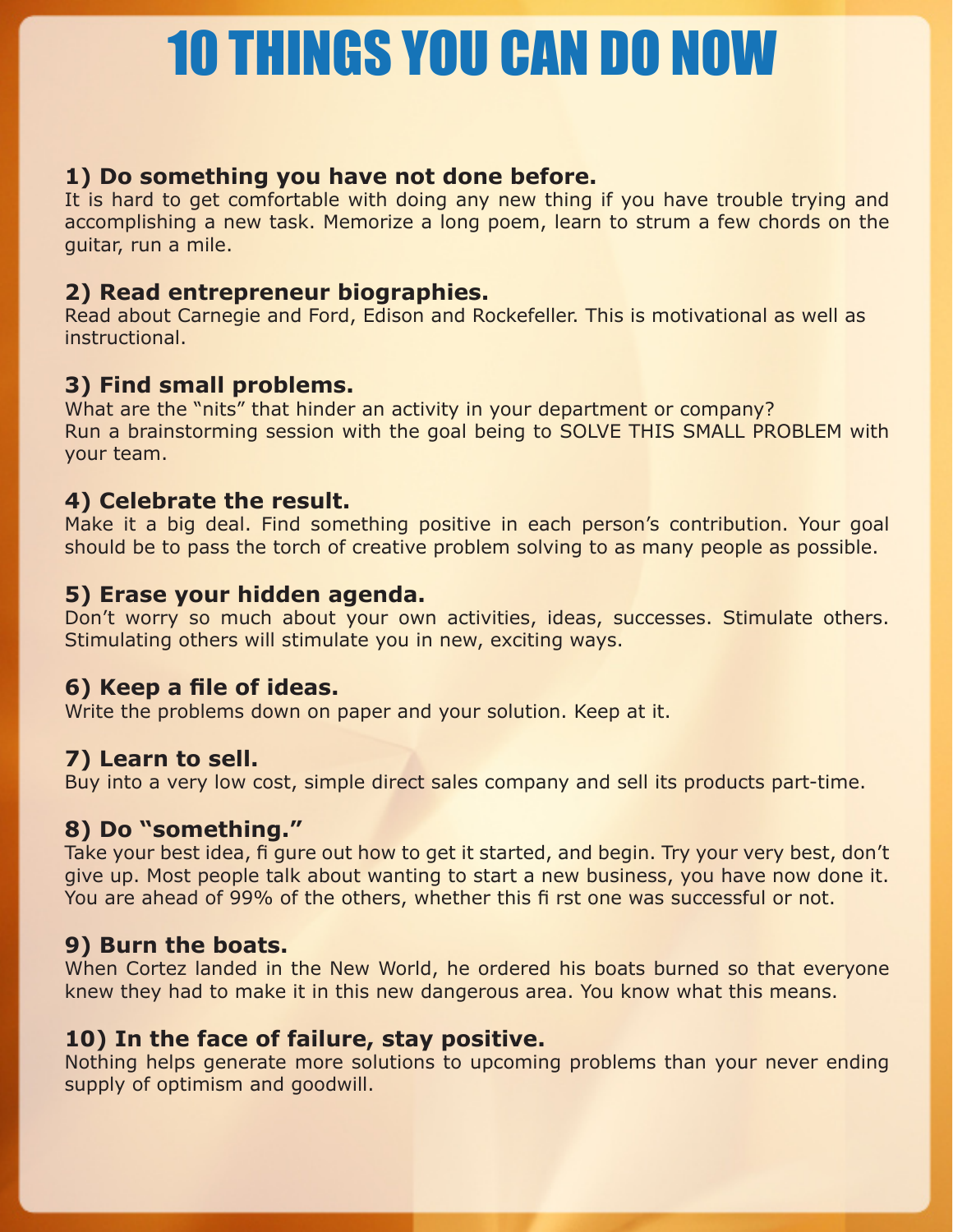### **About the Author**

GL's parents didn't love him enough to give him a whole name he says. It wasn't until he learned his alphabet on the Kansas farm where he was raised that he realized his name wasn't "Get Wood!" "In college, my friends called me "Snack Bar," so I have answered pretty much to everything and anything."

His first entrepreneurial opportunity came when a banker friend asked if he was interested in buying a bankrupt motorcycle shop. He bought the inventory of crated up dirt bikes, promptly hired a friend to put them together, and sold them all for his first profitable venture. He then bought a Corvette.

He moved to Minneapolis, and co-founded a lettering machine company. "I was the one who said that small labeling devices would never sell."

Still, Varitronics did alright, selling its lettering machines to architects and engineers, even going public. With his winnings, he started another company that also went public, Insignia Systems. "I had a goal to retire at 50, but soon realized that what I love is starting companies," he says.

Soon a venture capitalist brought him JobDig, which now has a broad range of products in the employment space, including LinkUp.com, the best job search engine available today. "I am excited about what the team is building," he says. "LinkUp is a job searching tool that helps job seekers find jobs, but only off company websites."

GL likes to mentor young entrepreneurs and is almost always incubating new ideas.

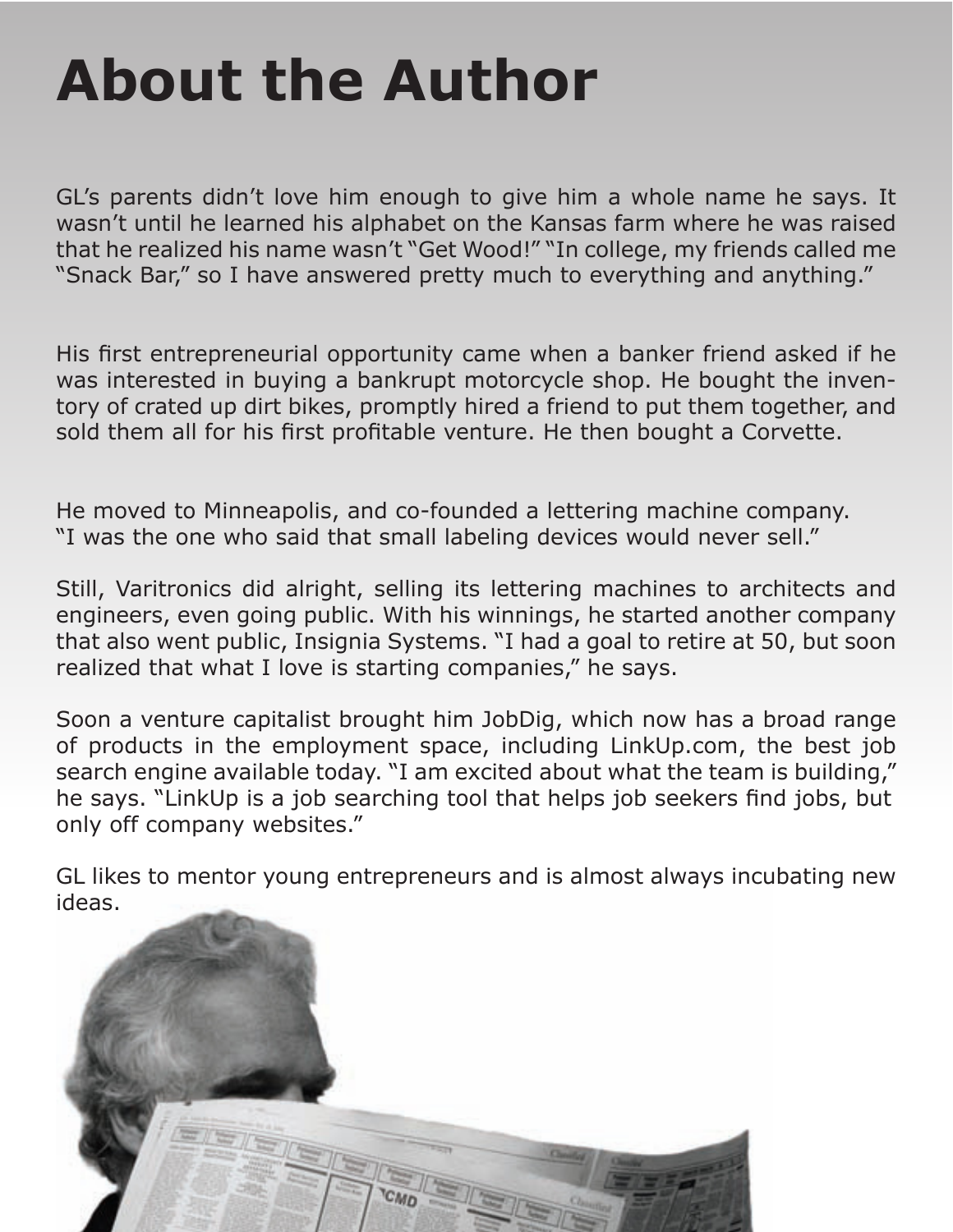

# WE GUSTOMIZE.

- ebooks
- blogs
- **u** websites
- **everything else**

### www.visualupgrade.com